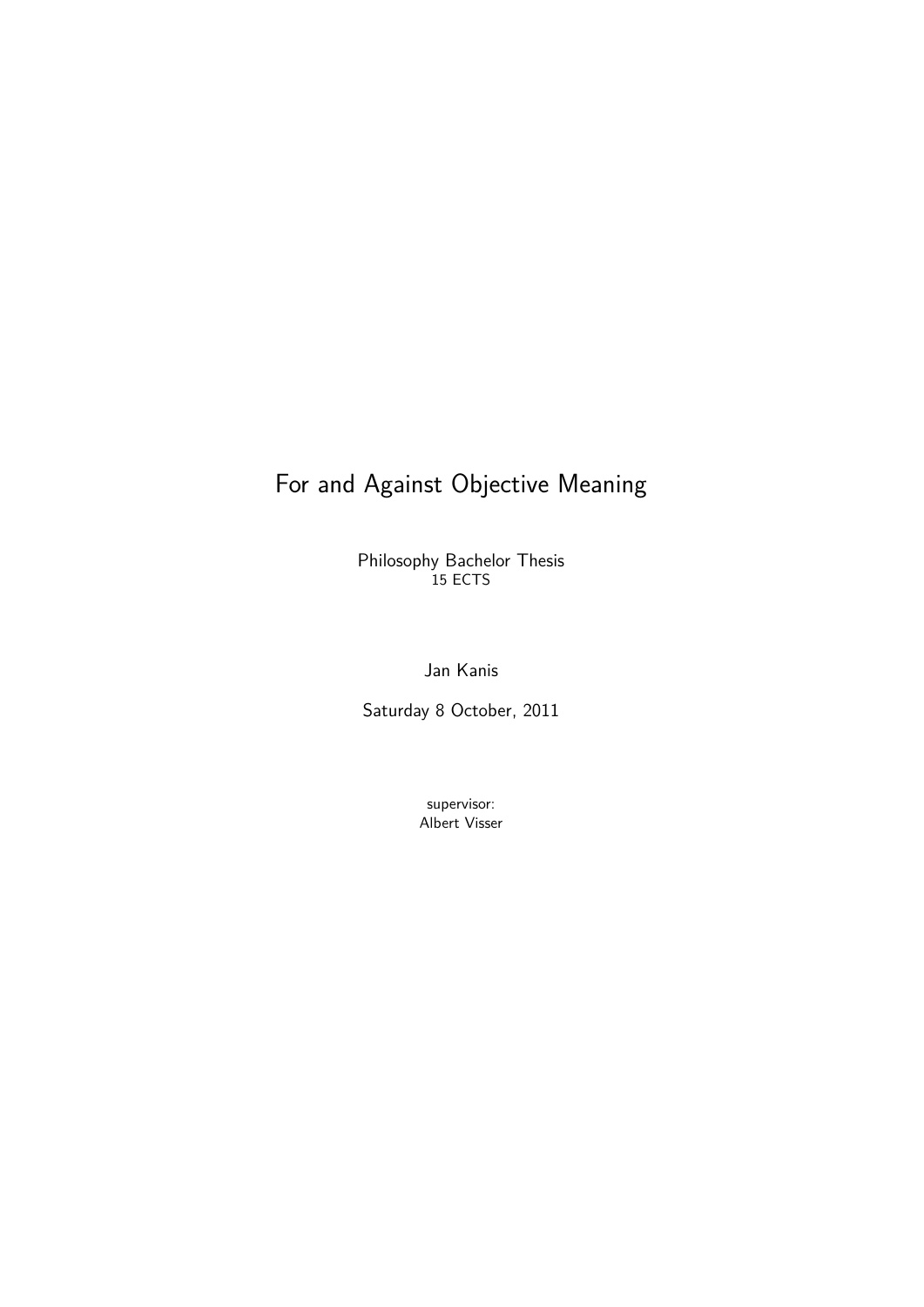# **Contents**

| 1              |     | Introduction                                                                                                                                                                                                                                                      | 2              |
|----------------|-----|-------------------------------------------------------------------------------------------------------------------------------------------------------------------------------------------------------------------------------------------------------------------|----------------|
| $\overline{2}$ |     | <b>Positions and Argumentation</b>                                                                                                                                                                                                                                | 4              |
|                | 2.1 |                                                                                                                                                                                                                                                                   | 4              |
|                | 2.2 |                                                                                                                                                                                                                                                                   | 5              |
|                | 2.3 |                                                                                                                                                                                                                                                                   | 7              |
|                |     | 2.3.1                                                                                                                                                                                                                                                             | $\overline{7}$ |
|                |     | 2.3.2<br>Terminology: Pragmatic Processes                                                                                                                                                                                                                         | 8              |
|                |     | 2.3.3<br>10<br>Minimalism                                                                                                                                                                                                                                         |                |
|                |     | 2.3.4<br>14                                                                                                                                                                                                                                                       |                |
|                |     | 19<br>2.3.5                                                                                                                                                                                                                                                       |                |
|                | 2.4 | 23                                                                                                                                                                                                                                                                |                |
|                |     | 23<br>2.4.1                                                                                                                                                                                                                                                       |                |
|                |     | 23<br>2.4.2<br><b>Modulation</b><br>and a construction of the construction of the construction of the construction of the construction of the construction of the construction of the construction of the construction of the construction of the construction of |                |
|                |     | 2.4.3<br>25<br>Four Approaches to Contextualism                                                                                                                                                                                                                   |                |
|                |     | 26<br>2.4.4                                                                                                                                                                                                                                                       |                |
|                | 2.5 | 30                                                                                                                                                                                                                                                                |                |
|                |     | Recanati's proposed model<br>32<br>2.5.1                                                                                                                                                                                                                          |                |
| 3              |     | <b>Critical Evaluation</b><br>35                                                                                                                                                                                                                                  |                |
|                | 3.1 | Other Approaches in Minimalism<br>36                                                                                                                                                                                                                              |                |
|                | 3.2 | 37<br>More General Lines of Argumentation                                                                                                                                                                                                                         |                |
|                | 3.3 | Formal Rigour and Future Research<br>38                                                                                                                                                                                                                           |                |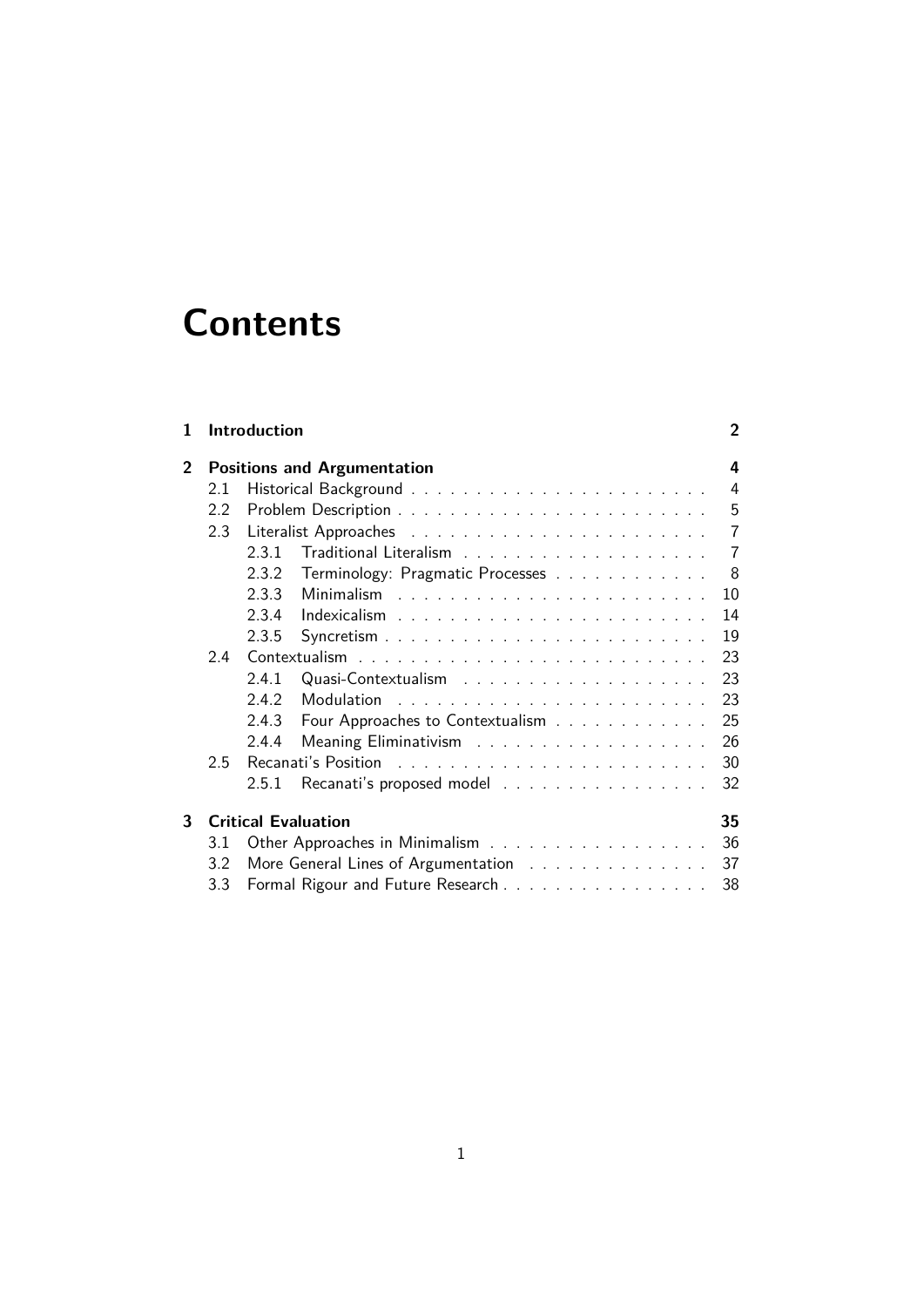## <span id="page-2-0"></span>**Chapter 1**

## **Introduction**

If I tell you that "Paul ran to the edge of the cliff and jumped", your reaction might be "poor Paul!". Not because he ran to the cliff, running is healthy and cliffs provide great views, but because he jumped. But if I were to speak just the sentence "Paul jumped", where you would not have the former association of jumping into an abyss, you most likely would not at all react that way. But I did not actually tell you that Paul jumped over the cliff, I just said that he jumped. He might just be jumping up and down in the air on top of the cliff.

If this sentence were uttered in a normal conversation, the speaker would probably intend to convey the intuitive meaning, and not that Paul jumped up and down in the air. But does such a sentence only have this meaning because the speaker intends it, or can we say that objectively speaking, this sentence uttered in a normal conversation has the meaning we intuitively ascribe it.

According to the dominant position among linguists and philosophers of language, natural language sentences have a definite meaning (such as truthconditions) independent of what the speaker means by the sentence. Many theories have been developed to try and capture this speaker-independent meaning. These theories have been able to describe a number of aspects of natural language, but there always remain exceptions which the theories do not handle correctly.

However, there is also another school. This school thinks that the goal of finding a theory of speaker-independent meaning is misguided because such a meaning does not exist. The reason, according to this school, is because the mainstream holds assumptions that are not warranted.

In order to get a more complete view of what these two schools of thought are, and what other positions exist regarding the question of speaker-independent meaning, I have studied "Literal Meaning"<sup>1</sup>, a book by François Recanati. In this book, Recanati gives an overview of what positions there are regarding the above question. He also describes his own position in the debate, and de-

<span id="page-2-1"></span><sup>&</sup>lt;sup>1</sup>F. Recanati, 'Literal Meaning', Cambridge Universi[ty](#page-2-1) Press, 2004. Further references to 'Recanati' will be to this book.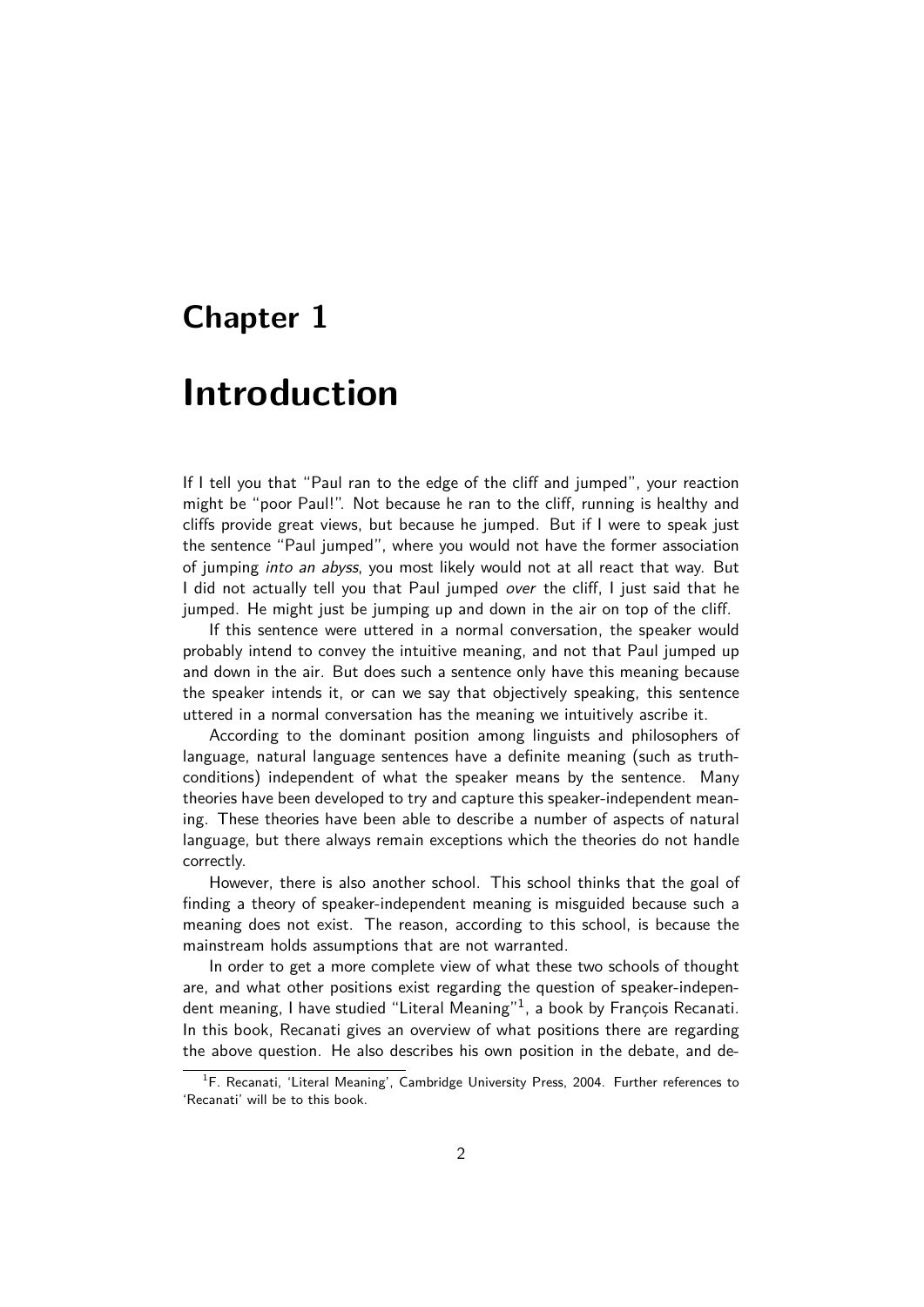tails a lot of arguments that have been made for and against all these different positions.

In this thesis I will give an overview of the different positions that Recanati describes, and the arguments for and against them. I will also give the description and argumentation of Recanati's own position. This will constitute chapter 2. I only give a description of the positions regarding the question of speakerindependent meaning and the arguments that have been made. This is in fact what most of Recanati's book is about, but Recanati also makes a few detours regarding for example what we are to understand under "literal meaning". I [d](#page-4-0)id not include these in my summary. In chapter 3 I will give my own view on Recanati's argumentation, and I will give some future research suggestions that may help to come closer to a resolution of the debate.

While Recanati does a great job in providing th[e o](#page-35-0)utlines of all the available positions and arguments, this only becomes apparent after reading the book for the second time. Unfortunately the book is not structured very well and it is very difficult to get an understanding of what Recanati describes and how all the parts fit together on the first reading. Recanati only gives the general overview of the available positions halfway through the book, and he has a strong tendency to mix descriptions of positions with the description and argumentation of his own position. Recanati describes most of his own position well before a general overview of all available positions is complete, meaning that at that point it is not yet possible to put his position into context.

In this thesis, I have tried to restructure the information Recanati gives in such a way that it is accessible on the first reading for someone who has the necessary background knowledge. I therefore start with a problem description and a broad view of the available positions. Terms and definitions are introduced as necessary, and I have made an effort to make sure all terms are defined before they are used.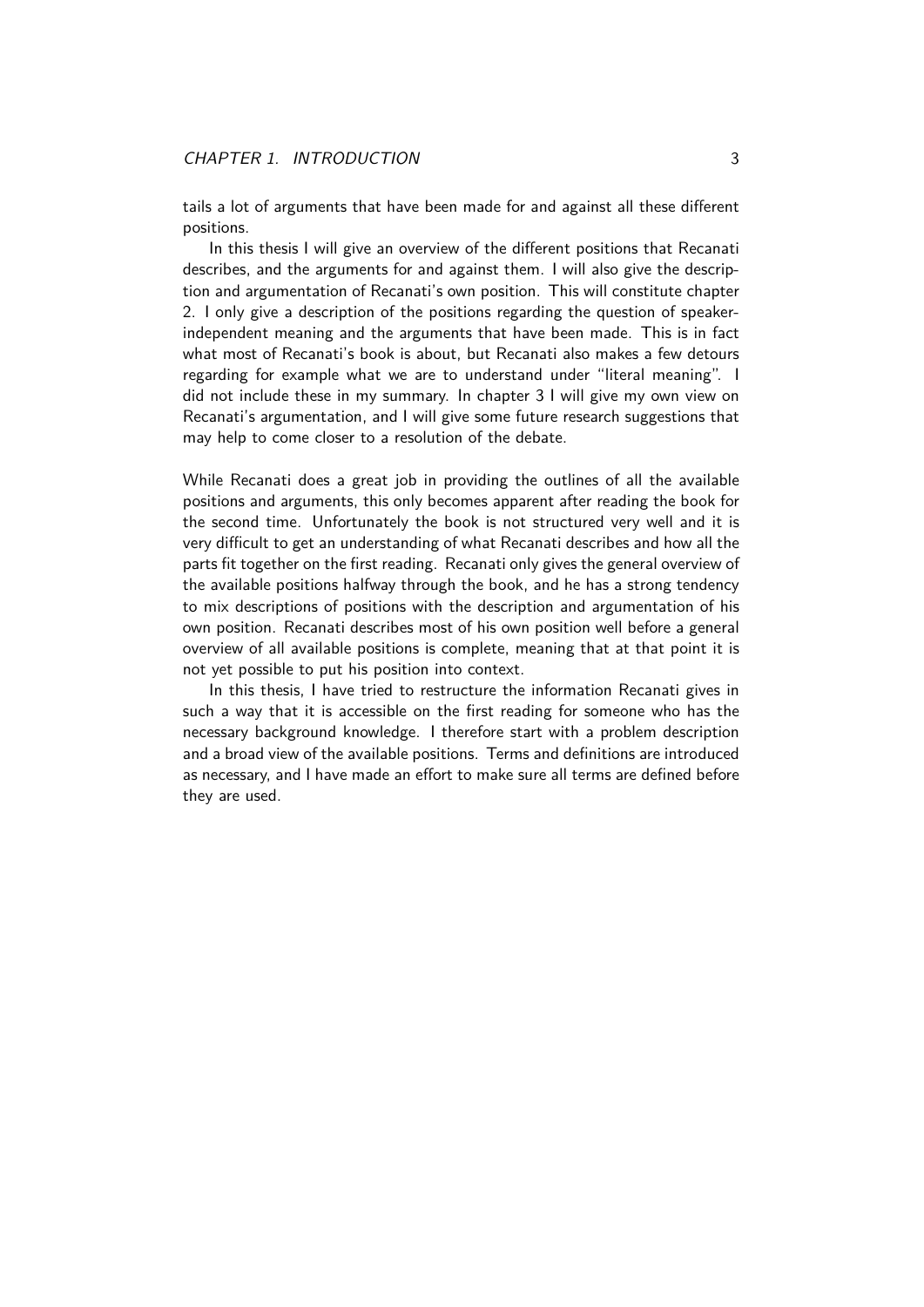## <span id="page-4-4"></span><span id="page-4-0"></span>**Chapter 2**

## **Positions and Argumentation**

### **2.1 Historical Background**

<span id="page-4-1"></span>In the philosophy of language, there used to be two opposing camps: that of the Ideal Language Philosophers, and that of the Ordinary Language Philosophers. The Ideal Language camp was mainly concerned with formal semantics, analysing natural language as a system of formal logic. Their main focus was on studying what the truth conditions of expressions and sentences are. This camp included people like Frege, Carnap, Tarski and Russell $^2$ . On the other hand, the ordinary language philosophers thought that analysing natural language as if it were a formal logic system was not the right way forward. Instead they advocated to study the use of language in everyday human [in](#page-4-2)teraction, as that would reveal what the meaning of an utterance of speech was. In this camp, people like Austin, Strawson, Grice<sup>3</sup>, and the late Wittgenstein were to be found.

Nowadays, this distinction is not as prevalent anymore, as both camps recognise each others achievements. The two views are now more commonly known as 'semantics' and 'pragma[ti](#page-4-3)cs', and are seen as complementary fields, where semantics is concerned with meaning and truth conditions, and pragmatics with the use of language. But there is still a distinction remaining. Recanati discerns two positions, which he calls 'literalism' and 'contextualism'. According to literalism, the dominant view, we may legitimately ascribe truth-conditional content to natural language sentences, independent of what the speaker means. The other view, contextualism, holds that speech acts are the primary bearers of content and that one can not meaningfully talk about the meaning of a sentence independent of the speech act in which it was used. Since a specific speaker is always involved in a speech act, a speaker-independent objective meaning of a sentence does not exist.

 $2$ These pioneers were not originally concerned with natural language, but their methods were applied to natural language by their disciples such as Montague and Davidson.

<span id="page-4-3"></span><span id="page-4-2"></span> $3$ Although Grice is a special case, who has said he has one foot in each camp. (P. Grice, 'Retrospective Epilogue', in his Studies in the Way of Words (Harvard University Press, 1989), p. 372, cited in Recanati p. 1)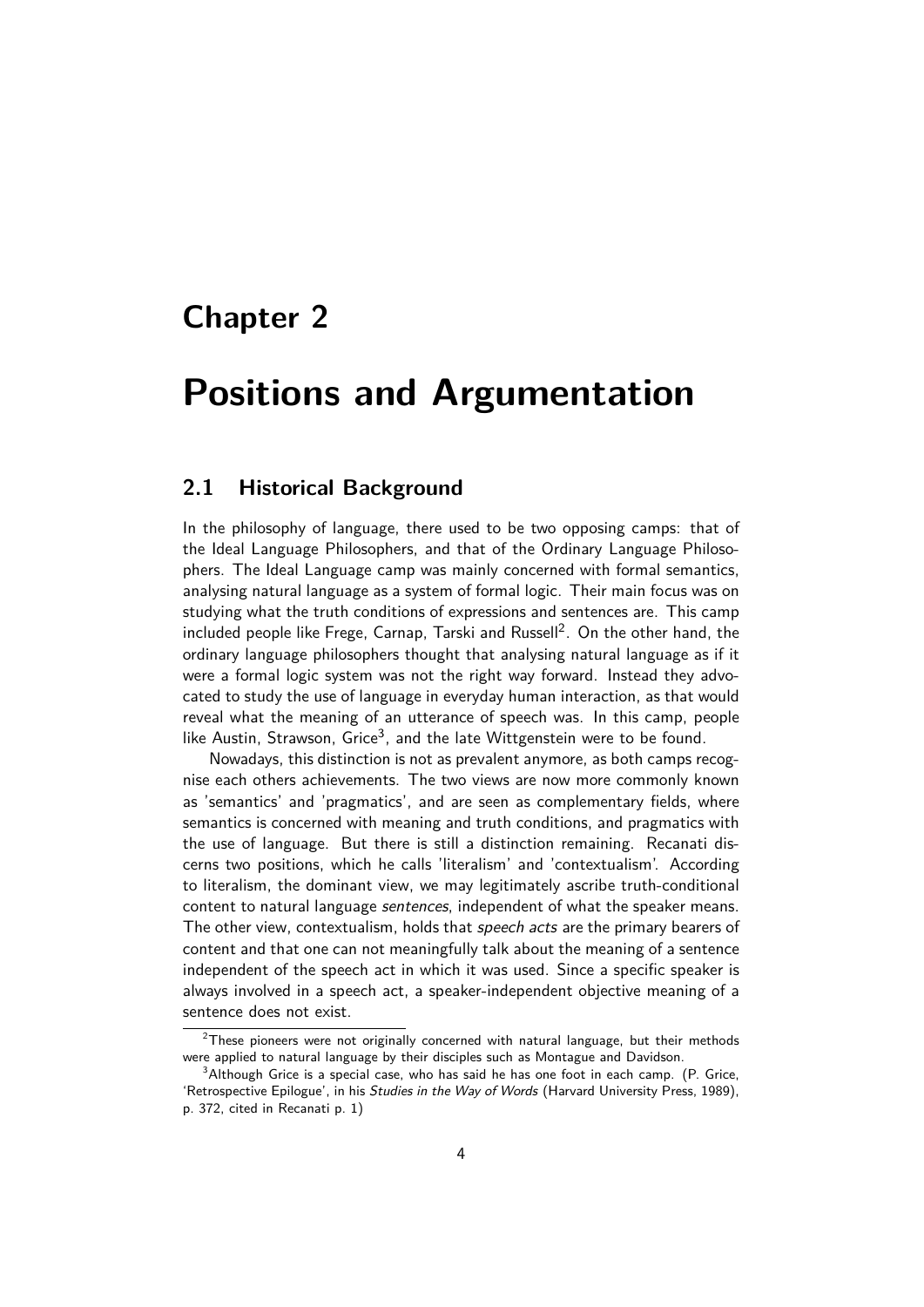### **2.2 Problem Description**

<span id="page-5-2"></span>In the previous section, I have used the word 'meaning'. Since many of the different theories have different ideas of what a 'meaning' is, and many of them recognise several different kinds of meanings, let us start by defining the terms.  $^4$ 

<span id="page-5-0"></span>There are lots of different ways to define what a 'meaning' of a word or sentence is, and to make matters worse, most theories on how language works use slightly or not-so-slightly different definitions, and often use several differe[nt](#page-5-1) types of 'meaning'.

Let us have a look at an example:

"I am French"

If I say this sentence, its meaning is that I am French. If you say it, it means you are French. Clearly, even tough we utter the same words, the meaning is different. But there must also be some kind of meaning (where I use 'meaning' in the broadest sense) that can be ascribed to the sentence itself apart from who speaks it. If the sentence in isolation had no meaning whatsoever, then it wouldn't matter which words we actually use, and we wouldn't be able to predict accurately what it will mean when someone else utters these words. In fact, we can say that the sentence meaning of this sentence is that whoever utters it is French. Note that this meaning is not propositional: we cannot decide its truth value until who utters it is filled in.

This, then, brings us to the first distinction: that between the sentence- or linguistic meaning, and the speaker's meaning, or what is said by uttering it.

#### **Linguistic- or Sentence Meaning:**

The meaning a sentence has qua sentence-type. This kind of meaning is not in any way dependent on the context in which a sentence is used. It is a property of just the sentence on its own. The linguistic meaning is (according to most theories) not a propositional meaning, it is not something that can be true or false. According to some theories, the linguistic meaning can be represented as a formula of first-order logic with free variables. According to other theories, all that exists are the lexical meanings of words and the composition rules of the language, but the actual composition cannot be done without also including context.

#### **What is Said:**

The actual proposition (in case of assertive sentences) stated by whoever utters the sentence. This corresponds most closely to ones intuitive notion of the meaning of a sentence. All current positions on the literalism vs. contextualism debate agree that some amount of contextual influence is necessary, for example to resolve indexicals and demonstratives.

<span id="page-5-1"></span><sup>&</sup>lt;sup>4</sup>I have also used the word 'content' without defining it. It is basically synonymous with 'meaning', and in the rest of this text I will use that.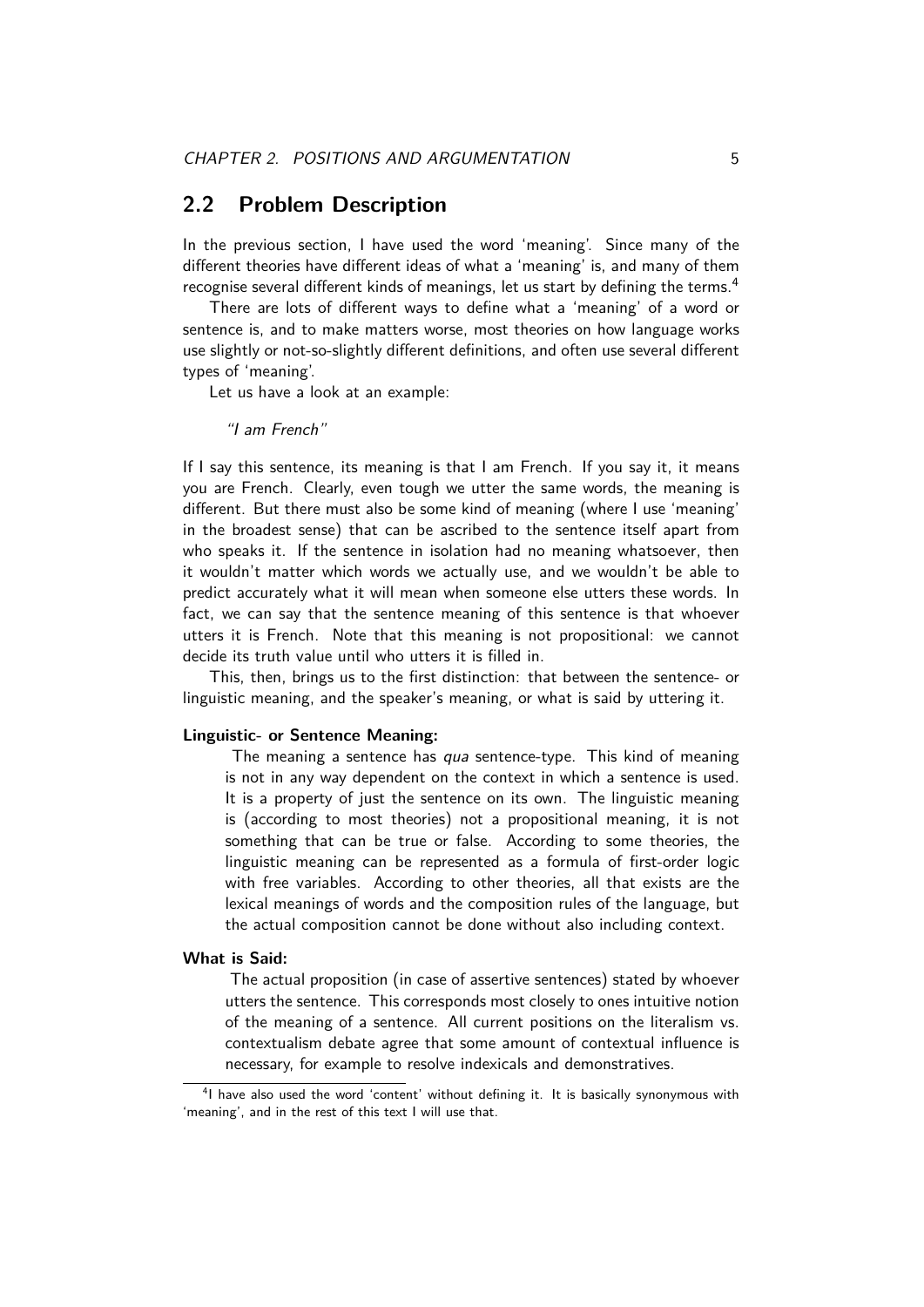<span id="page-6-2"></span>This type of meaning is sometimes also known as 'speaker's meaning', and in contextualist theories also as 'contextualised meaning' or 'contextualised sense'.

We also need to make a second distinction. The sentence "I am French" can convey a lot more meaning than just that its utterer is French, if used in the right context. For example, if I ask someone if he can cook, and he answers by saying "I am French", that clearly provides an affirmative answer even though that is not strictly what was said. In fact, if this same sentence got used in different contexts, it could convey lots of different meanings that may have nothing to do with being of French origin. These kinds of information conveyed by sentences are known as 'implicatures'<sup>5</sup>. Unlike what is said, what is implied by a sentence is not bounded by the linguistic meaning of a sentence. If the context in which a sentence is uttered is changed enough, it can imply just about anything.

#### **Implicature:**

The implicature of an utterance is any kind of information that is conveyed beyond what is said. An utterance's implicatures are not restricted by the words used in the utterance, unlike what is said by the utterance. If the context of an utterance changes enough, the utterance can imply just about anything.

Putting these three types of meaning together, we arrive at the following triad:

sentence meaning  $v<sub>c</sub>$ what is said vs what is implicated

These two distinctions, between linguistic meaning and what is said on the one hand, and what is said and what is implied on the other hand, have the advantage of being generally accepted as important to make by most linguists $^6$ . But that does not mean that they agree on what exactly each type of meaning encompasses.

The debate between literalism and contextualism is mainly concerned wi[th](#page-6-0) the 'what is said' level. According to contextualism, 'what is said' must necessarily include a lot of contextual information, while according to literalists, 'what is said' includes a very limited amount of contextual information—or even none at all<sup>7</sup>—and that information is strictly controlled by the rules of the language.

<sup>&</sup>lt;sup>5</sup>'Implicate' is a specifically linguistic term that encompasses the meaning of 'imply' in the specific sense of what a sentence implies. I will sometimes use 'imply' as a synonym for 'implicate'.

 $6$ [Or](#page-6-1) at least by those involved in the current debate.

<span id="page-6-1"></span><span id="page-6-0"></span> $7$ At that point the distinction between linguistic meaning of a sentence and what is said by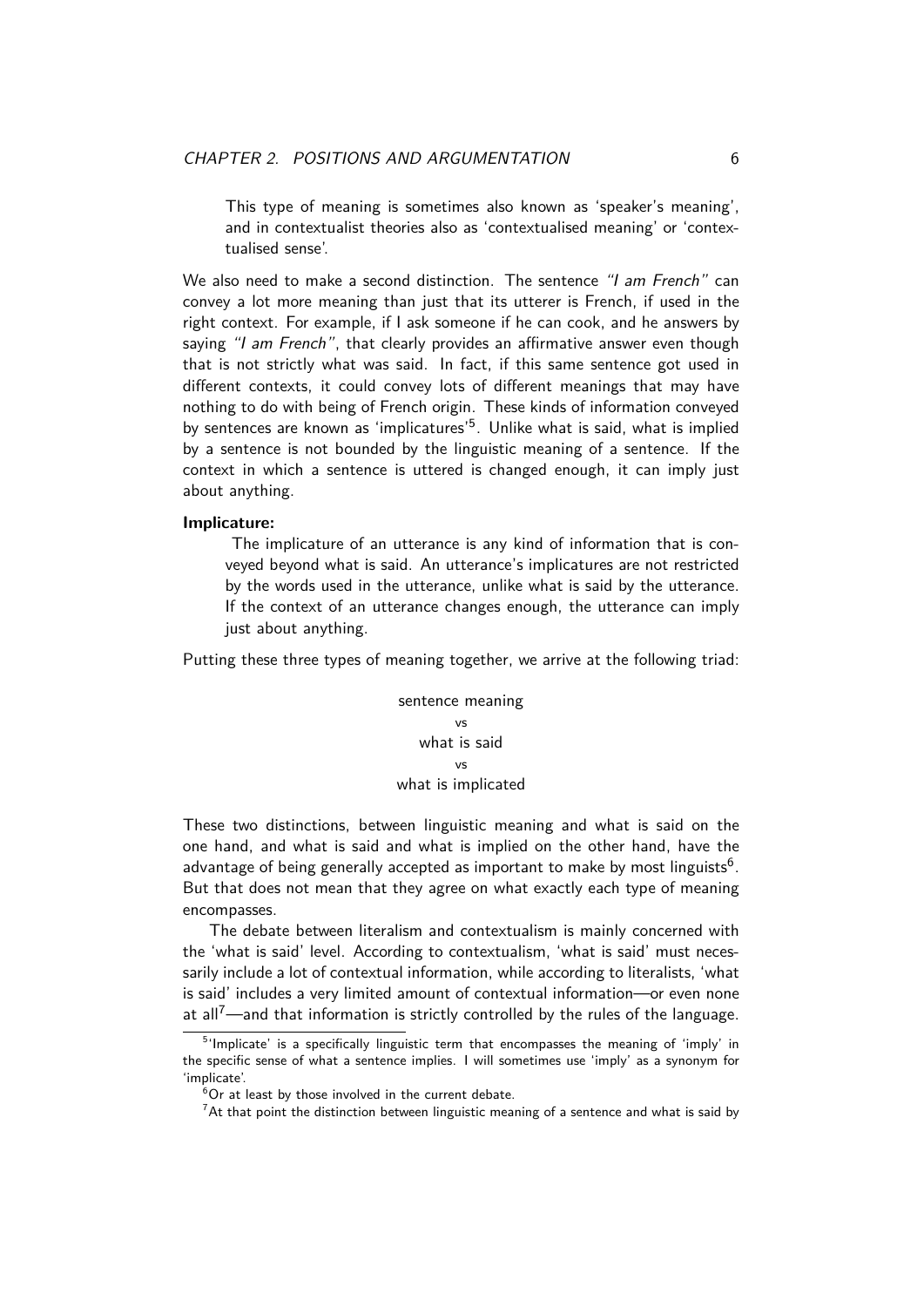### **2.3 Literalist Approaches**

<span id="page-7-2"></span><span id="page-7-0"></span>In the following sections, I will introduce the positions in the debate, starting with those on the literalist side of the spectrum. Additional terminology will be introduced as necessary. For the benefit of the reader, here are the positions I will discuss:

- Traditional Literalism
- Minimalism
- Indexicalism
- Syncretism
- Quasi-Contextualism
- Contextualism

#### **2.3.1 Traditional Literalism**

<span id="page-7-1"></span>The first position is traditional literalism. It is the oldest position, and actually is not so much a position in the literalism vs. contextualism debate, but the position of the ideal language philosophers in their debate with ordinary language philosophy. As such, this position has largely been abandoned by current philosophers as they began to integrate the ideas of ordinary language philosophy, but since this position is in many ways the ancestor of current literalist positions I will still give a very short description of what it entails.

The ideas resulted from the development of formal logical languages, in the tradition of Russell.<sup>8</sup> Traditional literalists thought that the meaning of any natural language sentence ought to be representable as a formula of first order logic. So, for example, the sentence "The president of America is bald" would become

*<sup>∃</sup>x.*(PresOf(America*, x*) *∧ ∀y.*(PresOf(America*, y*) *<sup>→</sup>* (*<sup>x</sup>* <sup>=</sup> *<sup>y</sup>*)) *<sup>∧</sup>* Bald(*x*))<sup>9</sup>

(Where PresOf is an abbreviation of President Of.) With this tradition the idea was born that the meaning of a sentence equates with its truth conditions.

uttering a sentence disappears, so—as an exception to what I said before—this most extreme form of literalism does not recognise that distinction at all. But see the upcoming section 2.3.1.

 $8R$ ussell himself was a logician, and his aim was not in fact to create an accurate description of how language works. However, other philosophers in this tradition built upon his work and applied it to natural language.

<sup>9</sup>The "*∃x.*(PresOf(America*, x*)*∧∀y.*(PresOf(America*, y*) *<sup>→</sup>* (*<sup>x</sup>* <sup>=</sup> *<sup>y</sup>*))*∧. . .*)" part basically [says t](#page-7-1)hat there is only one president of America. It represents the translation of the definite article "the".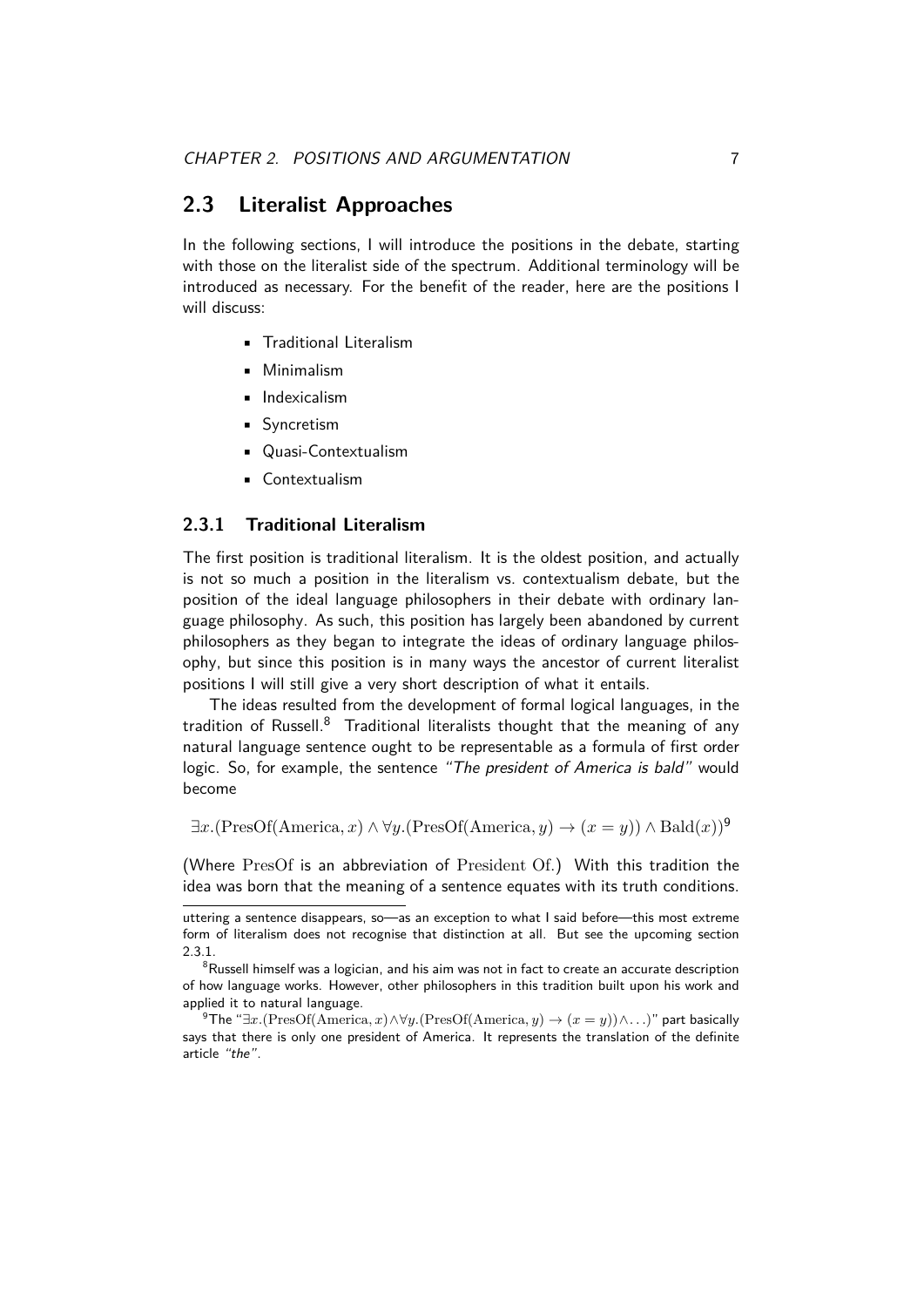<span id="page-8-2"></span>This approach has some difficulties when translating indexicals and demonstratives, because first order logic does not have a construct for them.<sup>10</sup> The traditional literalists' response was that while some sentences might contain such 'difficult' words that referenced the environment, one could always rewrite a sentence containing such words into a sentence that did not, but inste[ad](#page-8-1) used definite descriptions. So, for example, a sentence such as "He is bald!" (uttered while pointing to the president of America appearing on TV) would translate into something like "The person appearing on the television on BBC1 on Saturday 8 October, 2011, 1:20pm is bald!". Such a sentence that does not contain references to its environment is called an eternal sentence.

In the debate between the ideal language and ordinary language philosophies it has been argued that many mechanisms, such as reference and quantification, are fundamentally context-sensitive, and that it is therefore impossible in general to transform every possible context dependent sentence into an eternal one. The only real rule for demonstratives and similar constructs is that they refer to what the speaker intends them to refer to, and that is not something that can be resolved without appeal to the wider context.

These arguments have generally been accepted and traditional literalism is now by and large abandoned as a position. Therefore I will not go deeper into the specific arguments.

#### **2.3.2 Terminology: Pragmatic Processes**

<span id="page-8-0"></span>The next position we are going to discuss is minimalism. Minimalism is a direct descendant of traditional literalism, staying close to its roots but incorporating more recent findings. Minimalism accepts that there are context dependencies in language, so it no longer insists that every context dependent sentence can be reformulated into an eternal sentence, however it tries to keep the amount of contextual information that is used to formulate what is said to a minimum.

To see how it does that, we first have to take a closer look at the processes that incorporate contextual information into the sentence's meaning.

In most theories that are relevant to us, a pragmatic process can be seen as a process that takes a meaning of some kind as input, together with a context or some specific pieces of information from the context, combines them, and

*∃x.*(KingOf(France*, x*) *∧ ∀y.*(KingOf(France*, y*) *→* (*x* = *y*)) *∧* Bald(*x*))

 $10$ There are other difficulties as well, such as how to translate "The king of France is bald". The natural translation would be

<span id="page-8-1"></span>however that formula is false not because the king of France fails to be bald, but because the king of France does not exist. The Russellian approach leaves no room for things like presuppositions and other properties that do not map directly to truth or falsehood. Other approaches do try to solve these problems by for instance changing the formal language to include presuppositions. However, those approaches are not immediately of interest to the current discussion.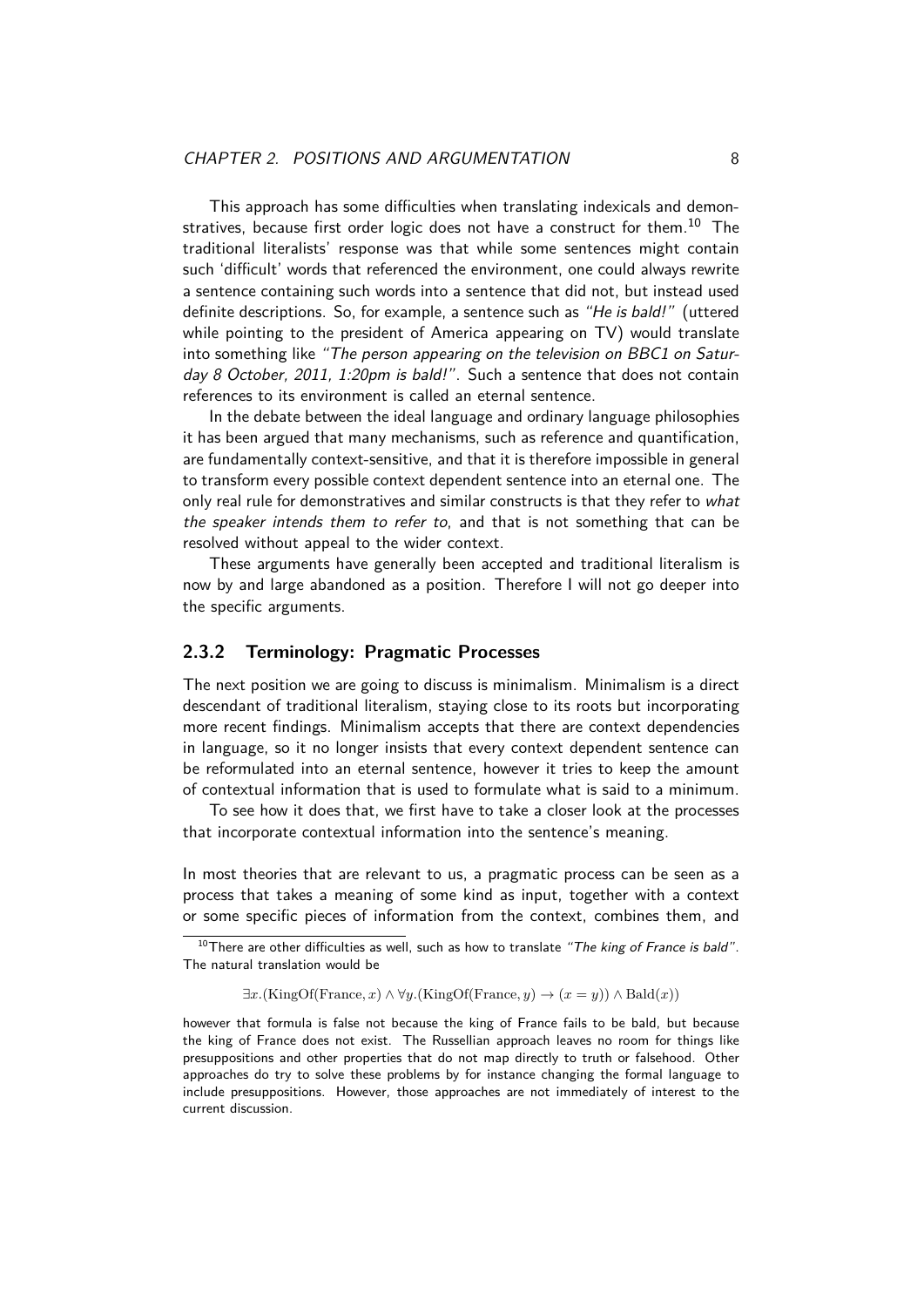<span id="page-9-0"></span>produces another meaning, usually of a different kind. So, one could say that there are pragmatic processes that take the linguistic meaning of an uttered sentence as input, and produce what is said, and other pragmatic processes that take what is said as input and produce what is implied. However, as we shall see, this very much oversimplifies things, and it does not take into account that the different theories sometimes have very different views on how exactly the different kinds of meaning are constructed. It is, however a useful picture to keep in the back of our minds for now.

When we look back at our example of "I am French", the first and most obvious instance of context dependence is the indexical "I". Clearly, indexicals and similar constructs need to be resolved if we want to be able to determine the truth conditions of a sentence. On the other hand, there is the contextual enrichment that can (in certain contexts) make this sentence imply "I am a good cook". This additional information, while an important part of the conversation, is not strictly necessary in order to determine the truth or falsehood of the sentence spoken. In addition to one of these instances of pragmatic processes being mandatory while the other is not, we can also observe that the first process is driven by the presence of certain words in the sentence, i.e. the indexical, while the second is driven by features of the context, in this case that there is a question to be answered.

This, then, brings us to the first distinction to be made concerning pragmatic processes:

#### **Mandatory Pragmatic Processes** a.k.a. **Saturation:**

Processes that happen bottom-up, controlled by the structure of the sentence. These types of processes are mandatory because without them the meaning being built cannot constitute a full proposition. In minimalism, this type of processes is called 'saturation'.

#### **Optional Pragmatic Processes:**

Processes that are driven by the context, i.e. top-down. These processes are not mandatory, the sentence also has a propositional meaning without applying these processes.

There is also a second property of pragmatic processes that should be distinguished. Implicatures often appear to be derived from a previous proposition, typically from what is said. Other contextual influences, such as the resolution of indexicals, do not require a propositional meaning as input. Recanati distinguishes this aspect of pragmatic processes as being primary or secondary.

#### **Primary Pragmatic Processes:**

A pragmatic process that does not require propositional input. The input can be what is called pre-propositional.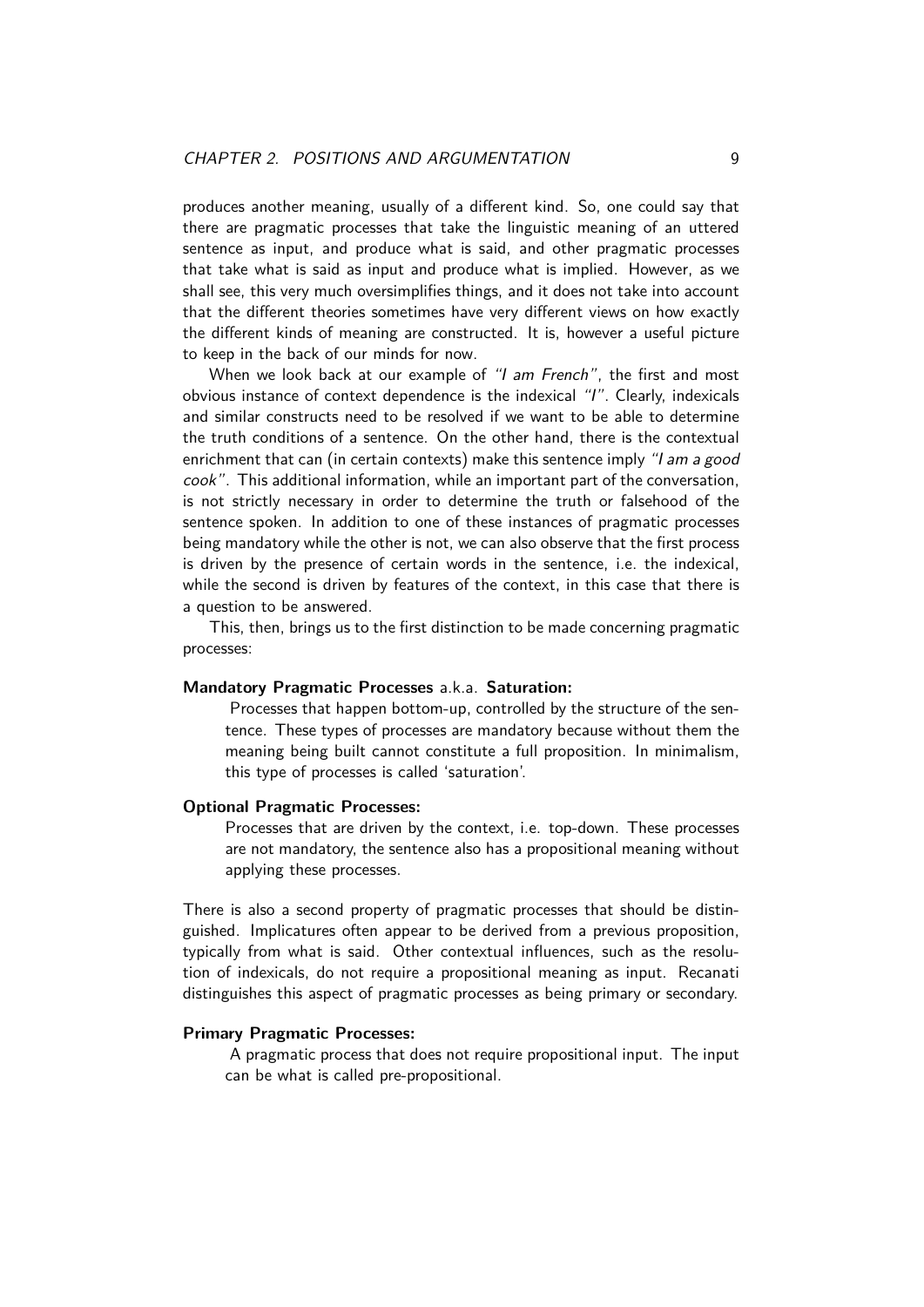#### <span id="page-10-2"></span>**Secondary Pragmatic Processes:**

Pragmatic processes that require a fully formed proposition as input, and give an output that is based on it.

According to Recanati, normal interpreters without linguistic training usually are not aware of the pre-propositional input into primary pragmatic processes, only in their output.

While the properties of mandatory and primary on the one hand, and optional/secondary on the other hand often coincide (such as with the "I am French" example), according to Recanati they should be distinguished as independent and orthogonal. Not all theories make this distinction, however. For many theories only the mandatory/optional aspect is important, and they do not deal with the primary/secondary dimension at all. Minimalism is, in fact, a theory that does not care about this latter dimension. Recanati's own model, as we shall see, does.

#### **2.3.3 Minimalism**

<span id="page-10-0"></span>The basic premise of minimalism is that the linguistic meaning of a sentence can be represented as a formula of some first order logic $^{11}$ , but, unlike traditional literalism, minimalism does not require that a context dependent sentence can be reformulated as an eternal sentence. For the logical form, this means that the linguistic meaning of a sentence is allowed to be [an](#page-10-1) open formula with free variables.

Minimalism then asserts that what is said by a sentence is derived from its linguistic meaning by *saturation*. Saturation, as we saw above, is another term for what Recanati calls 'mandatory pragmatic processes', processes which must take place in order to create a truth-evaluable meaning from the prepropositional linguistic meaning.

The main task of saturation consists of filling in open variables with items from the context. (But it may also include adding 'unarticulated' constituents to the sentence, if one assumes, as some philosophers do, that that is required in order to make the sentence truth-evaluable.) The result of saturation is the so-called minimal proposition:

#### **minimal proposition:**

The (according to minimalism) first truth-evaluable form of meaning that is derivable from a sentence. The minimal proposition is the result of applying saturation to the sentence's linguistic meaning.

#### Let us take the sentence

<span id="page-10-1"></span> $11$ First order predicate logic is one option, but approaches that use for example lambda calculus or Montague grammar can also be included under either minimalism or indexicalism (see section 2.3.4), depending on the details of what they do.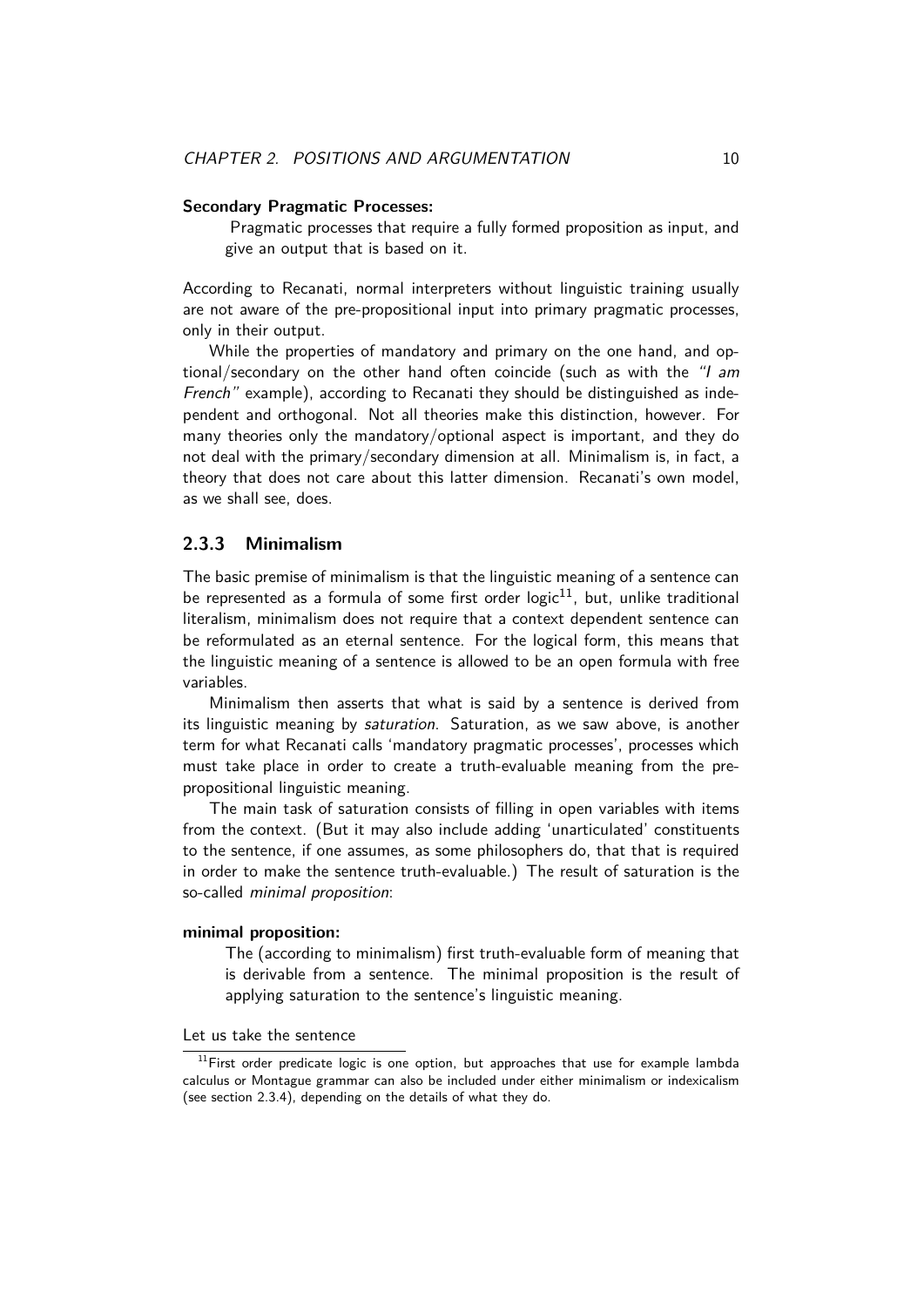"He is tall"

<span id="page-11-2"></span>as an example. This sentence could have a linguistic meaning of the form

 $\text{Tall}(x)$  (with an additional constraint that  $x$  is male)

*x* is a free variable, so this formula does not have a truth value. If this sentence were used in a specific situation, the process of saturation would fill in any free variables, resulting in for example

 $\text{Tall}(x) \left[ \langle \text{John} \rangle / x \right] = \text{Tall}(\langle \text{John} \rangle)^{12}$ 

as the minimal proposition (and thus also as what is said).

Saturation also happens for other constructs, such as genitives. In the phrase "John's painting", it [ne](#page-11-0)eds to be determined if the relation is that of being the painter of the painting, or being the owner. The linguistic meaning of such a phrase would be something like "the painting that bears a certain relation *R* to John". Other examples are parametric predicates such as "small" (something is always small compared to something else) or "on the left of", and definite null instantiation such as in *"I noticed"*.<sup>13</sup>

#### **Criticism**

It is important to note that, while sat[ura](#page-11-1)tion is a pragmatic process, it is a process that is driven by the linguistic meaning, not one driven by the context. The linguistic meaning is generated without any kind of context being involved. Certain lexical and syntactic constructs lead to free variables becoming part of the linguistic meaning, and the context then only gets used to fill in those specific free variables. There is, in the minimalist framework, no way in which the context could influence other aspects of what is said by a sentence other than those for which a free variable exists.

This is a problem, because according to Recanati there are in fact other pragmatic processes which influence a sentence's truth conditions but which are not mandatory, and therefore are not instances of saturation. He gives a number of categories of such processes. They can be divided into forms of free enrichment, loosening, and 'semantic transfer'. This list is not meant to be exhaustive, but to show that saturation alone is not enough.

<sup>&</sup>lt;sup>12</sup> At this point there is a slight complication concerning what ' $\langle$ John)' is exactly. I will not go into that as that would open up a whole different can of worms. Allowing a logical constant to denote John entails that the result of saturation would be an eternal sentence, but minimalism does not use those. The easiest way out for now is to let '*h*John*i*' be John himself, the actual person that is referred to.

<span id="page-11-1"></span><span id="page-11-0"></span> $13$ "I noticed" contrasts with a sentence such as "I ate". In the former case, it must be contextually provided what got noticed, while the latter case is equivalent to "I ate something", where what is eaten is left unspecified.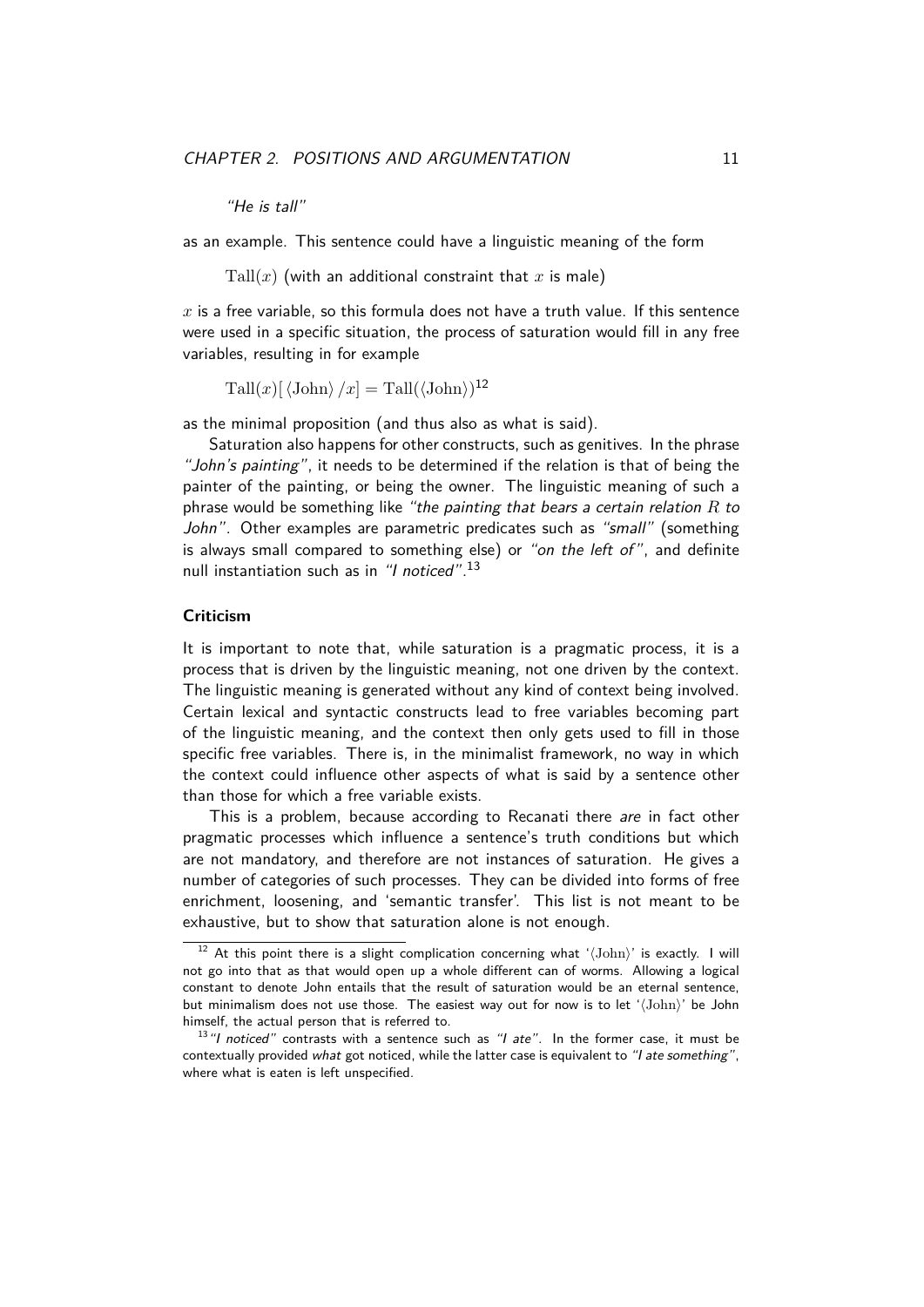#### <span id="page-12-1"></span>**Free Enrichment:**

A sentence constituent is 'enriched', it is interpreted in a contextually more specific way, as if an additional unarticulated constituent was provided. For instance, the word "rabbit" can be interpreted differently in different contexts. In the sentence "He wears rabbit", "rabbit" will be interpreted as RABBIT FUR, while in "He eats rabbit", it will be RABBIT MEAT, and in the sentence "After the accident, there was rabbit all over the highway" it is RABBIT STUFF.

Free enrichment can also add additional restrictions to the application of a predicate. For example, there are certain conditions of application that form the definition of Table, and enrichment can add a further condition In\_the\_living\_room if we are only concerned with those tables. This mechanism can also account for the contextual restriction of quantifier domains, for example if in "All the books are on the table" we are not talking about all the books in the world but about a particular set of books and a particular table.<sup>14</sup>

#### **Loosening:**

Loosening is the opposite of enrichment. Rather than interpreting a constituent more specifically th[an](#page-12-0) its regular context independent meaning, it is interpreted as if something more general was said. Take for example "The ATM swallowed my credit card". There is no actual swallowing going on since ATMs are not living organisms that can swallow, but the verb "swallow" is applied to what the ATM does anyway.

#### **Semantic Transfer:**

This is mostly a grab bag category of optional truth-conditionally relevant pragmatic processes that do not fall under one of the other categories. A concept is not enriched nor impoverished relative to its out of context interpretation, but it is changed in a way that is still related. An example of this is "I am parked out back", where by "I", I mean "my car".

According to minimalism, the results of these processes are not incorporated into the minimal proposition. Rather, they take part in constructing a sentence's implicatures. However, this can in many cases lead to minimal propositions that

 $14$ Recanati makes a further subdivision between two forms of free enrichment: specifization and strengthening. I will not go into this further distinction, except for saying that the rabbit example is a case of the former while the latter is concerned with restricting applications of predicates.

<span id="page-12-0"></span>The effects of free enrichment can often also be analysed as providing additional unarticulated constituents, instead of changes of the logical form or the creation of ad hoc concepts as happens in this description. Recanati handles this as if there is a single form of free enrichment which can be handled in different frameworks, either in terms of unarticulated constituents or in the way Recanati describes. The choice of framework is not currently relevant.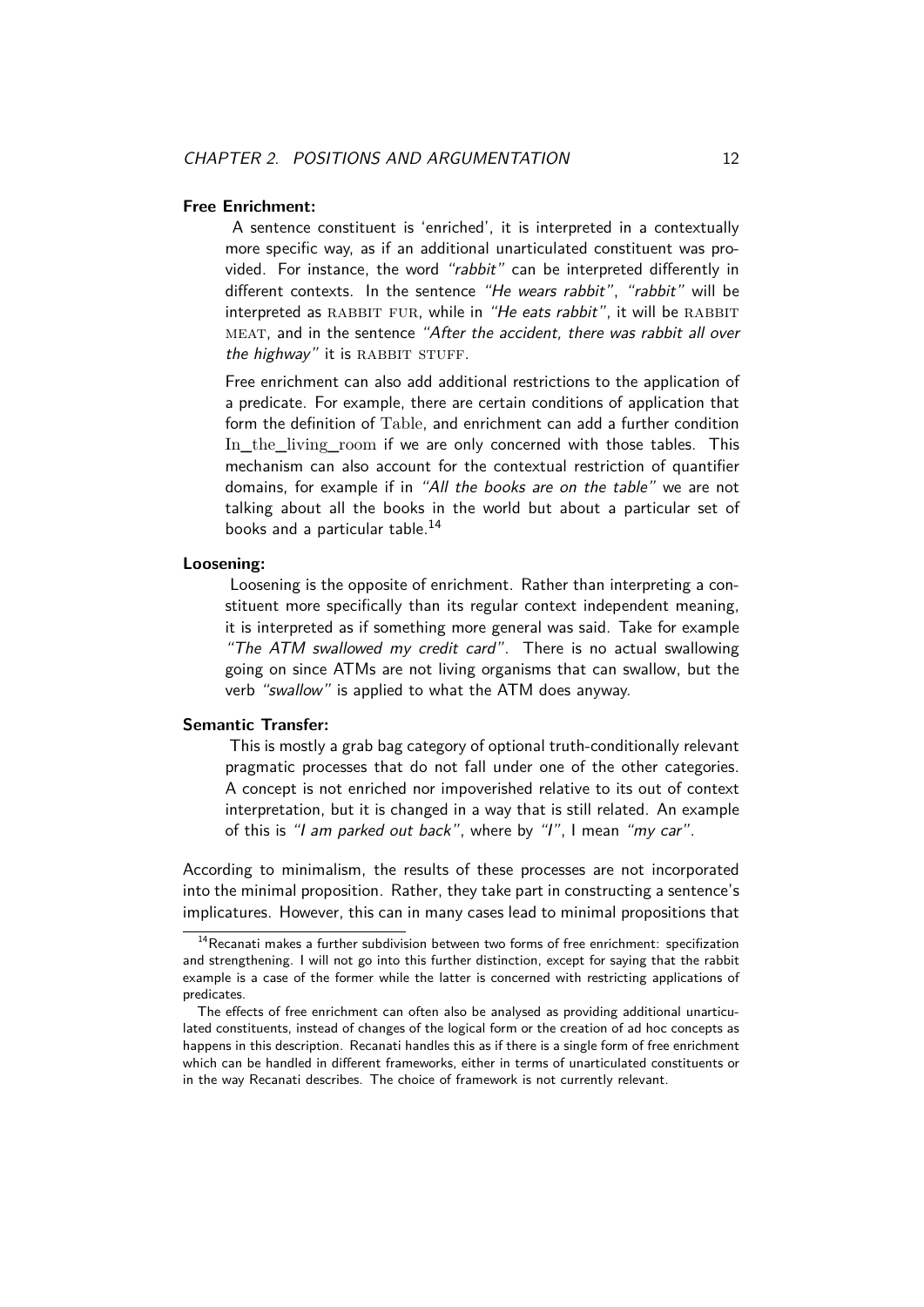<span id="page-13-5"></span>are very different from what is intuitively said by a sentence. Let us consider some more examples:<sup>15</sup>

- 1. I've had breakfast.
- 2. You are not go[ing](#page-13-0) to die.
- 3. The table is covered with books.
- <span id="page-13-1"></span>4. Everybody went to Paris.
- <span id="page-13-2"></span>5. John has three children.

<span id="page-13-4"></span><span id="page-13-3"></span>In all these cases, the process of saturation, without applying any optional pragmatic processes, implies that what is said by these sentences according to minimalism is not what one would intuitively ascribe to them. "I've had breakfast" would according to the minimalist position be true if the speaker *S* has had breakfast before the time of utterance of this sentence *t*. So strictly speaking, it would be true if the speaker has had breakfast twenty years ago and never since. That is clearly not what a speaker usually means with this sentence, for example if used as a reply to the question "Would you like something to eat?" In such a case the speaker would mean something along the lines of "*S* has had breakfast on day *d*", where *d* is today. This aspect of the speaker's meaning has to be construed as something external to what is said, i.e. as an implicature, in the same way that "I am French" can imply that the utterer of that sentence is a good cook. This is so because the minimal interpretation, to the effect that  $S$  has had breakfast some time in her life, is sufficient to make the utterance into a well formed proposition. There are no free variables that require to be filled in. In fact, in a different context the minimal proposition might actually be exactly what is meant by the speaker.

Something similar can happen in the second example. Imagine a child crying because of a minor cut and her mother uttering (2) in response. What she means is "You are not going to die from that cut", but according to minimalism, what is said by this sentence is that the child is not going to die ever, as if he or she were immortal. The extra element provided—the implicit reference to the cut—does not correspond to anything in the sentence, nor i[s](#page-13-1) it an unarticulated constituent whose provision is necessary to make the utterance into a full proposition. Like the previous example, we can easily imagine contexts in which what is meant by this sentence is only the minimal proposition.

Examples (3) and (4) can be analysed in the same way. In a standard Russellian analysis a definite description conveys uniqueness, so "The table is covered with books" is true iff there is one and only one table, and it is covered

<span id="page-13-0"></span><sup>&</sup>lt;sup>15</sup>These examp[le](#page-13-2) sentenc[es](#page-13-3) are taken from Recanati. He has one more sentence, "It's raining", but I excluded that because I do not agree with Recanati's analysis and the point he tries to make is clear enough without it.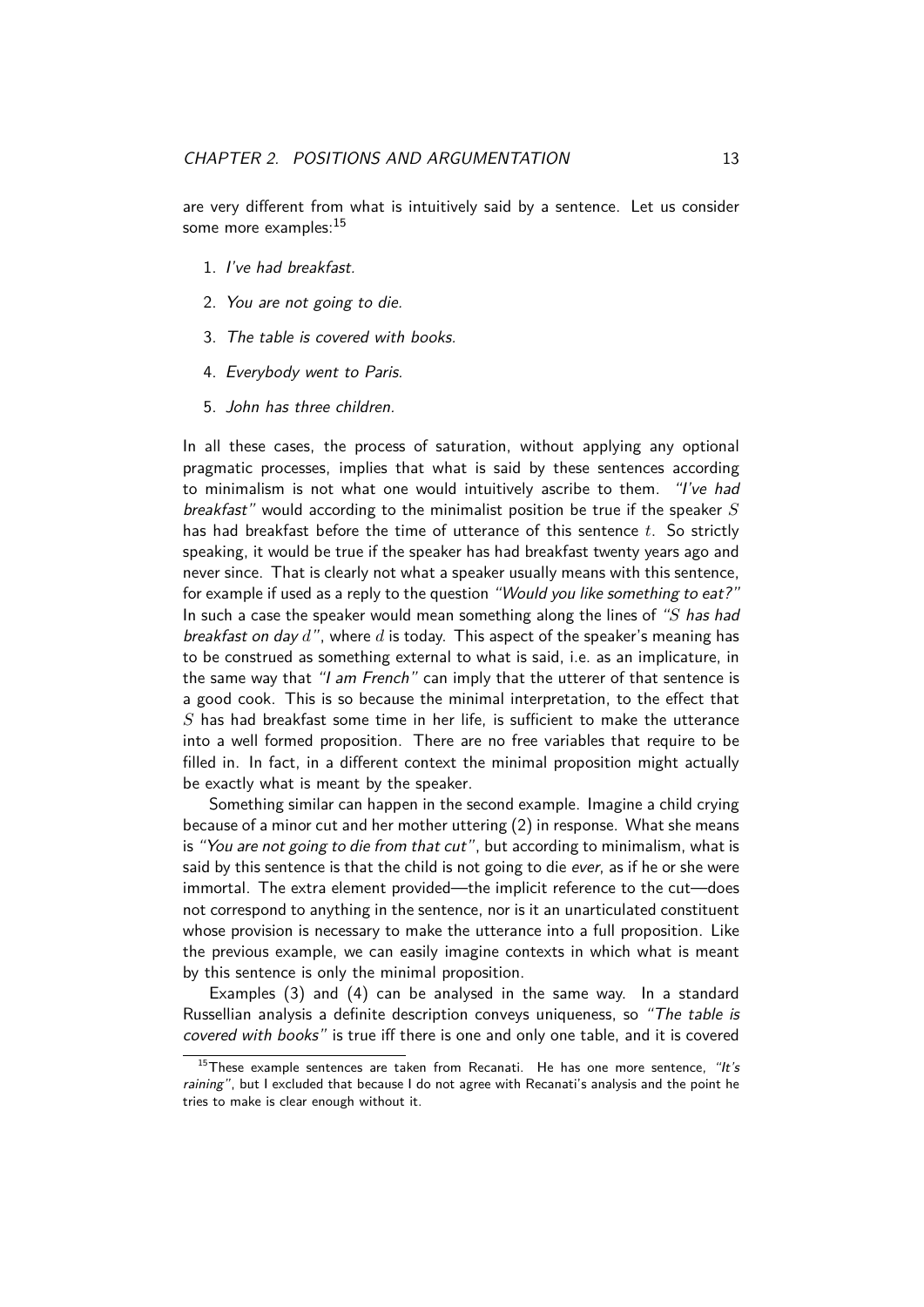with books. If this is to make sense, we either need to focus on a restricted situation in which there actually is only one table, or we need to enrich the predicate table into table\_of\_the\_living\_room or something along those lines. Either way, it is arguable that the form of enrichment we use is not linguistically mandated, but only pragmatically required to make sense of the statement. So according to minimalism it cannot be part of what is said.

Example (4) has the same problem. Without restricting the meaning of "everybody", that expression would refer to everyone in the world. While it would be possible that the utterer of (4) means that everybody in the world went to Paris, in most situations he or she would mean 'everybody from a restricted gro[up](#page-13-3) of people', which again is a restriction that is not linguistically required and hence not part of the minimalist proposition.  $^{16}$ 

For (5), we need to think about [wh](#page-13-3)at "three" means. A fairly standard view<sup>17</sup> is that numerals like "three" mean "at least three". This is true in sentences like "If John has three children he can benefit [fr](#page-14-1)om lower rates on public transport". In (5) however, the intuitive reading is "John has exactly thre[e c](#page-14-2)hi[ld](#page-13-4)ren". According to minimalism, what the speaker says by uttering this sentence is that John has at least three children, and by invoking the maxim of quantity he has *implied* that John has no more than three children. However, anyone utteri[ng](#page-13-4) such a sentence usually is not at all aware of having said something resembling "at least three children", because the words "at least" were not ever uttered.

These sentences show that the minimal proposition as construed by minimalism is often not what we intuitively think we said, and neither is it something that is necessarily part of what is said. As it is, the minimal proposition starts to look very much like a purely academic exercise without any grounding in reality.

#### **2.3.4 Indexicalism**

<span id="page-14-0"></span>Indexicalism is a more extreme form of minimalism, that has come up as a response to the contextualist criticisms against minimalism. Indexicalism follows the same approach in saying that a sentence gets converted into a logical formula with open variables, which then get filled in by saturation, leading to the minimal proposition (which is also what a sentence says according to indexicalism). The difference is, that in indexicalism there are much more free variables present.

<sup>&</sup>lt;sup>16</sup>Recanati's analysis of this example depends on "everybody" quantifying over all people in the world. In predicate logic, this is the normal way to interpret quantification, but I doubt if that should also be assumed for natural language. I think, given that the domain of quantification is one of those things that is highly context dependent, that it is more natural to model quantifiers as quantifying over a free variable, which is to be filled in from the context. If quantifiers are modelled in that way, this example is no longer a problem for minimalism because now the domain of quantification can be filled in by saturation.

<span id="page-14-2"></span><span id="page-14-1"></span><sup>&</sup>lt;sup>17</sup> Larry Horn, "The Natural History of Negotiation", Chicago University Press, 1989, pp. 205–16, referenced in Recanati p. 11 footnote 9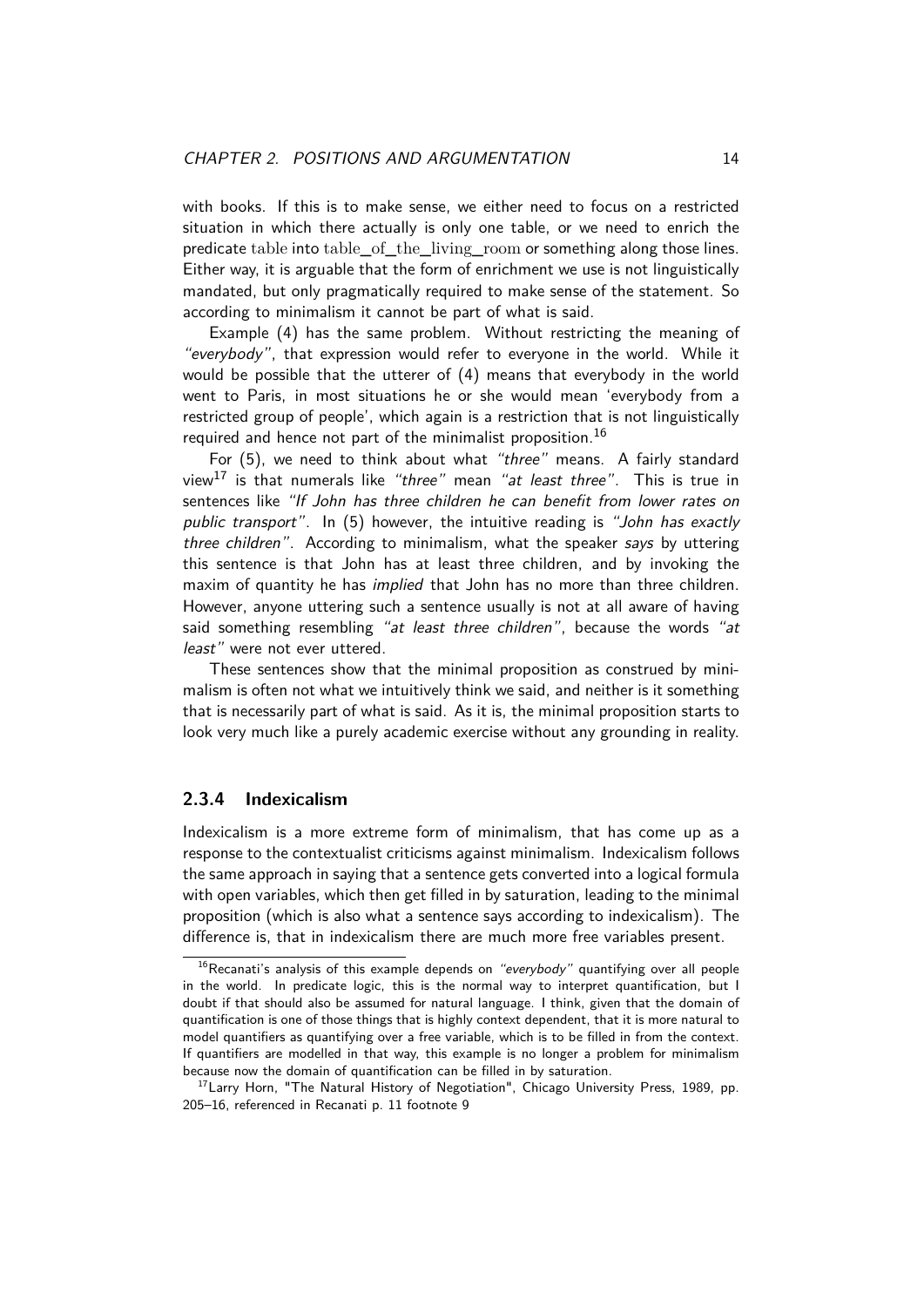While in minimalism there's a rough correspondence between the words used in the sentence and the free variables in the resulting formula, in indexicalism this correspondence is lost. The criticisms of contextualists are countered by assuming free variables to account for the contextual dependencies that are missing in minimalism. In that way more contextual dependencies can be pulled into the minimal proposition by the process of saturation.

Indexicalism still holds on to the possibility of eternal sentences in principle, but believes that there are so many words or constructions that introduce free variables that in practise one rarely encounters them.

Like minimalism, indexicalism says that the minimal proposition states the truth conditions of a sentence, so contextual elements can only influence the truth condition if they are 'pulled in' to the sentence by saturation. Optional pragmatic processes still can not influence the sentence's truth condition.

The difference between indexicalism and minimalism is that in minimalism free variables only exist if they are provided by specific lexical elements or grammatical constructs, while in indexicalism this is not a necessity. According to indexicalism a free variable also exists for a specific contextual element if in every context where a sentence can be used, such an element has to be provided.<sup>18</sup>

This is summarised in the optionality criterion, which determines if a contextual element gets handled by saturation or by optional pragmatic processes:

#### **Optionality Criterion:**

A dependency on an element from the context is optional if the sentence can be used in a different context in which no such element is provided, yet the utterance still forms a complete proposition.

If an element fulfils this criterion, it is an optional contextual ingredient. The element is handled by optional pragmatic processes and can therefore not influence the sentence's truth conditions. But if an element does not fulfil this criterion, it is a mandatory contextual ingredient, and a free variable must be assumed to exist for it even if the words and the grammatical structure of the sentence do not indicate so. In that case the element is processed by saturation and is able to influence the sentence's truth conditions.

At this point we should look at another example as an illustration. Suppose we ask someone to open the door. The addressee must first of all identify the relevant door, but she must also determine the sense in which it is to be opened.

 $18$ This distinction is quite subtle, because one wonders what happens if a sentence is used in a context where not all mandatory contextual elements are provided: in that case, the sentence probably fails to be truth-evaluable. But this can also be explained in a minimalist framework by assuming that the lexical elements of the sentence in question have more variables that do not get filled in. In that case these unfilled variables are also present in the linguistic meaning, but now they are provided by lexical elements.

This lack of a clear boundary is, however, not a real problem. Minimalism and indexicalism are usually not in conflict with each other, rather one is an extension of the other. The positions should be seen as two points on a continuum with a smooth transition between them.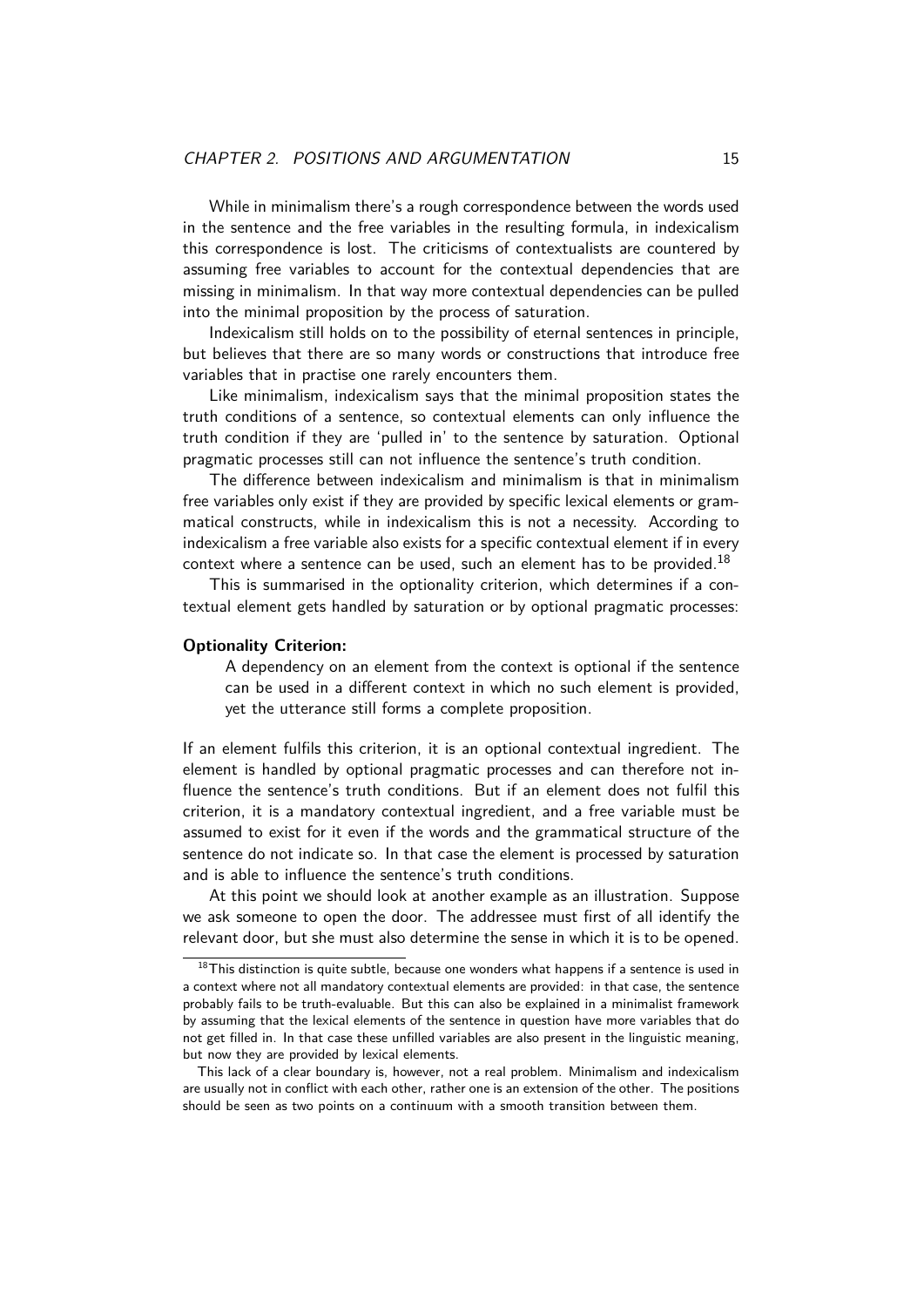<span id="page-16-2"></span>Besides doors and windows, eyes and wounds can be opened. If the addressee were to open the door by making an incision in it with a scalpel, the way one opens a wound, she would not have satisfied our request. But still, in a special context, we could imagine that this precisely is the way we expect the request to be fulfilled. Even if we were to provide the mode of opening explicitly, there will always be some other aspect of the door-opening that will be underspecified.

For minimalism, this is a problem because the verb 'to open' is usually not considered to be indexical, and neither is there a special grammatical construct present to warrant indexicality. The indexicalist would answer as follows: Like all verbs, the verb 'to open' is associated with a complex frame<sup>19</sup> involving a number of argument roles: a location playing the role of inside, another location operating as outside, a boundary separating the two, a moving object which is to pass form inside to outside (or the other way around), an obsta[cle](#page-16-0) preventing the passage of the moving object, an agent liable to free the passage by means of action on the obstacle, an instrument serving to accomplish the action, and so on and so forth. In the context, each of these variables<sup>20</sup> must be given a value. In the case of opening a door, the inside would be one room, outside the next, moving\_object the person who wants to go to the other room, the boundary the door, and so on.

Taking this approach, the indexicalist appears to be [ab](#page-16-1)le to answer any example that contextualists have identified as problematic for minimalism. Any expression, such as most verbs, can be associated with a frame with argument roles that provides a lot more free variables to the sentence's linguistic meaning than would be available in a minimalistic analysis.

But contextualists like Recanati are not fully satisfied with this answer to their criticisms. A problem remains in deciding whether a contextual dependency is optional or not. The optionality criterion pretends to give a clear and unambiguous answer to this question, but in fact there are cases where it is very hard to clearly decide whether the criterion applies or not.

Let us take as an example the sentence "Most students are male". This sentence can be uttered by for example a teacher in a context where "most students" refers to most students in his class. The sentence can also be uttered in a different context, without such a restriction, where it refers to all students, making a statement about students in general.

The sentence could be analysed so that the domain restriction is a pragmatic influence, provided by optional pragmatic processes, but it could also be analysed by saying that a free variable does exist for the domain, where for the second, general utterance we assign the domain of all students that exist to that variable. In order to decide what is the case, we will need to apply the optionality criterion.

<sup>&</sup>lt;sup>19</sup> See Charles Fillmore, "Frame Semantics and the nature of Language" in Annals of the New York Academy of Sciences 280 (1976), pp. 20-32, and other papers by Fillmore

<span id="page-16-1"></span><span id="page-16-0"></span> $20$ Each variable that is not optional according to the optionality criterion. Recanati does not explicitly apply the criterion to this example, but it probably should be.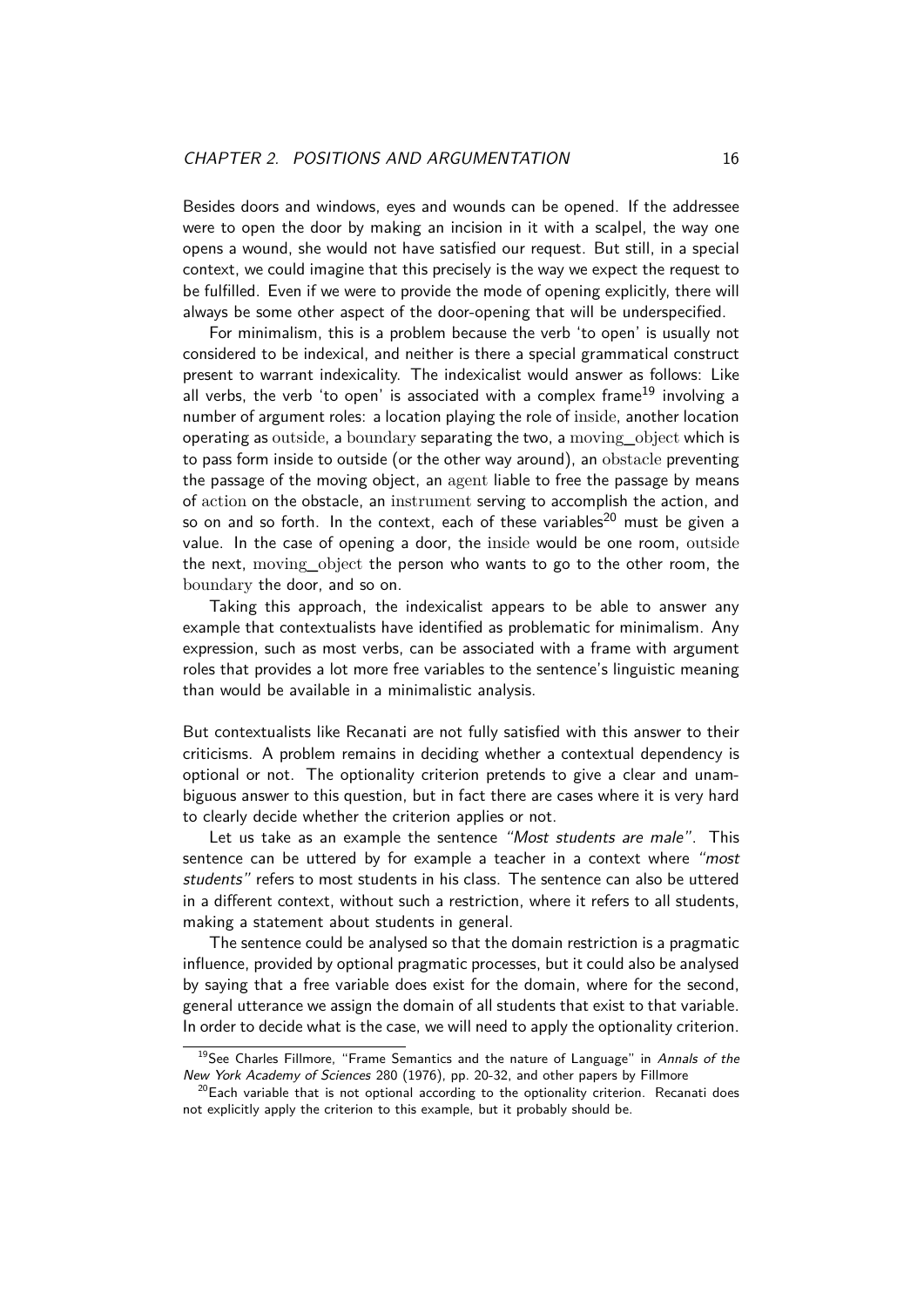If the domain restriction is optional, indexicalism prescribes us to use the former analysis, if it is not optional, we will use the latter.

<span id="page-17-1"></span>But how are we to decide whether the domain restriction is optional or not? The first context clearly provides a contextual ingredient restricting the quantifier domain, but in the second context things are unclear. We are not aware of any assignment of free variables going on, but that does not mean there is not. Our brains could be assigning the set of all students to the quantifiedover variable, without us being consciously aware of it. Since nothing is actually being restricted there is no reason why we would need to become consciously aware of such a process.

This leaves us with a problem: we are unable to decide if the optionality criterion applies or not. Our intuition does not give us an answer, and neither do the principles of indexicalism. $^{21}$ 

#### **Stanley's Binding Criterion**

As an alternative to the optio[nal](#page-17-0)ity criterion, Jason Stanley introduced the Binding Criterion:

#### **Binding Criterion:**

A contextual ingredient in the interpretation of a sentence results from saturation if it can be 'bound', that is, if it can be made to vary with an operator in whose scope it lies.

Operators, specifically quantifiers, are part of the linguistic meaning of a sentence and can influence the interpretation of variables which lie in their scope. Therefore, if changing an operator also modifies the interpretation of a contextual ingredient, that is proof that the contextual ingredient was introduced into the propositional meaning to fill a free variable.

Some examples:

- "In every room in John's house, every bottle is in the corner."
- "Whatever John does, most of the class falls asleep."

In both of these examples the first quantifier ("every", "whatever") takes wide scope over the second quantifier ("every", "most"). In the first sentence, the scope of "every bottle" is 'every bottle within each room', in the second, in

<span id="page-17-0"></span> $21$  We could, in order to disambiguate such cases, say that assigning the entire domain counts as not making an assignment, rendering the variable optional. This would not help the indexicalist's position since that would give us the wrong analysis for the example of "Most students are male" with "most" referring to the current class. Saying that in such cases the variable is mandatory does not help either, because then any quantified-over variable would be mandatory. Since there is no bound to the number of variables that could implicitly be quantified over, as with the 'open' example, this would lead to a possibly unbound number of variables in any sentence's linguistic meaning.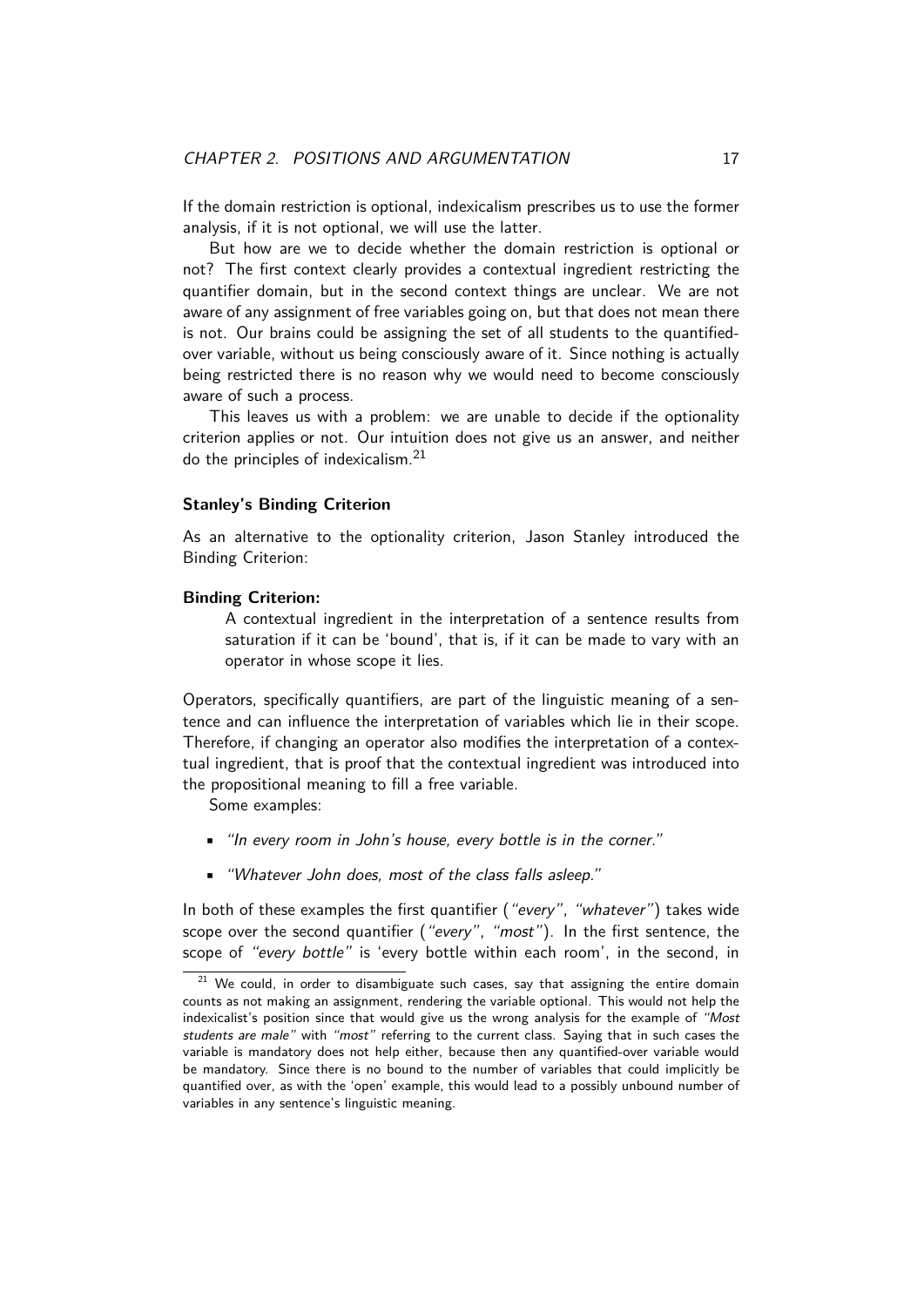<span id="page-18-0"></span>each case John does something, a different part of the class may fall asleep. If one were to change the first quantifier, for example to "In some room..." and "For one thing that John does, . . . ", the interpretation of the second quantifier would also change. In the first example we would only be talking about one single corner and every bottle in the house instead of every bottle in each room. In the second, we are not talking anymore about a different part of the class on each occasion. If the second halves of these sentences did not contain free variables, these differences could not occur, so in both of these cases we are dealing with saturation.

The binding criterion, according to Recanati, also fails to provide a firm foundation for indexicalism. In some cases it is too strong, also applying to cases that even Stanley agrees are pragmatic. For example in "The policeman stopped the car", this can be by signalling the driver, or by pressing the brakes if he is driving it himself. We can construct the sentence "However he did it, the policeman stopped the car" meaning "In whatever manner of stopping *m* he did it, the policeman stopped the car in manner *m*." The manner of stopping is bound by a prefixed operator, and therefore this would be saturation.

The same happens in "Whenever his father cooks, John eats". Our intuitive meaning is that this means that John eats the food his father has cooked, which implies that there must exist a variable representing the food, that gets bound.

Let us dive a bit deeper into what is wrong with the binding criterion. The phrase "whenever his father cooks" operates on "John eats". The latter is in itself a complete sentence which can also be uttered in isolation. Stanley's argument relies on the presupposition that any variables that are present when "John eats" is used as an operand are therefore also present when this sentence is uttered in isolation. According to Recanati this need not be true. The variable that gets modified need not be part of the original predicate, but can be contributed by the modifying expression.

Recanati comes up with an alternative analysis, that interprets the modifying expression as a second order function that changes the arity of the original predicate. To do this he introduces the Circ operator. Applying Circ to Eats, we get the following:

$$
Circlocation(Eats(x)) = Eats_in(x, l)
$$

The whole sentence "John eats in Paris" gets interpreted as

$$
Circlocation:Paris(Eats(John)) = Eats_in(John, Paris)22
$$

Recanati names Stanley's assumption that any variable that is to be modified must be part of the original predicate, the *Binding Fallacy*. Stanley's argument

 $22$ This formal notation is a bit sketchy, but this is what Recanati uses. A more rigorous notation would be:  $Circ_{location}(Eats) = Eats_in$  where Eats is of type  $e \rightarrow t$  and Eats\_in of type  $e \rightarrow (e \rightarrow t)$ . The interpretation of the full sentence then becomes  $Circ_{location:Paris}(\text{Eats})(John) = (\lambda x. \text{Eats\_in}(x, Paris))(John) = \text{Eats\_in}(John, Paris)$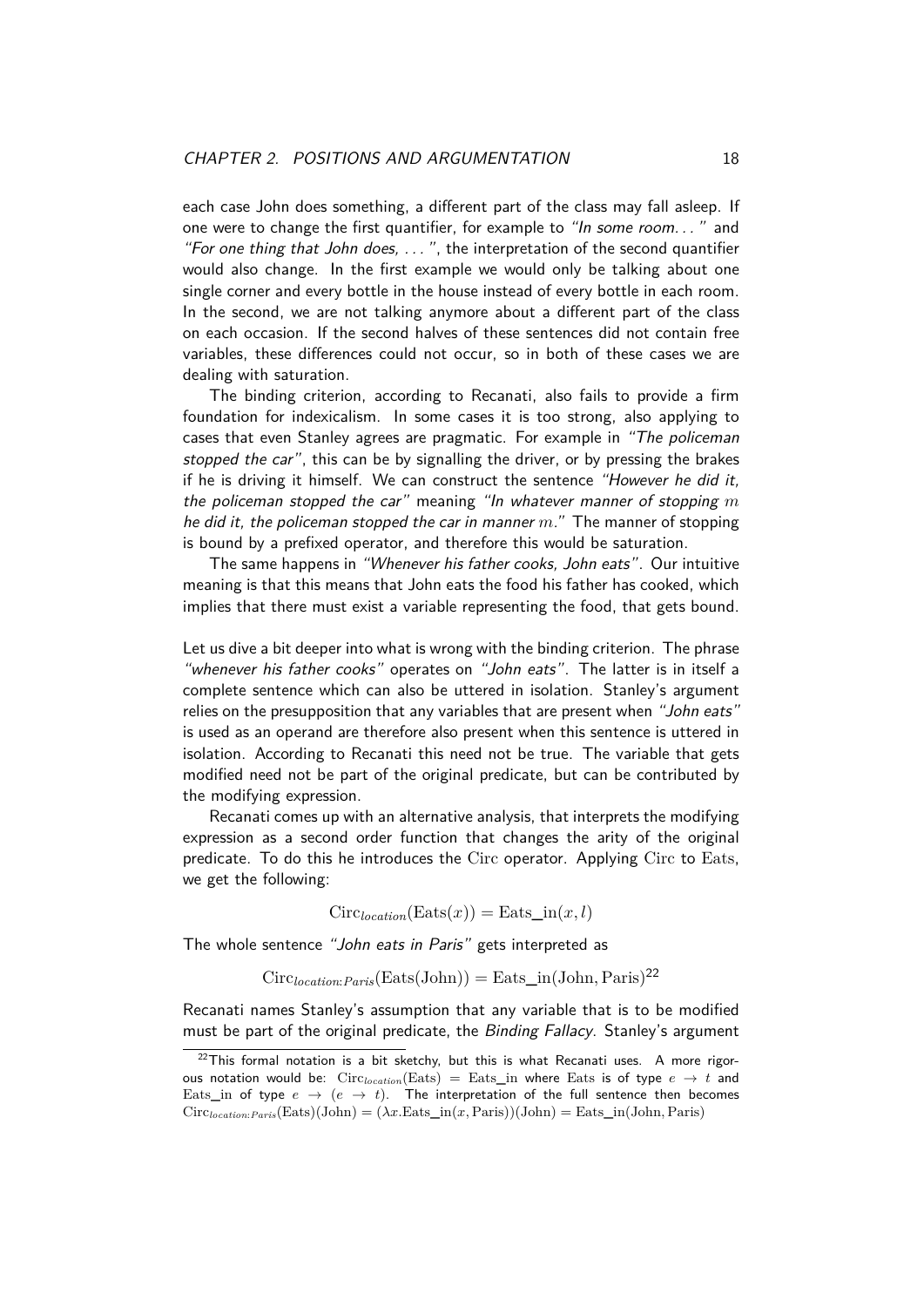<span id="page-19-1"></span>is based on the binding fallacy and is therefore not convincing.

#### **2.3.5 Syncretism**

<span id="page-19-0"></span>The next position on the spectrum is actually an in-between position between the literalist varieties and contextualism. Syncretism tries to unite the two camps, by proposing that there are two notions of what is said: one based on the ideas of minimalism, and one based on pragmatic notions. The result is a four layer model:



What is communicated

The 'what is said<sub>min</sub>' level is the result of saturation, so in that sense it is the equivalent of the minimal proposition in minimalism and indexicalism. The 'what is said<sub>prag</sub>' level is a form of meaning that includes other optional primary pragmatic processes, and so is able to include a lot of context-driven contextual influences. This is, as we shall see, very similar to the contextualist notion of what is said.

There are several authors who have proposed models like the one above $^{23}$ , and there are also different ways in which the two levels can be construed. In this section we will have a look at several forms of syncretism, and see if they make true on their promise of unifying literalism and contextualism.

#### **Literalist Interpretation**

One popular way to define the two layers of what is said is to say that what is said<sub>min</sub> is what the sentence says (with respect to the current context), while what is said<sub>prag</sub> is what the speaker says by uttering that sentence. In this interpretation the what is said $_{\sf min}/$ what is said $_{\sf prag}$  distinction is closely related to the literalist construal of the semantics/pragmatics distinction. However, that distinction is in itself very questionable for a contextualist like Recanati.

<sup>&</sup>lt;sup>23</sup> See for example N. Salmon, "The Pragmatic Fallacy", in *Philosophical Studies* 63, 1991, pp. 83–97; S. Soames, Beyond Rigidity, p. 86; J. Berg, In Defense of Direct Belief, pp. 466–7.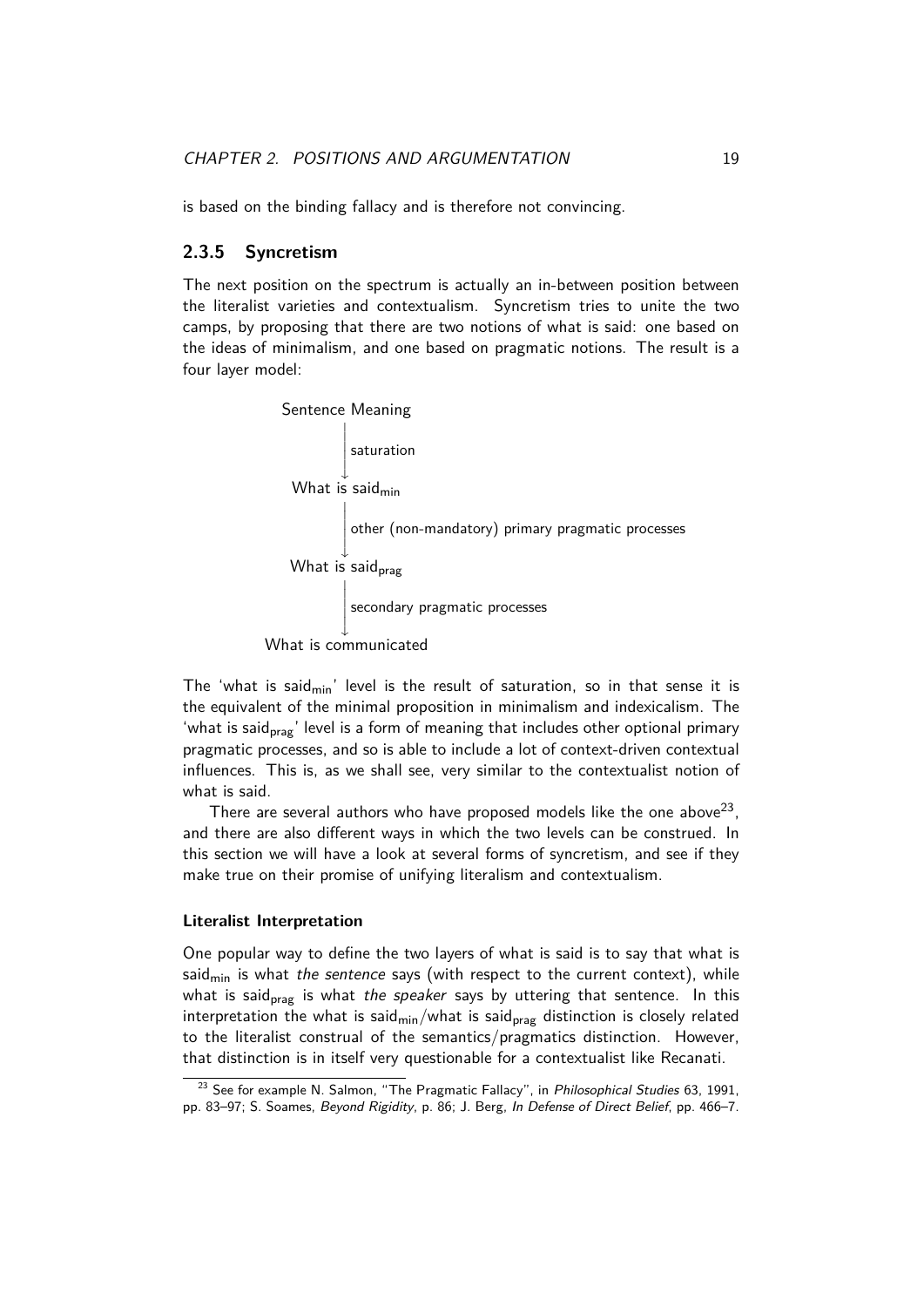<span id="page-20-0"></span>In the semantic level of meaning, according to this literalist distinction, knowing a language is like knowing a theory by which one can deductively establish the set of truth conditions under which a sentence in that language holds. This interpretation of a sentence can be constructed mechanically by following the rules of the language. This therefore also holds for what is said $_{min}$ under the literalist interpretation.

The pragmatic form of meaning, which corresponds to what is said<sub>prag</sub>, is something totally different. It is not concerned primarily with language, but with human action. The pragmatic interpretation is defeasible: you can never be totally sure you have the right interpretation. Even if you have a lot of evidence for one, it is always possible that stronger counter-evidence is discovered later, which proves your original interpretation was wrong after all.

The problem with this model, according to Recanati, is that it is not always possible to construct a semantic interpretation independent of the pragmatic interpretation. A phrase like "John's car" means something like "the car that bears relation *R* to John", where *R* is a free variable. There are no rules in the language that determine how exactly *R* should be filled in, that is something that can only be done based on the wider context. In the same way, a word like "here" can refer to this room, this building, this country, etc. Although such an indexical provides a free variable in the linguistic meaning (according to the minimalist model), there are no language rules to determine what the correct value of that variable should be. Choosing the correct interpretation depends on the wider context, including the speaker's intentions. Although minimalism greatly limits the influence context can have on what is said, saturation is not a mathematical process that objectively gives one unambiguous value to each free variable.

Recanati claims that such ambiguities can occur with many words and constructs, so that in general there is no such thing as what the sentence says, there is just a single notion of what is said, and that notion is pragmatic.

#### **The Minimal Proposition as 'Common Denominator'**

A different interpretation of what is said<sub>min</sub> put forward by Soames, is to say that what is said<sub>min</sub> is abstracted from what is said<sub>prag</sub>. It is the shared common denominator of all possibilities for what is said<sub>prag</sub>. According to Recanati this could hold in the case of enrichment, but not in the case of semantic transfer or loosening. If in a bar, a waiter says: "The ham sandwich left without paying", thereby referring to the ham sandwich orderer, he does not assert that the sandwich itself left without paying. If we agree that it must be part of what is said $_{\text{min}}$  that the ham sandwich itself left, that cannot be abstracted from what is said<sub>prag</sub>, because it is not part of it.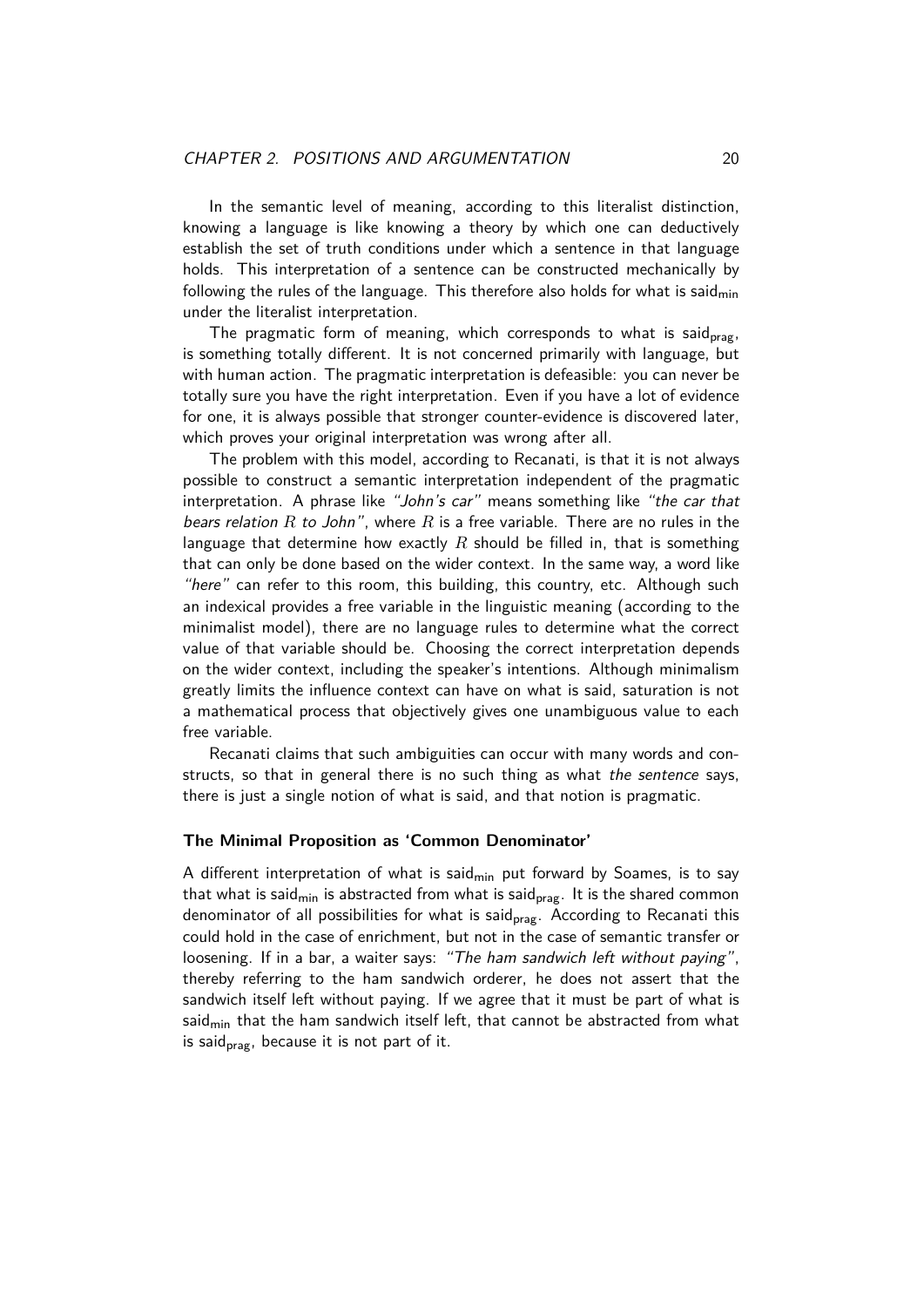#### <span id="page-21-0"></span>**Reflexive Interpretation**

A third interpretation of what is said<sub>min</sub> is to interpret it as reflexive meaning. If someone utters the sentence *u*: "I am French", the interpretation of that sentence is taken to be "The utterer of *u* is French" (where *u* stands for the specific utterance). Such an interpretation allows to avoid any direct references to contextual elements by always indirecting through what the 'utterer of *u*' meant or intended.

However, this interpretation is problematic when we want to derive what is said<sub>prag</sub> from what is said<sub>min</sub>. What is said<sub>prag</sub> should still be in accordance with what we intuitively think we say. But if for example François utters the above sentence, what he intuitively thinks he has said is something like "*{François}* is French", and not "The utterer of this utterance is French". So the indirection through 'the utterer of  $u'$  that was introduced in what is said<sub>min</sub> needs to be removed again in what is said<sub>prag</sub>. But there are no recognised optional secondary pragmatic processes that would do such a job. This interpretation would therefore require a new kind of pragmatic process to be introduced, which would probably be quite complex in order to correctly do its job, and which would therefore be hard to justify. As far as I know no one has tried to propose such a thing.

A second problem that Recanati identifies is that this interpretation of what is said $_{\text{min}}$  does not actually depend on saturation. All free variables that exist in the minimalist or indexicalist sentence meaning are replaced by expressions containing 'the utterer of *u*'. With saturation gone, the reflexive interpretation is entirely determined by the language rules, and therefore collapses into the sentence meaning. Recanati concludes that while the reflexive proposition can be legitimately formed, it leads to a collapse of the four layer model. The result is a three layer model with the 'what is said' level being a pragmatic one.

I do not agree with Recanati on his second argument. While the reflexive interpretation replaces most free variables, it still has one left: the reference to the utterance, which obviously is a contextual element. This avoids a lot of the arguments against minimalism because a lot of cases that are problematic for saturation are removed. However it still leaves a what is said<sub>min</sub> that is not a part of nor implied by what is said<sub>prag</sub>, and it pushes all the real problems into the unspecified pragmatic process that translates one into the other. The reflexive proposition does not help us in understanding the utterance because for any mildly context dependent sentence the reflexive proposition would include so many 'what the utterer of *u* intended', 'what the utterer of *u* pointed to' etc. that we might as well say that the reflexive proposition is "What the utterer of *u* meant is true". While I think that it is possible to construct the reflexive proposition, I do not think it is useful.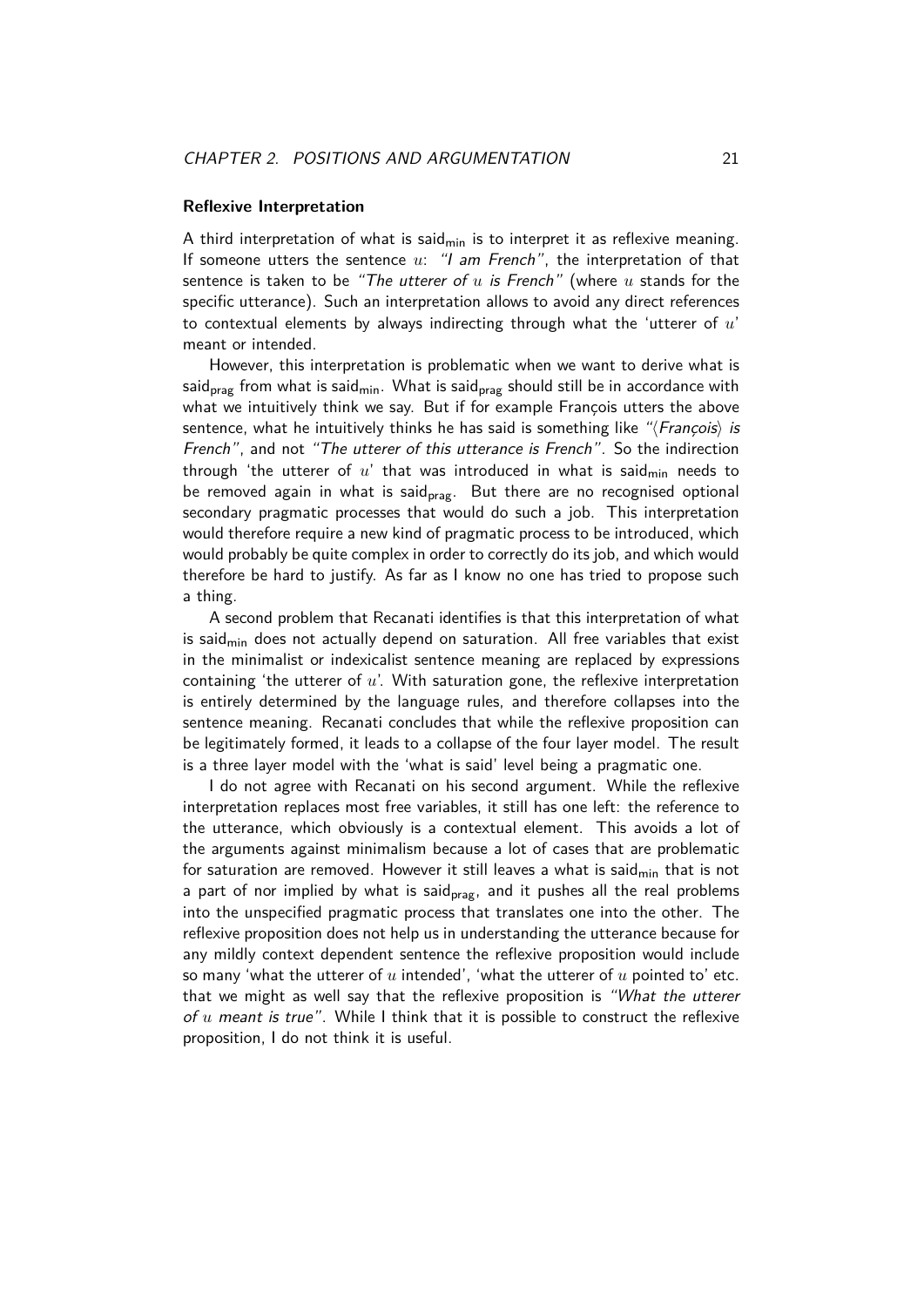#### <span id="page-22-1"></span>**Other Problems**

<span id="page-22-0"></span>How we interpret one constituent of a sentence can be dependent on the interpretation of other constituents. And this dependency is not limited to one level, it can be recursive. In syncretism, saturation leads to what is said $_{\text{min}}$ , and other optional pragmatic processes lead from what is said<sub>min</sub> to what is said<sub>prag</sub>. However, it is possible to create situations in which there is a circular dependency where mandatory pragmatic processes depend on the result of optional pragmatic processes.

Recanati shows this with an example. Suppose there is a fight between five warriors and five beasts. The beasts are a wolf, a lion, a hyena, a bear and an alligator, and each warrior has to battle one of them. Each warrior carries a shield with his coat of arms on it, one of them having a lion as its coat of arms. After the fight is over, the five beasts lie on the ground with swords through their bodies. Now assume that in this context the sentence "Give me the lion's sword—I want to have a look at it" is uttered.

In this context, "the lion" can be interpreted as literally referring to the lion, or non-literally referring to the warrior who has a picture of a lion on his shield. The possessive relation can also be interpreted in different ways: "*X*'s sword" can mean "the sword that *X* used in the fight" or "the sword now sticking through *X*'s body". In this context, both are a possibility depending on what the interpretation of "the lion" is. Now suppose that what the speaker actually means is to be given the sword that the warrior with the picture of the lion used during the fight. To construct what is said $_{\text{min}}$  according to the principle of saturation, we start by constructing the literal meaning of the sentence constituents. Since the sentence is ambiguous on how to interpret the possessive relation, the only non-arbitrary way to assign it a single value is to interpret it as what the speaker meant: "the sword *X* used in the fight". For "the lion", there is a literal interpretation where we interpret it as the dead animal that lies on the ground. Combining these, what is said<sub>min</sub> by the sentence as a whole becomes something like "Give me the sword that the lion (the now-dead animal) used in the fight". This interpretation is absurd, and clearly does not correspond to any stage in the actual process of understanding the sentence.

This shows that the actual composition of the sentence meaning does not use the minimalist meaning of the constituents. Rather, the composition takes place at the pragmatic level, where contextual information can be used in the composition.

Recanati concludes that it is not possible to construct a four layer model of sentence meaning. Either what is said $_{\text{min}}$  is impossible to construct without depending on information from the pragmatic level, or the layer collapses into either the linguistic sentence meaning or the what is said<sub>prag</sub> level. Additionally, there appears to be no reason why a separate what is said $_{\text{min}}$ -layer needs to be part of how we interpret a sentence.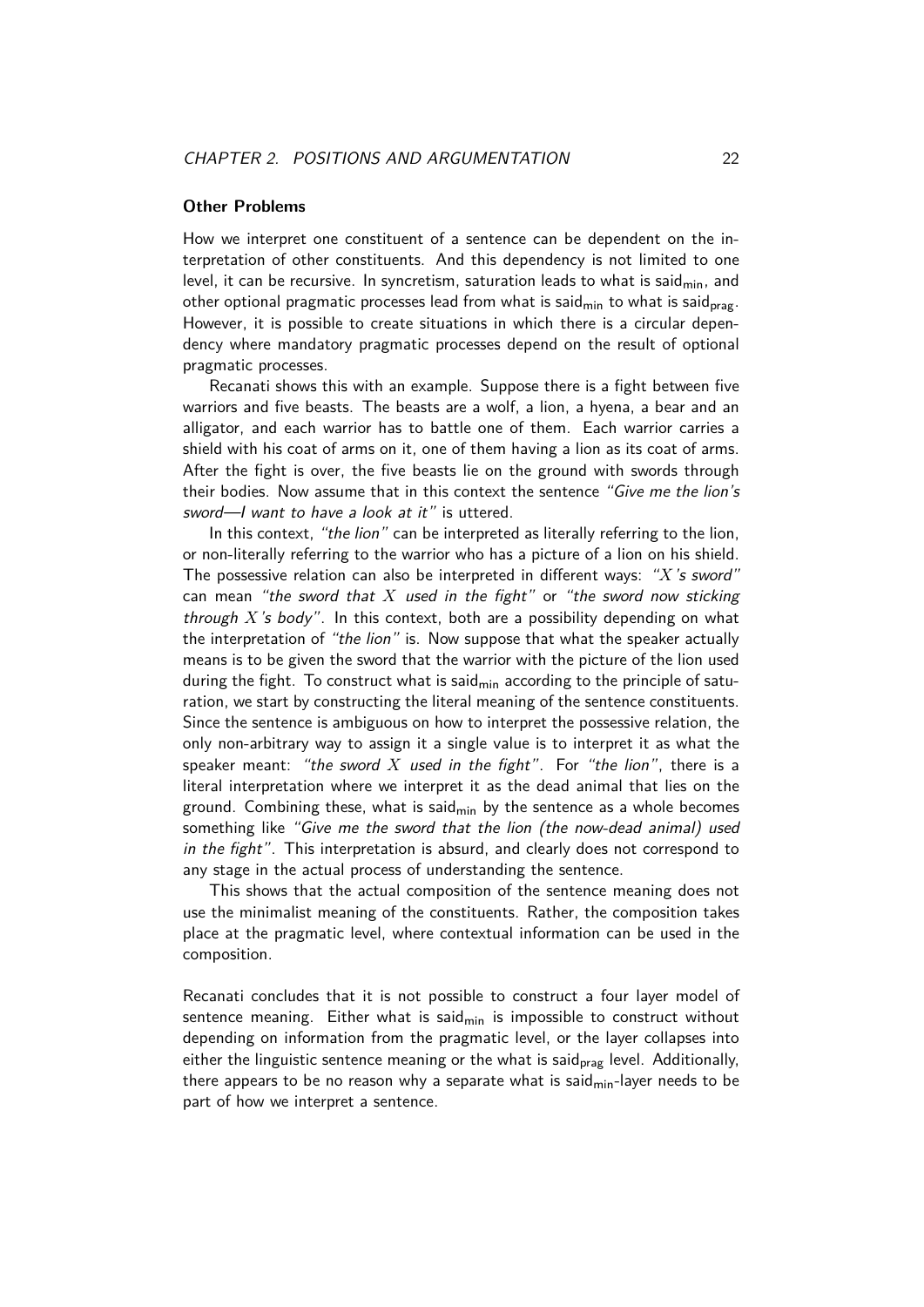<span id="page-23-3"></span>Instead of solving the dilemma between literalism and contextualism, the syncretic approach proposes a model that is harder to defend due to its increased complexity, and in addition inherits the disadvantages of both literalism and contextualism.

### **2.4 Contextualism**

#### **2.4.1 Quasi-Contextualism**

<span id="page-23-1"></span><span id="page-23-0"></span>The last two positions on the scale are quasi-contextualism and contextualism. Although Recanati positions them in this way, I think they are actually orthogonal positions because they are concerned with different questions. Contextualism (which will be fully introduced in the next sections) is concerned with what is said, and states that there are truth-conditionally relevant contextual influences in what is said that cannot be captured by saturation in the way that the literalist positions want. Quasi-contextualism is concerned with the question of, given that one accepts contextualism, what is the position of the literalist construal of what is said.

The central claim of quasi-contextualism is that the minimal proposition, as proposed by several forms of literalism, could be constructed as a theoretical entity, but that it does not play any kind of role in understanding language or communication in general. Constructing it is therefore nothing more than a futile academic exercise. Alternatives to quasi-contextualism would for example be to claim that a consistent notion of what is said according to literalism does not exist.

Since quasi-contextualism is not really concerned with the main question I am investigating in this thesis, I will not go further into it.

#### **2.4.2 Modulation**

As the last position in the spectrum, we get to contextualism itself. This is the position that Recanati takes.

<span id="page-23-2"></span>As I have said before, the main thesis of contextualism is twofold. The first part is that no propositional meaning of a sentence can be formed without taking a large—possibly unbounded—amount of contextual information into account. The second is that how the context influences the meaning of an utterance is not something that is controlled by the sentence (i.e. the linguistic meaning), but something driven by the context.

Before we can discuss contextualism as a position, we will have to look deeper into the process whereby this contextual information is incorporated into the sentence meaning. This process is called 'modulation'.

'Modulation' is a term that was coined by other linguists<sup>24</sup> to refer to a process

 $24A$ . Cruse, Lexical Semantics, 1986, pp. 50-3; and Ruhl, On Monosemy, pp. 85-95, and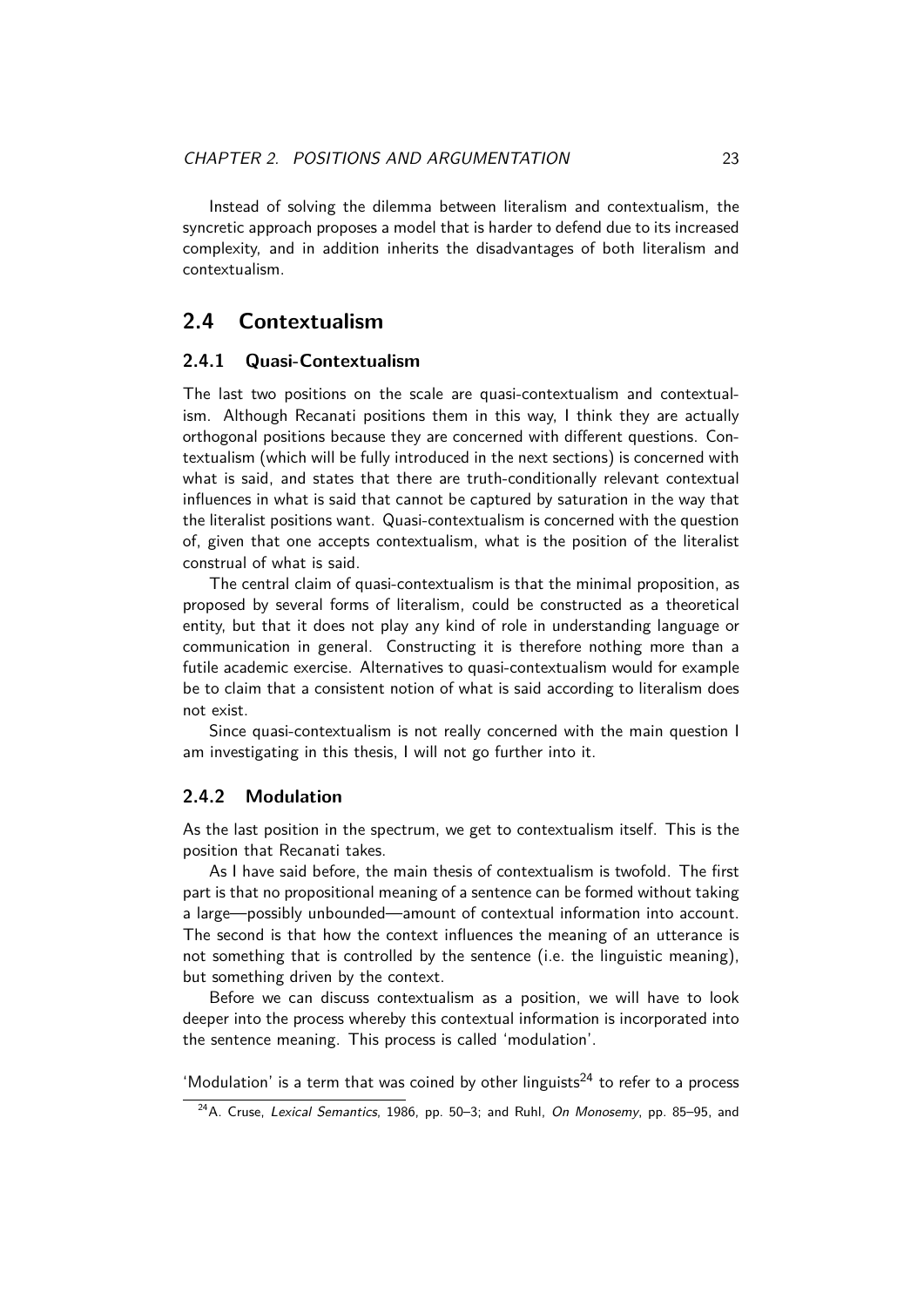<span id="page-24-1"></span>where the meaning of a word in a sentence is dependent on and modulated by the other words in the sentence. For instance "light" does not have quite the same meaning in "a light lunch" as in "a light piece of luggage" or in "The fire won't last with such light fuel".

Recanati uses the same term not just for how words in a sentence can influence each others meaning, but also for how the larger context can do the same. For Recanati 'modulation' is a cover term for all forms of optional primary pragmatic processes. Recanati disagrees with the analysis of "light" in the previous example given by Cohen and  $Ross^{25}$  who describes this as the head noun of the phrase influencing the meaning of the adjective 'light'. According to Recanati and other contextualists, what matters is not what exact words are used, but what the words are describing. Noth[in](#page-24-0)g prevents someone from using "light" in the same phrase "light fuel" to describe not the fuel's density but its weight.

Another example, given by Searle, shows this form of modulation a bit more extensively: The meaning of the word "cut" is modulated differently in the phrases "John cut the grass" and "John cut the cake". If I asked John to cut the grass, and he takes out a knife and cuts the grass the way one cuts a cake (or the other way around), he has not done what I requested him to do. However, we can imagine a different situation where asking John to cut the grass I would mean to do it in the way one cuts a cake: Suppose we run a sod farm where we sell strips of grass turf to people to put on their lawn. If I say "Cut half an acre of grass for this customer", I probably do not mean that you should mow it, I mean that you should slice it into strips as you could cut a cake or a loaf of bread, so the customer can take it with him.

This shows it is not just the linguistic context of a word that modulates it, the important factor is the *situation* the words are used to talk about. The interaction of word meanings in a sentence, as claimed by Cohen and Ross, is only a reflection of this more general phenomenon.

As the examples show, this modulation is not merely a secondary pragmatic process that adds some truth-conditionally irrelevant 'shade of meaning' to what is said, the way literalists would argue. Modulation is truth-conditionally relevant. It is the *modulated* sense of words that is used to form what is said.

Another way to interpret these truth-conditionally relevant contextual influences is to say that the different senses of the modulated words used above are not caused by a truth-conditionally relevant modulation, but are a form of disambiguation. Some words have more than one meaning, and determining the sentence meaning requires determining which of a set of possible meanings for ambiguous words is used. This argument does not hold, because just about any

elsewhere. James Ross uses the term 'meaning differentiation'. Cited in Recanati p. 131.

<span id="page-24-0"></span> $^{25}$ On their position regarding modulation, see for example Ross, Portraying Analogy; J. Cohen, 'How is Conceptual Innovation Possible?', in Erkenntnis 25, 1986, pp. 221-38.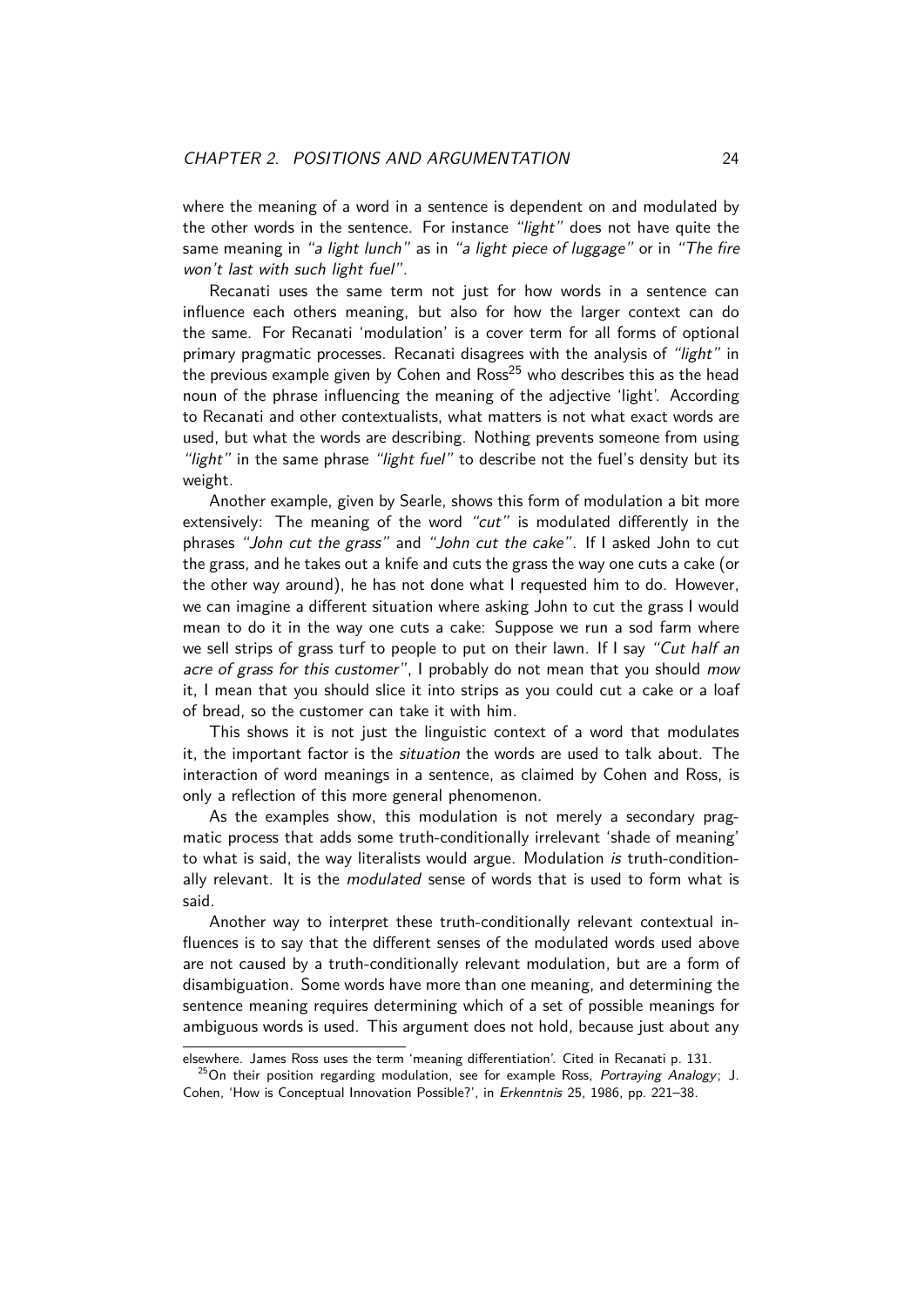<span id="page-25-2"></span>word is susceptible to modulation. Often, there is not a fixed set of meanings to choose from, but an unlimited variety. As Dwight Bolinger puts it: "Since the universe never repeats itself exactly, every time we speak we metaphorize." $^{26}$ 

#### **2.4.3 Four Approaches to Contextualism**

<span id="page-25-0"></span>If one accepts the existence of the process of modulation, there are se[ver](#page-25-1)al views one can have on the issue. Modulation is a process that runs parallel to saturation, being optional and context driven instead of mandatory. The views on modulation are somewhat analogous to the different views on saturation that are expressed by the different positions in the literalism–contextualism debate.

#### **Strong Optionality** (SO)**:**

According to this position, modulation is optional. It can happen, but it is not always necessary in order to extract the meaning of an utterance. This view is somewhat similar to the minimalist view on saturation. This view is also the most natural to be held by syncretists or quasi-contextualists.

#### **Pragmatic Composition** (PC)**:**

Modulation is optional for individual words, but it is most of the time necessary at the level of full sentences. The meanings of words used in a sentence have to fit together, and normally the unmodulated meanings of two words do not fit. So in practise, modulation happens for nearly every sentence we use.

For instance, in the previous example of "cut the grass", the meaning of "cut" has to be modulated to fit whatever is being cut, since lots of things are cut in slightly different ways. Grass, cake, paper, and vegetables are all cut in different ways. Since the unmodulated meaning can match at most one of these forms of cutting (but more likely, is something more abstract that doesn't match any of these kinds of concrete examples) modulation is necessary in most of these cases. Since the meaning of most words in a sentence need to be adjusted in similar ways, it is fair to say that in practise, sentences in which modulation is not necessary do not occur.

#### **Wrong Format** (WF)**:**

Linguistic meaning has a different type or structure from the semantic layer. Modulation is a process that converts one type to the other. Modulation is therefore always necessary because otherwise this conversion does not get made.

#### **Meaning Eliminativism** (ME)**:**

This is WF pushed to its extreme. According to ME, there is no linguistic meaning, at least not in anything like the traditional sense. Instead, what

<span id="page-25-1"></span> $^{26}$ D. Bolinger, 'Aspects of Language', 1968, p. 230. Cited in Recanati p. 131.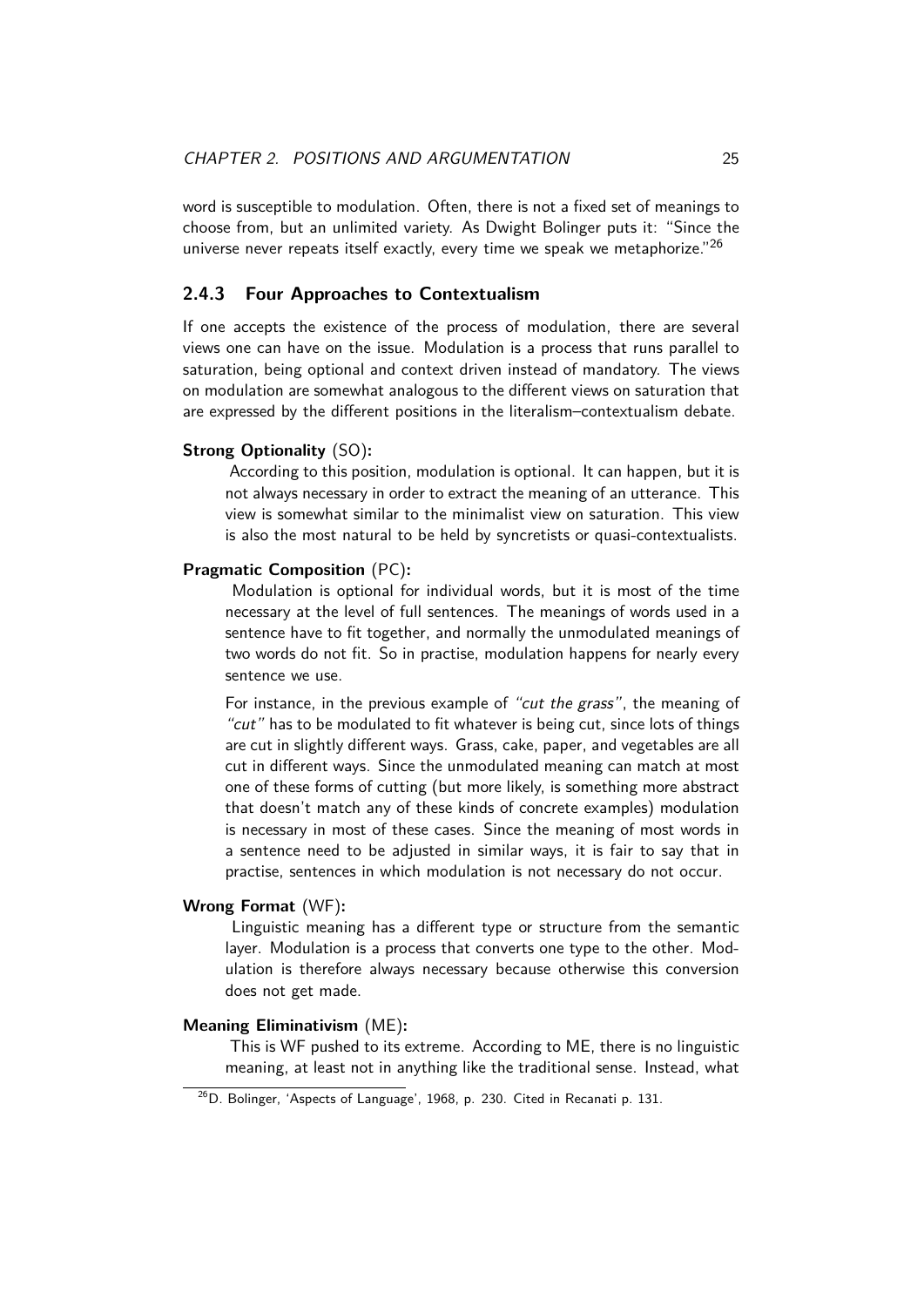words contribute to the sentence meaning is how they were used in past situations. This view is implicitly expressed by Austin and Wittgenstein $^{27}$ .

#### <span id="page-26-2"></span>**2.4.4 Meaning Eliminativism**

<span id="page-26-0"></span>Of the above approaches, we will look at meaning eliminativism especially. [It](#page-26-1) is the most extreme form of contextualism. As an extreme position, one might think that it would not be too hard to find arguments that show its weaknesses, but one reason Recanati looks especially thoroughly at ME is because it turns out to be quite defensible.

ME's main claim, as stated above, is that there is no linguistic meaning in any sense that is comparable to any traditionally known form of meaning. This is best seen if we compare ME to the traditional picture:



Figure 2.1: The traditional contextualist picture

We see how a linguistic meaning is learned by abstraction from encountered uses of an expression. When an utterance is heard in a context, modulation produces the contextualised sense of that utterance, taking the context and the linguistic meaning as inputs.

Meaning eliminativism can be seen as the following scheme:

$$
\left.\begin{array}{c} \text{past uses} \\ \text{context} \end{array}\right\} \xrightarrow{\text{abstraction / modulation}} \begin{array}{c} \text{context} \\ \text{sense} \end{array}
$$

Figure 2.2: Meaning Eliminativism

The linguistic meaning is entirely cut out, and the processes of abstraction and modulation are merged into a single process. On this view, there is no such thing as linguistic meaning that serves as input to modulation. Instead, the applicability of expressions must be contextually determined, just like the referents of indexicals. Words, qua linguistic types, are not associated with abstract conditions of application, but rather with *particular applications* that were made in the past. This set of past uses is a word's so-called 'semantic potential'.

<span id="page-26-1"></span> $27$  According to Recanati. In fact, one could argue that Wittgenstein goes even further, denying the existence of anything resembling a contextualised sentence meaning. That position, however, makes it very difficult to say anything at all about what the meaning of language is, and therefore falls outside of the current discussion.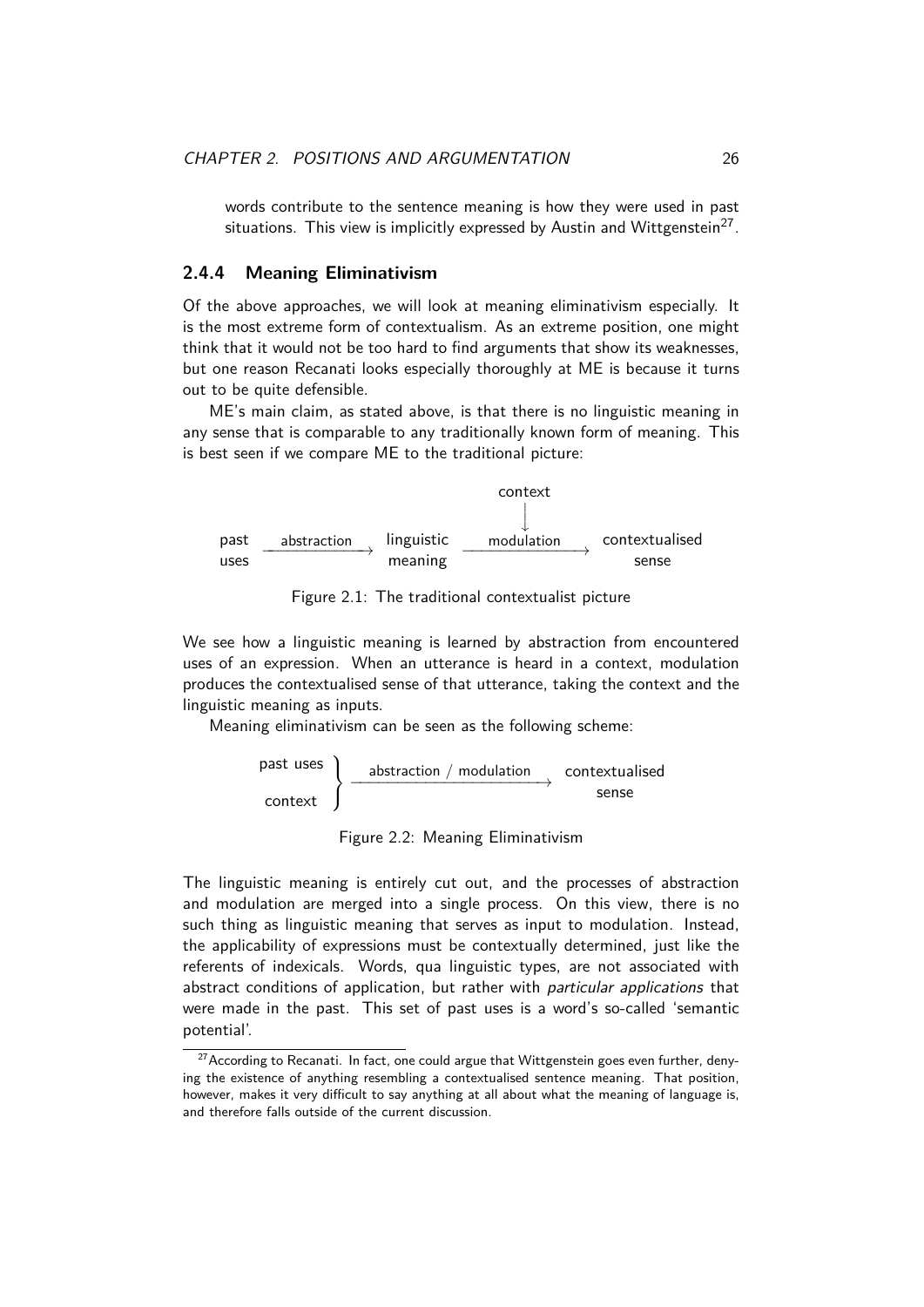<span id="page-27-1"></span>Some important differences between a word's semantic potential and the traditional view of linguistic meaning are that the semantic potential is not some kind of abstract set of conditions of application, which 'linguistic meaning' is often held to be. Semantic potentials can also include references to elements from the actual context of those prior applications, instead of just descriptions of elements.

The idea that truth-conditional content is essentially unstable and that it is therefore impossible to give a definite linguistic meaning for an expression is also implicit in Waismann's and Searle's writings<sup>28</sup>. For any set of conditions we try to define in order to specify when a certain word or expression applies, we can imagine thinking of a state of affairs in which those conditions hold, and then embed that state of affairs into a wor[ld](#page-27-0) that is very different from our own. At some point we need to start asking if, even though our initially specified conditions hold, the words in question are still applicable. For instance, take the well known example of "The cat is on the mat". It is not difficult to describe when this state of affairs hold. But now suppose the cat and the mat are freely floating in space, far away from earth. Is it still possible to sensibly speak of the cat being on the mat?

Giving an exact definition of the situations in which an expression applies, in such a way that there is no room whatsoever to include additional details in the description, is impossible. I can give a description of my right hand, describing its size, its shape, colour, tissue, the chemical compound of its bones, cells, and so on, but there are always more details that can be added. There is, as Waismann states it, a horizon of description, beyond which more as of yet undescribed details reside. Any properties that are beyond this horizon can be changed using the above embedding trick. It is possible to make a complete description for mathematical concepts, such as the concept of 'check-mate' in chess, but such things are not possible in the real world. Even if we could theoretically speaking—give an exhaustive description of the position and other state of every atom in the object we are describing, such that according to current physics there is nothing left unspecified, we can not rule out the possibility that in the future the currently accepted theories of physics are replaced by other theories that require additional information that was not in our original description.

We can only specify a limited set of features, while an indefinite number of features remain implicit in the background. Whether a word or expression is applicable depends on how much and in what ways the target situation resembles the 'normal' situation in which the word or expression is usually considered applicable. Going back to the cat on the mat floating in space example, the sentence "The cat is on the mat" can be made applicable again by adding some

<span id="page-27-0"></span> $28$ F. Waismann, 'Verifiability', in A. Flew (ed.), Logic and language, 1st series, Blackwell, 1951, pp. 119-23, cited in Recanati p. 141; J. Searle, 'Literal Meaning', in Erkenntnis 13, 1978, p. 211, cited in Recanati p. 142.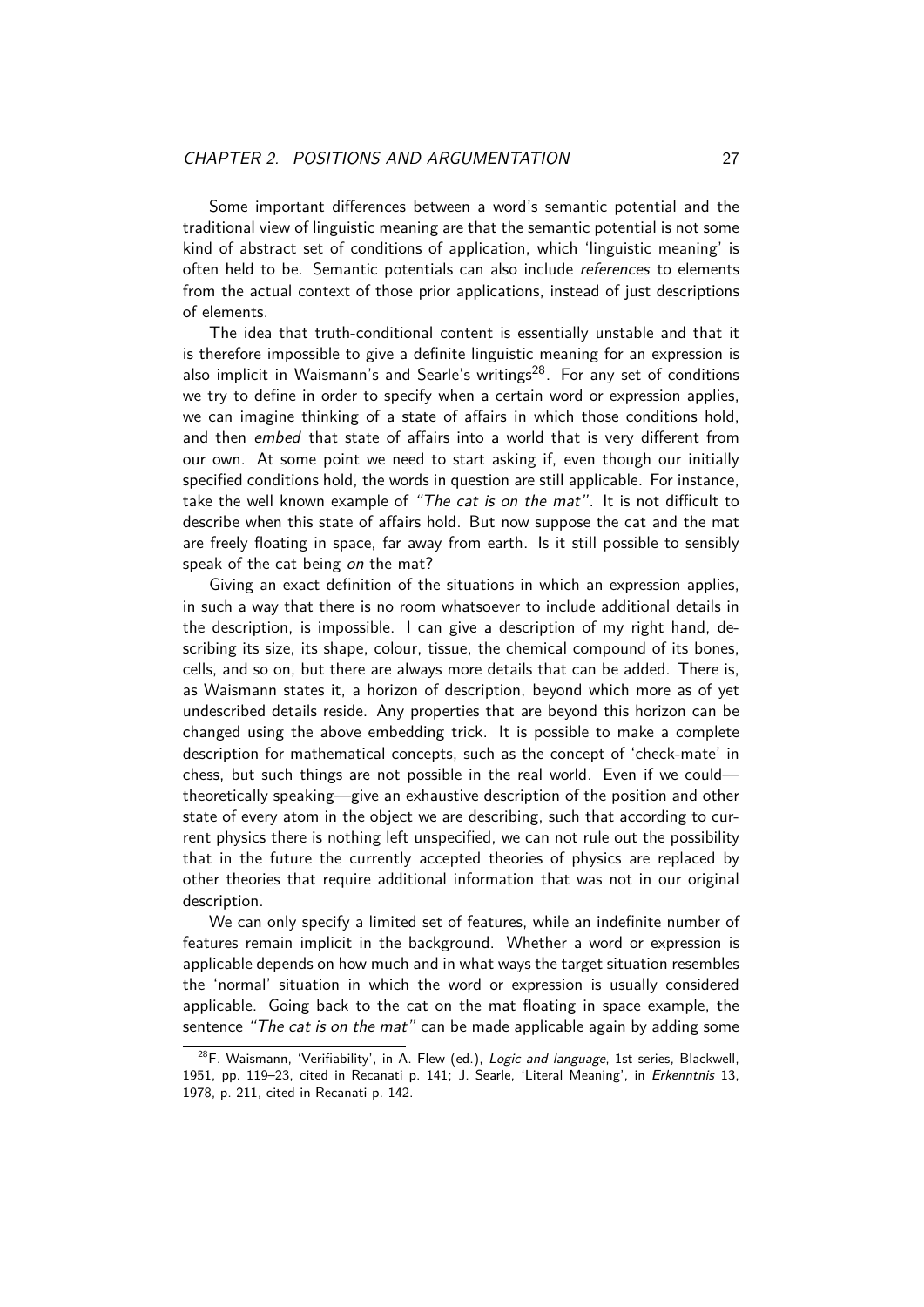<span id="page-28-0"></span>more details to the situation:

Suppose we are flying around in a spaceship, and suddenly we see cats and mats floating past us in space. Oddly enough, they are always in cat-mat pairs, and only appear in two attitudes relative to our point of view: sometimes the cat appears to be on the mat, and sometimes the mat is on top of the cat. "Which is it now?" I ask, and you answer "The cat is on the mat".

Even though in the above example many of the background features are missing that are present in normal situations, like gravity, there are still some features present that make the sentence applicable.

#### **Some Objections**

Recanati names two objections that can be made against eliminativist accounts:

Descriptivism objection:

Waismann presupposes descriptivism, i.e. that a definition is a list of descriptions that specify exactly when the expression is applicable. But that is not the only option. We can define "cat" as an animal belonging to the same species as this specimen (pointing to a nearby cat), or "gold" as this metal.

Epistemic Limitations objection:

Even though we can not always know if a certain word applies to a certain object or not, that is merely an epistemic limitation. Our epistemic limitations do not prevent any word like "gold" or "cat" from having a definite content and a definite extension.

These objections do not threaten Waismann's or Recanati's conclusions regarding the unstability of truth- and application conditions. The descriptivism objection would do so if, by using those definitions, we could in fact determine stable conditions of application for words and expressions. But we cannot. Even given the object that is demonstrated as part of the definition, we need to decide if it counts as 'the same' as the object we are currently talking about. We need to determine which dimensions of similarity are relevant, and to what extent. If we have the piece of metal that was pointed to when defining gold, and some metal-like object we are currently interested in, when do they count as the same? Is the colour important? What about the location, maybe something needs to be in the exact same location as the demonstrated 'gold'. Does it need to be equally shiny? The same holds for comparing a potential cat to the demonstrated cat. Are castrated cats<sup>29</sup> still part of the 'cat' species?

<sup>&</sup>lt;sup>29</sup>which can clearly no longer produce fertile offspring, the biological definition of being one species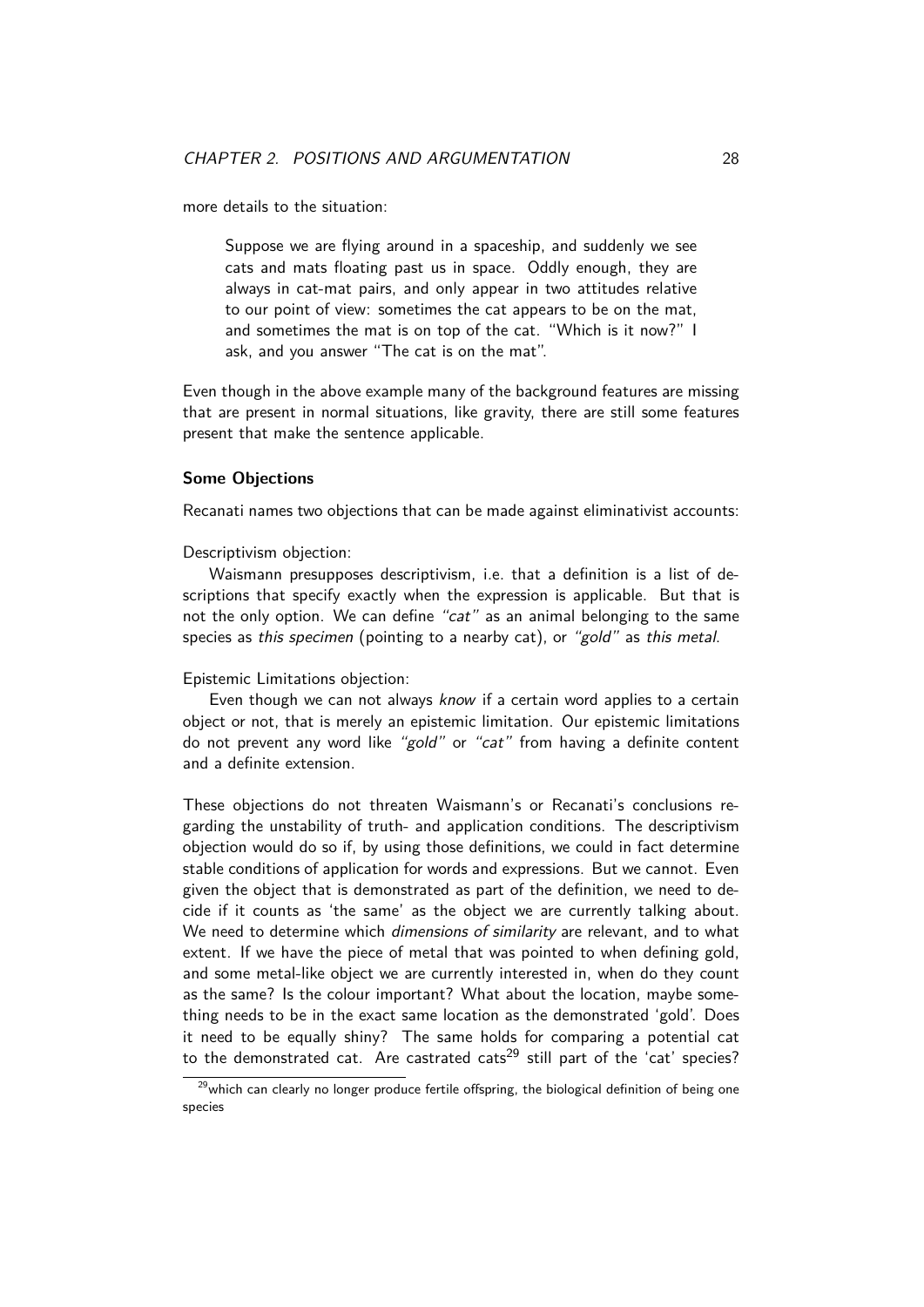<span id="page-29-2"></span>Again, there are an indefinite number of dimensions of similarity that need to be specified, so a definition of a word given in terms of demonstratives is still vulnerable to the same arguments given above that no meaning exists that is remotely like a word's linguistic meaning.

The epistemic limitations objection, if taken seriously, would imply that any nonsense sentence would have a definite meaning. That nobody would know what "All mimsy were the borogoves" meant would be no reason to say that it has no meaning, its truth conditions would be that it would be true iff all mimsy were the borogoves.

#### **Dimensions of Similarity**

To determine if a certain situation warrants the application of a certain expression we need to compare it to other situations in which the expression was used, or, according to traditional views, we need to compare it to the conditions of application that form the linguistic meaning. This linguistic meaning was formed by abstracting out the similarities between different situations in which an expression was used. But, as shown above, determining which dimensions of similarity have to be used is a question that in itself depends on the target context. Another argument to this effect is given by Tversky<sup>30</sup>:

Whether two items are deemed similar or different depends (among other things) on the 'contrast set', the set of items with which the given items are compared. If we ask which country, Sweden or Hungary, most [re](#page-29-0)sembles Austria, the answer depends on the set of countries considered. If that set includes, besides Sweden, Hungary and Austria also Poland, then Sweden will be judged more similar to Hungary, but if the fourth country is not Poland but Norway, Hungary is chosen.

In normal life, the contrast set is usually not explicitly provided but depends on the interests and goals of the conversational participants. It follows that by changing these while leaving the rest of the context the same, one can change the meaning ascribed to a word. For example:

Fred is walking with his young nephew beside a pond where a decoy duck is floating. Pointing to the decoy, he says "That's a duck."

We might ask if this statement is true or false, but we do not have enough information to tell. If Fred has just finished laughing at a sportsman who blasted a decoy out of the pond and he is trying to show his nephew to avoid similar mistakes, then what Fred said is false. But if Fred and his nephew are attending the annual national decoy exhibition, and the boy has been having trouble distinguishing ducks from geese, then what Fred said was true.  $31$ 

 $30$ Tversky, 'Features of Similarity', in Psychological Review 84, 1997, pp. 327–52, cited in Recanati p. 149.

<span id="page-29-1"></span><span id="page-29-0"></span> $31$ Travis, Saying and Understanding, Blackwell, 1975, p. 51, c[ited](#page-29-1) in Recanati p. 149.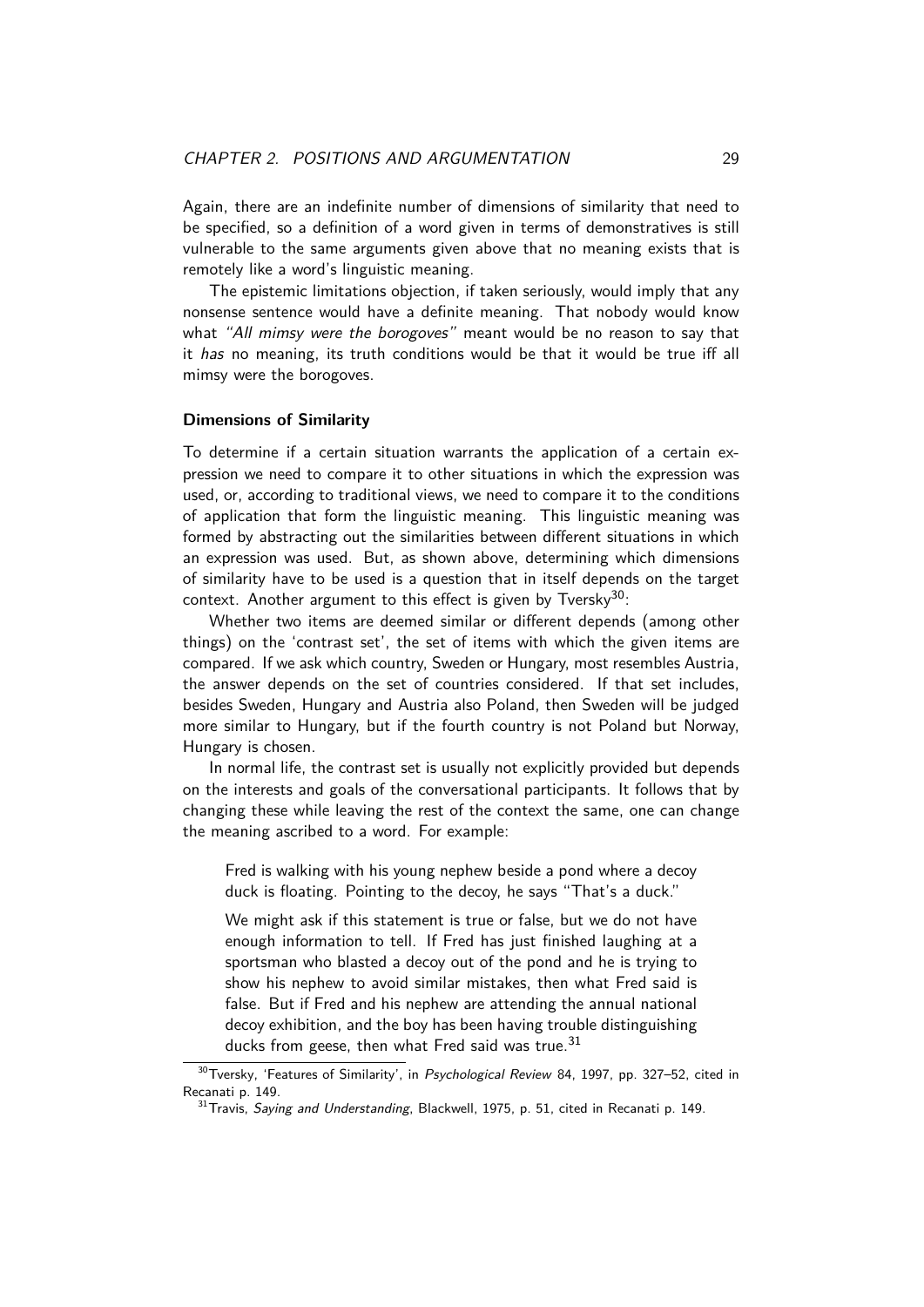#### **Some other arguments**

<span id="page-30-2"></span>It can be objected that ME does not explain how communication is able to succeed given that no-one has the same linguistic potential for a given word, because everyone has different past experiences. The answer is simple: humans are alike in what they judge as 'similar' or 'different', and thus apply the abstraction/modulation process in similar ways. This allows people to come to similar conclusions regarding what is said.

There are also a few problems that Recanati does not address directly. The first is that our memory is limited, and we are not able to remember every aspect of every past use of a particular word or expression. This makes it psychologically highly dubious to claim that all past uses of a word are part of its semantic potential. At the very least some sort of selection or compaction of the sensory input that constituted the past situations must take place. The second problem is that it is impossible to derive a word's applicability, which may depend on an infinite number of dimensions of comparison, from a finite number of past contexts, as is shown by Quine's famous 'gavagai' example<sup>32</sup>.

Accepting these two problems does not defeat the core claims of ME, but it does require some adjustments. Some sort of selection or filtering process must take place, and there must be some kind of generalisation [\(bu](#page-30-1)t that could take place either when the meaning of a word is learned, or when it is applied). These are not a problem for ME because they do not result in a linguistic meaning that resembles a traditional view, and they still allow references to be part of a word's semantic potential. It does, however narrow the gap between ME and WF, but Recanati already recognises on other grounds that there can be all sorts of in-between positions between ME and WF.

### **2.5 Recanati's Position**

<span id="page-30-0"></span>Above, I have given an overview of the spectrum of possible positions on the question of how much what is said by a sentence depends on the context, at least as delineated by Recanati. I will now describe Recanati's own position.

Recanati's point of departure is minimalism, as it is still (together with its close cousin indexicalism) the most widely accepted position. According to him, one of the main problems is that what is said by a sentence according to minimalism has in many cases nothing to do with the meaning we intuitively ascribe to a sentence. The minimal proposition is often not something we are aware of when we use the sentence, and neither does it have to be a part of our intuitively ascribed meaning, as is shown by the examples in section 2.3.3 above.

<span id="page-30-1"></span><sup>32</sup>Quine, 'Word and Object', 1960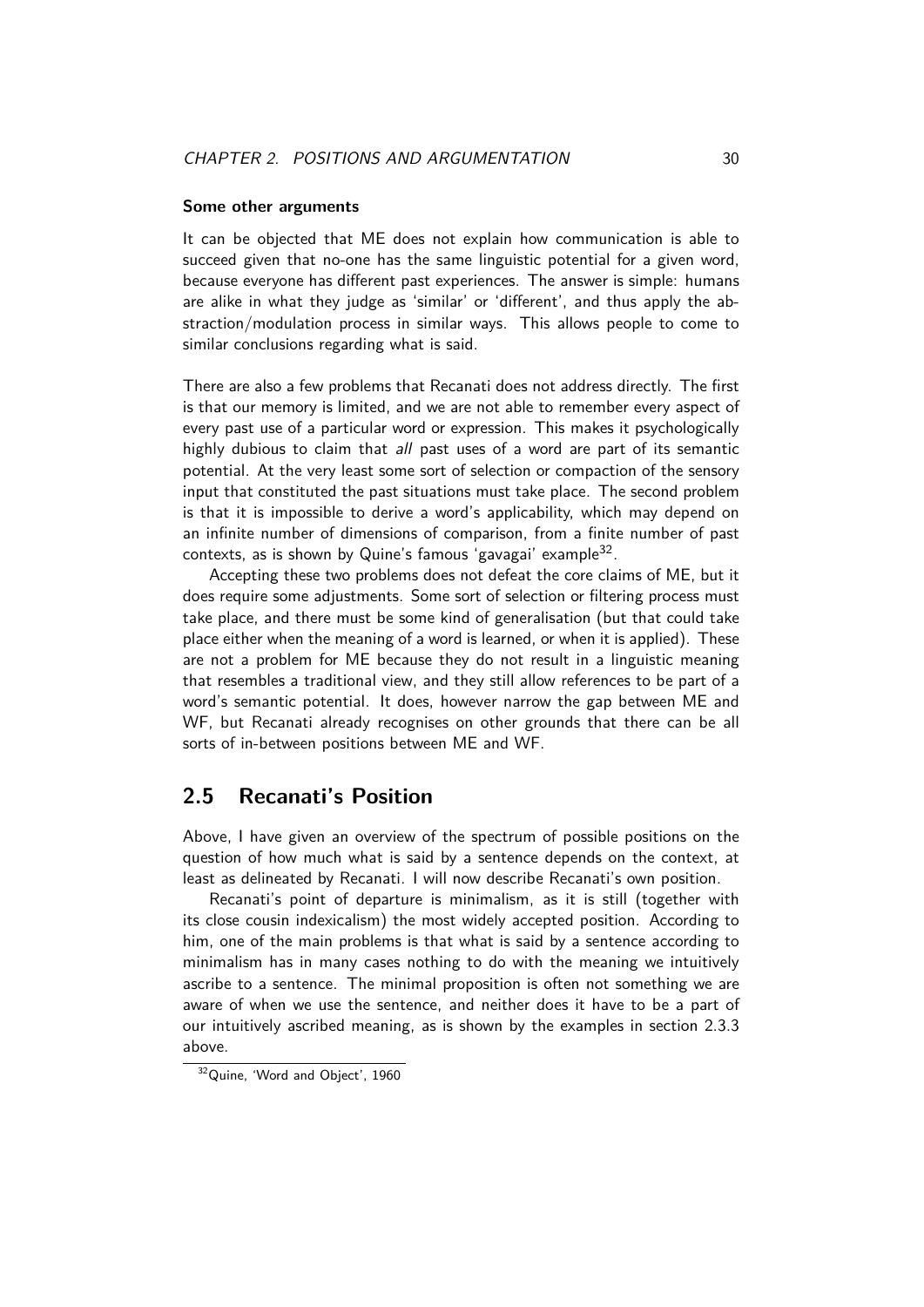<span id="page-31-0"></span>In order to guard against these kinds of mistakes, both in minimalism and in other positions, we should adopt the principle of availability:

#### **Principle of Availability:**

What is said must be intuitively accessible to the conversational participants. (Unless something goes wrong and they cannot be counted as 'normal interpreters'.)

This principle follows first of all from the criticisms on minimalism and the strange kinds of meanings we would have to accept otherwise. A second justification of this principle is based on Grice's idea that saying is itself a variety of non-natural meaning. One of the distinguishing characteristics of non-natural meaning, according to Grice's analysis, is its essential overtness. Non-natural meaning works by openly letting the addressee recognise the speaker's primary intention. One way to do that is by *saying* something, another way is *implying*, which is something distinct.

What is said by a sentence is distinct from what is implied. According to Recanati, this is a clear distinction, but determining what is said can still be a problem. Although what is said is by the above principle consciously available, asking someone what a sentence says may not give us the right answers because unless that person is a linguist who knows about the availability principle, he may not properly distinguish what is said and what is implied. The way to determine what a sentence says, is to present people with situations in which the sentence in question is uttered, and asking them if that use of the sentence was true or false. In Recanati's view, knowing what is said by an utterance directly implies knowing its truth conditions.

Obviously, the details of the situation can have a lot of influence on when an utterance is considered true or false. Therefore what is said is necessarily not a property of a sentence in isolation, but of the utterance of a sentence in a given situation. Contrary to the classical linguistic view that what is said is something that is derived from a sentence (possibly incorporating a limited amount of information from its context by saturation), Recanati adopts a more psychological view in which what is said is the result of a cognitive process, where hearing that something is said is analogous to seeing something. What is said corresponds to the primary truth-evaluable representation that is consciously available to the subject.

Some problems with this notion of 'what is said' are that it is not objective, and that it does not apply to modes of speech like sarcasm, where the speaker does not mean what he says. Recanati's answer to the first challenge is that in determining what is said we should use normal conversational participants, so he excludes participants that make major mistakes or that have some kind of linguistic impairment. Doing so does not make the notion of 'what is said' objective in an absolute sense, but it does make it intersubjective, which is good enough to be usable. Recanati's answer to the second challenge is that in modes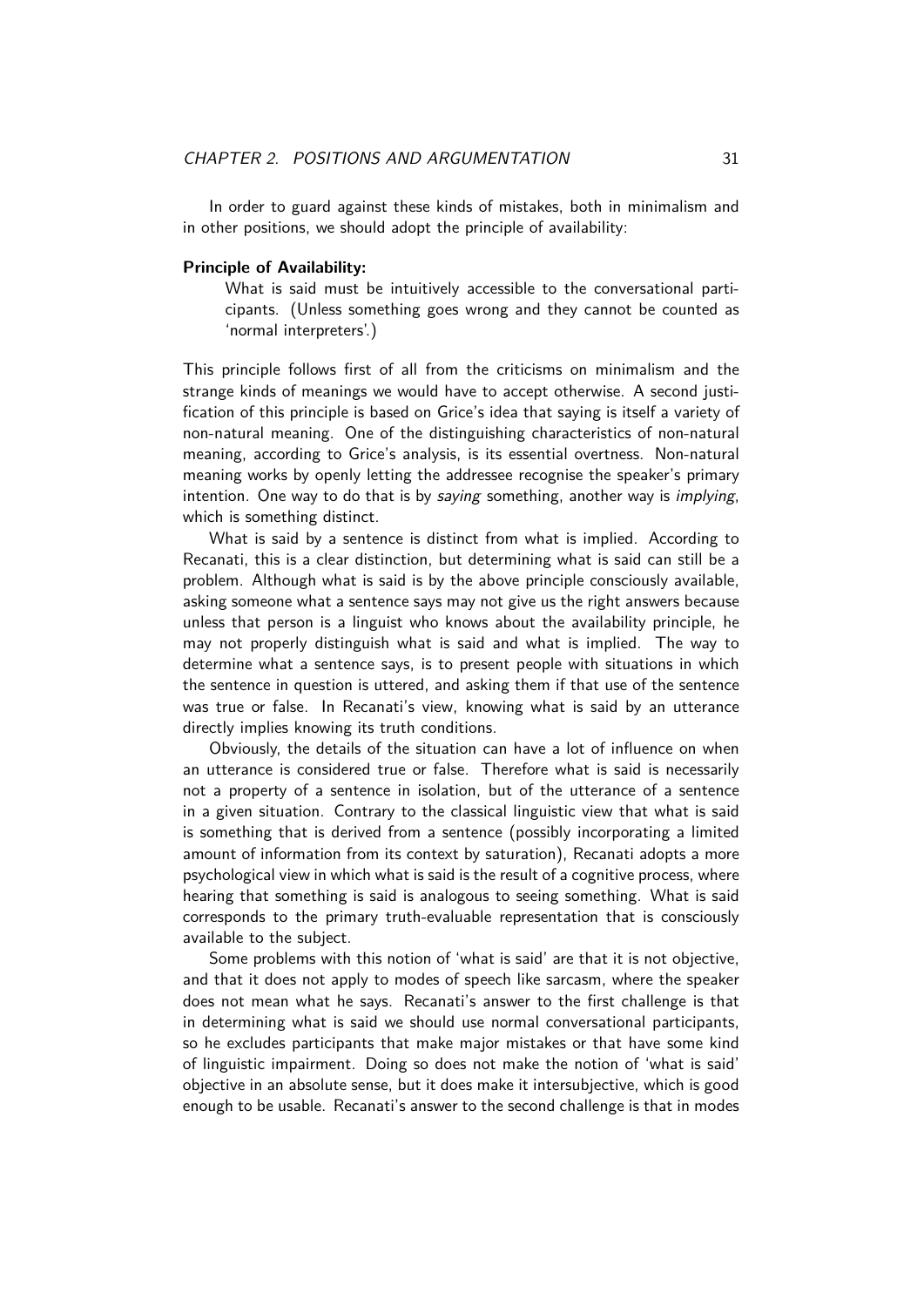#### <span id="page-32-4"></span>**2.5.1 Recanati's proposed model**

<span id="page-32-0"></span>Recanati also proposes a model of how understanding of an utterance should work. The model is intended to contrast with models such as those proposed by minimalism and other literalist viewpoints. It is still quite sketchy, as Recanati himself admits. He intends for it not to be a fully general model that should be able to answer any question about the meaning of language, but to be a starting point in the discussion and to show that it is at least conceivable that language works the way contextualism and the availability principle say it works.

Recanati's model, just as in most literalist models, starts out with the literal meanings of the individual words (or other non-decomposable meaning-carrying constituents of a sentence). However, once these are retrieved they are not immediately combined to form the meaning of the expressions they constitute. Instead, the language-interpreting machinery in the brain generates for each word a set of modulated meanings. The potential number of meanings an expression could have is very large, but the larger situational context determines which meanings are accessible enough in that context in order to be considered. Then, when composing the meanings of two words or two expressions into the meaning of a larger composite expression, for each constituent the (possibly modulated) variant of meaning is chosen so that the two constituents fit best, taking the overall situational context into account.<sup>33</sup> This continues up the composition tree of the sentence, until it results in what the sentence says. From what is said, the implicatures are derived.

This model has the desirable properties of bein[g](#page-32-1) compositional, yet it allows contextual influences to pervasively influence what a sentence says, and it does not require absurd candidate meanings to be derived first before being rejected<sup>34</sup>.

Let us take a look at one of the previous examples again: "He wears rabbit". The set of candidate meanings for the word "rabbit" at first contains the literal meanin[g o](#page-32-2)f RABBIT STUFF<sup>35</sup>, but also the stricter meaning of the animal RAB-

 $33$ Recanati here mentions 'schemata' as an additional model of when concepts do or do not fit together. See for more information on schemata David Rumelhart, 'Some Problems with the Notion of Literal Mean[ing](#page-32-3)s', in A. Ortony (ed.), Metaphor and Thought, (Cambridge University Press, 2nd edn, 1993), pp. 71–82; and 'Schemata, the Building Blocks of Cognition', in R. Spiro et. al. (eds.), Theoretical Issues in Reading Comprehension (Lawrence Erlbaum, 1980), 33–58. Cited in Recanati p. 36.

<span id="page-32-1"></span> $34$ Contrary to Grice, who defends that the derivation of absurd propositions is what causes us to start applying implicatures.

<span id="page-32-3"></span><span id="page-32-2"></span> $35$ This is the literal meaning of the mass noun "rabbit" according to Recanati. Personally, I disagree, because I think the most salient meaning for the word "rabbit" when no specific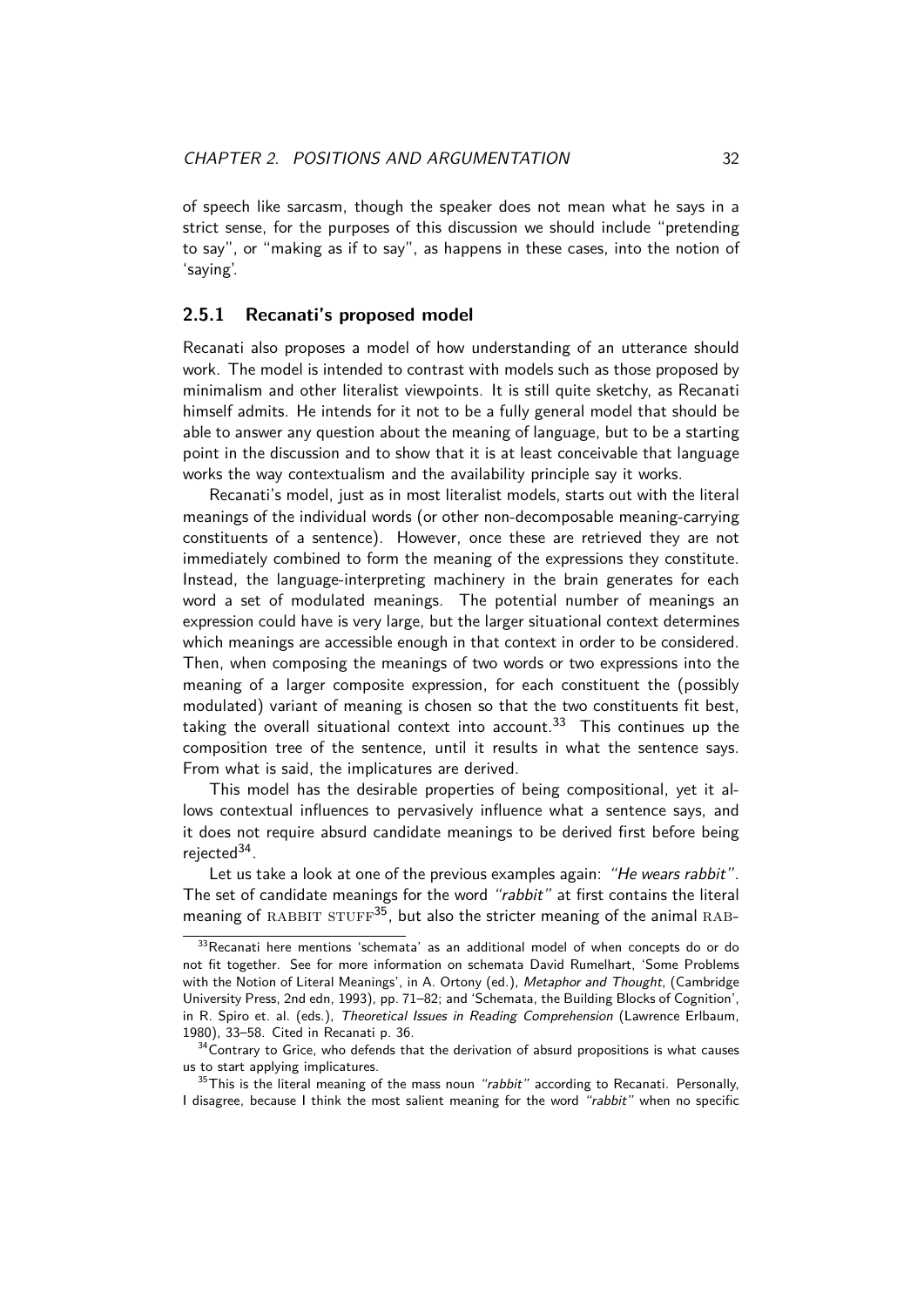<span id="page-33-0"></span>BIT, as well as other more derived meanings such as RABBIT MEAT and RABBIT FUR. The word "rabbit" could have more distantly related meanings, such as a member of the football team "the rabbits", but such meanings are only considered if they are accessible enough in the given context. When the meaning of "rabbit" is composed with "wears" (for which of course also a set of candidate meanings has been generated), RABBIT FUR is chosen because that fits best with the accessible meanings of "wears".

There is one problem with this model, and that is that the way it is described here, it is serial. The listener has to first compute what is said, and only then can start to calculate what is implicated, because the secondary pragmatic processes take what is said as an input. There are some reasons to assume this is wrong. First of all, we are not aware of these two things happening serially, we usually become aware of both what is said and what is implicated at the same time. Second, there may be circular dependencies between the implicatures and what is said, because the implicatures could influence which modulated meanings are chosen during the derivation of what is said. Third, implicatures can sometimes be premises as well:

- A: "Why didn't you invite me to the party?"
- B: "I only invite nice people."

In this example, the fact that A considers B to be not nice is an implicature, but it is also a necessary assumption if B's utterance is to be considered as an answer to A's question.

Recanati's answer is that, while the availability principle holds unmodified for both what is said and what is implicated, for the process of implication that takes place between the two a weaker form of availability is sufficient. Recanati distinguishes three kinds of inferences:

#### **Explicit inference:**

This is what is normally understood under 'inference'. It is conscious and occurrent reasoning which we do by carefully considering each individual step of a deduction in our minds.

#### **Sub-personal implicit inference:**

Tacit inference. A system is doing sub-personal implicit inference if it is unconsciously, 'mechanically', executing steps which could be described as if it were reasoning, although no real reasoning needs to be going on. This is the kind of reasoning one could ascribe to a computer, but also to a thermostat.

context is specified, is the rabbit animal. That is not a mass term, but I think primary pragmatic processes should allow RABBIT STUFF to be derived from RABBIT.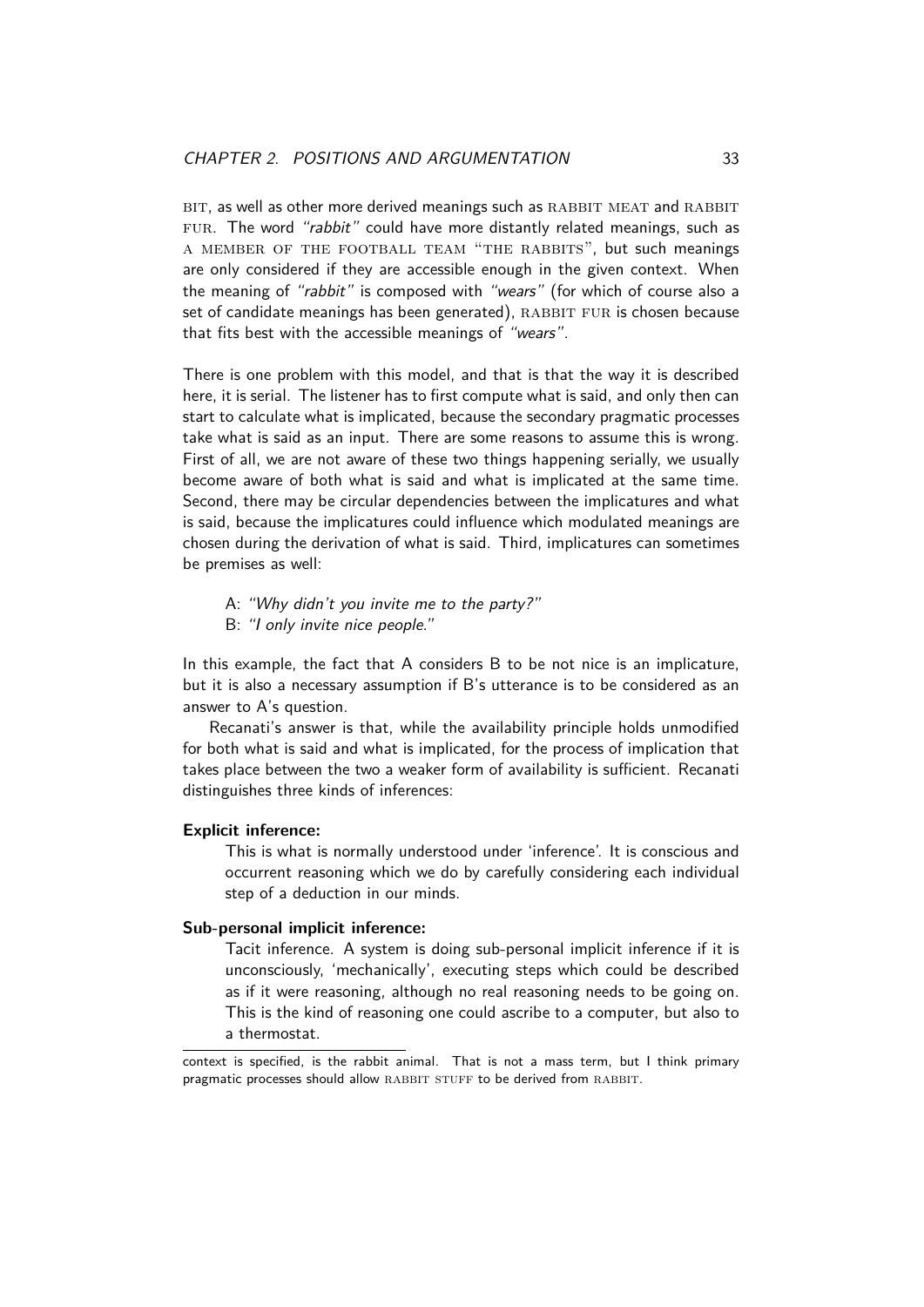#### **Personal implicit inference:**

This is the same tacit unconscious processing of information as sub-personal implicit inference, except that the cognitive agent to which it is ascribed is itself capable of making the inference explicit and of rationally justifying the methods it unconsciously used to arrive at the 'conclusion'. The explicit steps which an unconscious process is 'rationalised' into need not be the exact same steps that the unconscious process originally took. It could be a different deduction that arrives at the same conclusion.

Recanati thinks that the inference of implicatures is of the personal implicit variety. Although the explicit steps need not always be explicitly available, they can be made available by reflection if the listener wants to. The actual processes by which someone arrives at what is said and at the implicatures can be intertwined instead of serial, but upon reflection the listener is capable of making the reasoning that justifies an implicature explicit.

Recanati is aware that his model is still quite sketchy, for example it should be elaborated in order to give a better description of what happens in the unconscious processes in the case of personal implicit inference. However, the model should be able to serve as a starting point for further investigation, and it shows that an alternative to the more mainstream approaches of literalism is at least conceivable.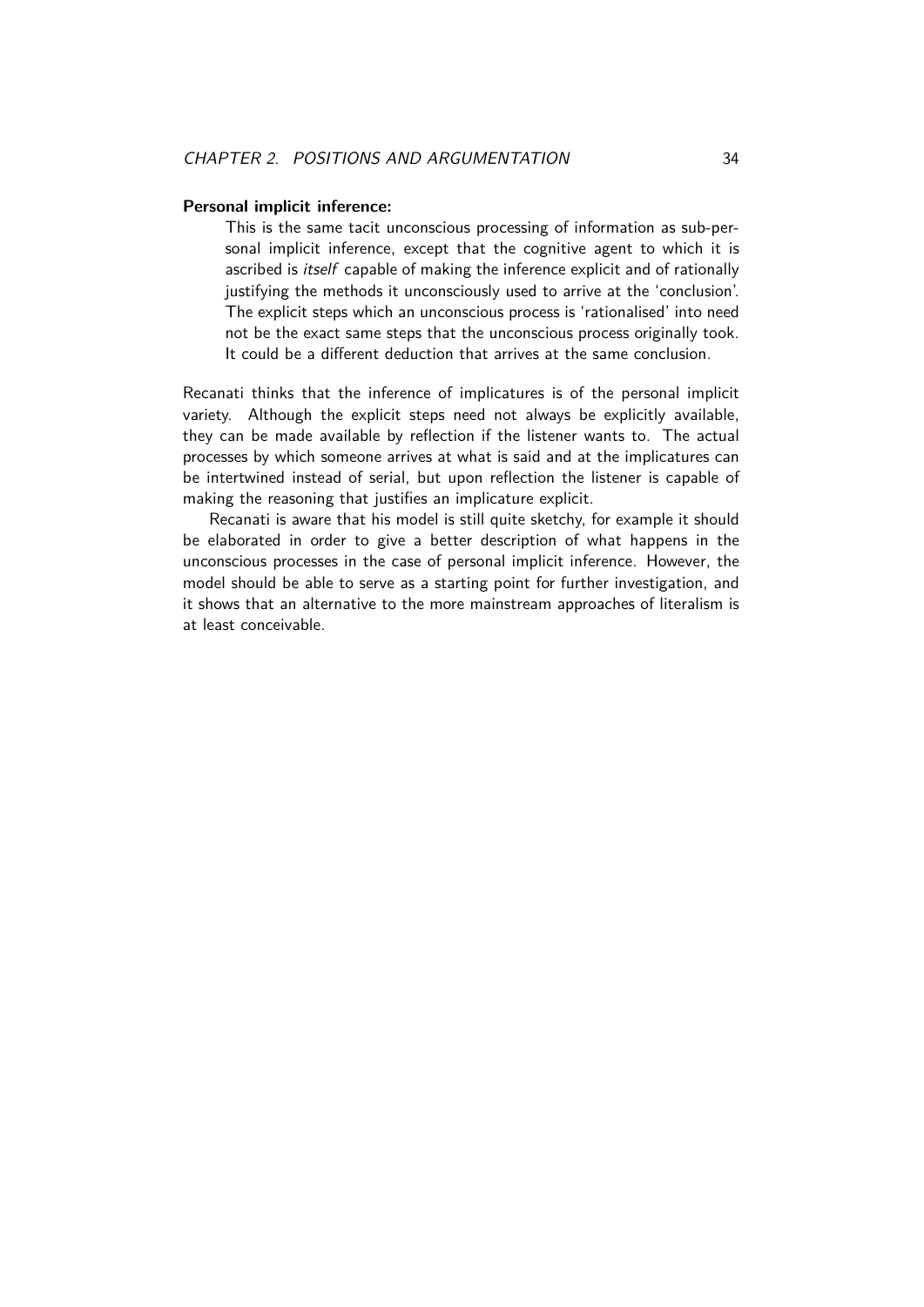## <span id="page-35-1"></span><span id="page-35-0"></span>**Chapter 3**

## **Critical Evaluation**

In this chapter, I will evaluate Recanati's book and the position he takes.

Generally speaking, I agree with Recanati and his criticism of literalism. I agree that there are lots of constructions in language of which the meaning depends on the context in which it is used, and just applying saturation does not result in a form of meaning that agrees with our intuitive notion of what sentences say. Neither does this minimal proposition appear to play a role of any importance in the process of analysing a sentence meaning. Several examples show that context comes into play when the meanings of sentence constituents are composed, so I do not think any approach will be successful in which the context is only considered after the composition of lexical meanings is completed.

There are four general points of criticism I have with Recanati's book and contextualism in general. The first is the book's lack of structure. But since I have already discussed this point I will not go into it again. My second point is that there are several developments in literalistic approaches that Recanati does not mention. The third is that I think Recanati's arguments sometimes apply only against specific forms of a theory, while he could make more general arguments that are applicable against a broader class of ideas. My last point of criticism is not one against Recanati specifically, but against the position of contextualism in general. While literalist approaches have resulted in lots of mathematically formal theories (way too many, one might say), the theories from the contextualist side of the spectrum remain sketchy and informal. While contextualism has some excellent points regarding what is wrong with literalism, when it comes to testable mathematics they do not offer viable alternatives.

In the remaining of this chapter I will discuss these four points, and also offer some future research ideas regarding the last point.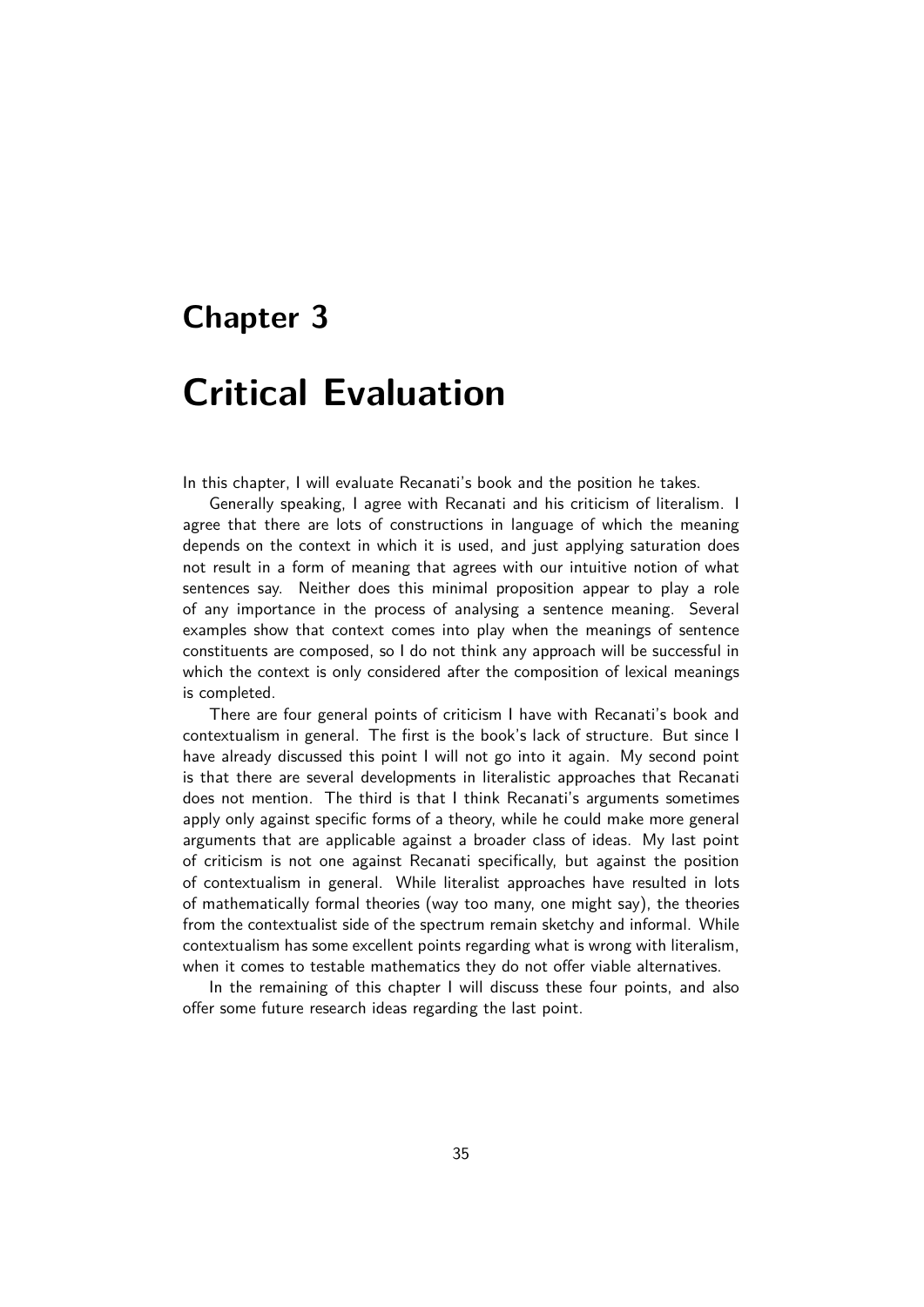### **3.1 Other Approaches in Minimalism**

<span id="page-36-1"></span>Recanati does his best to answer a lot of objections that have been made against him and other contextualists. However, there are still some major developments he does not give any attention to. Recanati is not entirely to blame for this, since discussing all existing approaches and answering all arguments that have been made can not be done within the size limitations of a single book.

In the examples Recanati gives when discussing minimalism, he assumes a rather straightforward way of how for example quantifiers, definite descriptions and numerals work. In the example of "The table is covered with books" Recanati only discusses a Russellian analysis of the definite article "the", even though this analysis is not very widely used anymore. An alternative analysis is to distinguishing the statements made by a sentence from the preconditions it has, and requiring that if a sentence is to be applied correctly, its preconditions must be satisfied. In such an analysis, the sentence "The table is covered with books" would have a precondition that a certain table is already identified in the discourse or general context. Whether such an approach should be considered as part of the literalist or contextualist side of the spectrum depends on the details of the theory, but theories that are clearly literalistic have been constructed. One can imagine that both a sentence's minimal proposition and its preconditions are generated in a purely bottom-up fashion, and then checking of the preconditions is done.

There has also been further research on quantifiers since the time of Russell. A general framework for quantifiers should be able to also handle non-absolute quantifiers like "many" and "most", rather than only "some" and "all" as standard first order predicate logic does. Frameworks that deal with non-absolute quantifiers probably also handle absolute quantifiers differently, which potentially invalidates Recanati's argument. As I already mentioned<sup>36</sup> Recanati makes the assumption that a quantifier by default quantifies over everything, an idea that originated in logic but that does not necessarily have to be taken for granted in natural language analysis.

Some other approaches that Recanati does not discuss are Mont[ag](#page-36-0)ue Grammar and Discourse Representation Theory. I do not claim that Recanati's arguments cannot be applied against them, but doing so is not always a simple straightforward thing. Recanati's arguments assume that what a sentence says is something truth-conditional, and therefore is to be modelled as a formula of some sort of logic system. But in Montague Grammar a meaning is not a logical formula, but a set of possible worlds. While it is probably possible to translate Recanati's arguments into a form that is usable in possible world semantics, doing so is not entirely trivial.

Discourse Representation Theory (DRT) is an approach whose main aim is to model anaphora resolution (including descriptions using the definite arti-

<span id="page-36-0"></span> $36$ in footnote 16 on page 14 regarding minimalism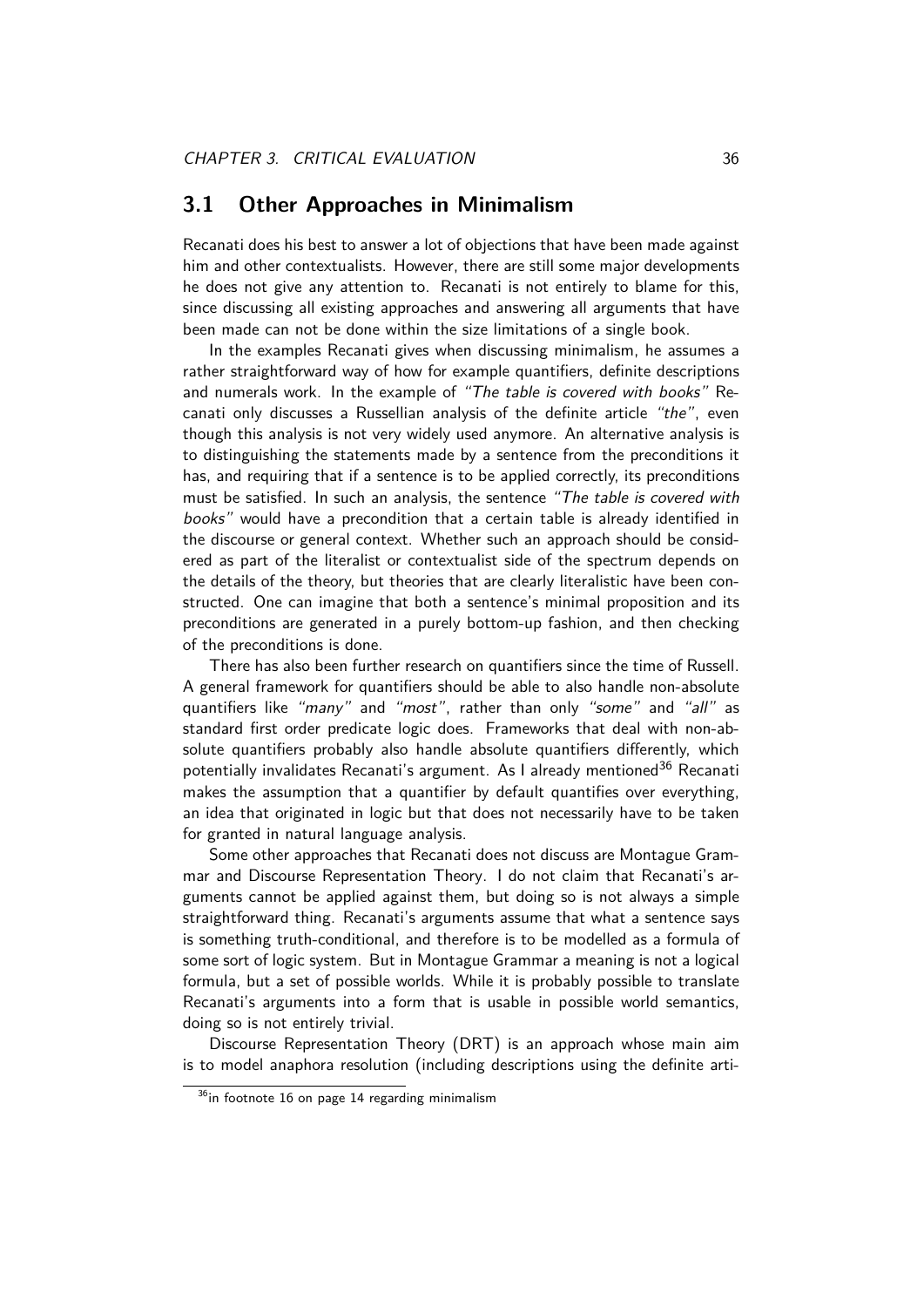<span id="page-37-1"></span>cle "the") by building up a mathematical representation of a discourse. This (representation of) discourse then determines which referents are available to resolve an anaphor. In some aspects, this is a very contextualistic approach. DRT certainly tries to take the context into account. On the other hand the context that DRT deals with is only the discourse as represented in the text that a specific sentence is a part of, and not the general, wide context. But doing that is currently beyond the practical possibilities of mathematics. DRT does not fit cleanly into one of the categories that Recanati delineates. It deals with a limited amount of context, but what it does is more than just a straightforward filling in of open variables. As far as I am aware, DRT does not use the context when composing a sentence meaning out of the meaning of constituents.<sup>37</sup> This places it on the literalist part of the spectrum, but with a lot of relatively complicated mandatory pragmatic processes. I would say that a form of indexicalism would be the best fit, but DRT proponents may argue differentl[y,](#page-37-0) especially more theoretically focused ones for whom computational practicality is not so much of a concern.

### **3.2 More General Lines of Argumentation**

Recanati offers a number of arguments against different forms of literalism. He often targets very specific forms of literalism, but I think he could in some cases give arguments that are more broadly applicable.

In the case of indexicalism, Recanati specifically targets the two discussed criteria for deciding when a contextual influence is saturation and when it is not, without actually arguing against indexicalism in general. A natural reaction from an indexicalist (assuming he accepts Recanati's arguments) would be to go looking for a better criterion.

One step up, Recanati splits his argumentation against literalism at large into several arguments against the different forms of literalism. Recanati actually also offers arguments that are valid against literalism in general, or at least against a broad group of literalist positions, but they are all discussed in the context of specific forms of literalism, which makes it not obvious that they are more widely applicable.

Against indexicalism, Recanati could make a more general claim: no matter what criterion is used to distinguish saturation and non-saturation contextual influences, either some influences will be classified as pragmatic while in fact influencing the sentence's truth conditions, or the theory will result in an unbound number of variables in the formula that represents what is said. The

<span id="page-37-0"></span> $37$ See for example http://svn.ask.it.usyd.edu.au/trac/candc/wiki/boxer (retrieved 05-07-2011). This is an implementation of DRT that takes as input a parse tree that is generated by other tools, so its discourse representation does not influence parsing. However it could be argued that that is merely a practical limitation of this system, which could be lifted in the future.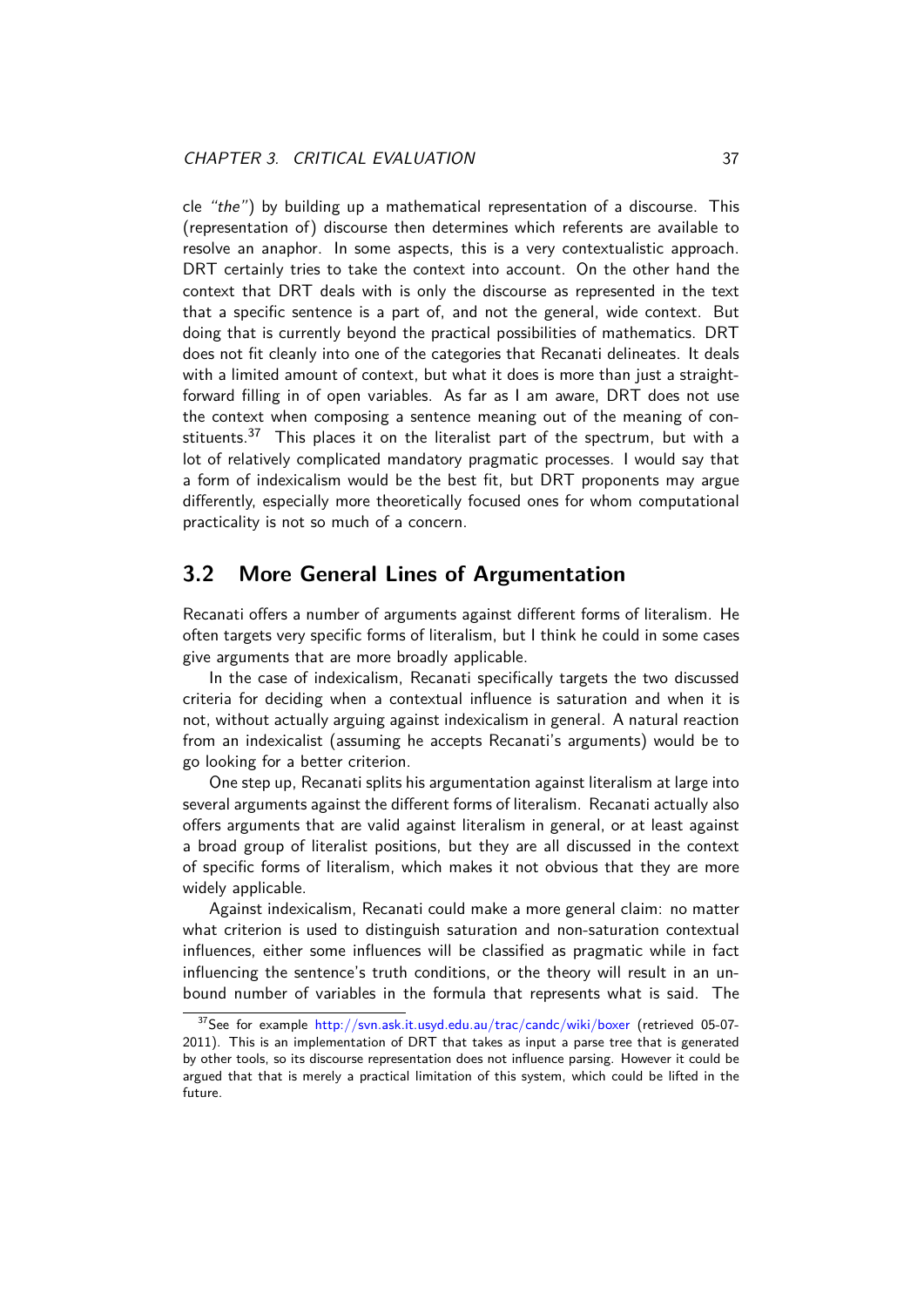latter implies that nearly every contextual influence is handled by saturation, including ones where everyone intuitively agrees they are pragmatic.

<span id="page-38-1"></span>I think such a claim is true, but it is difficult to defend this since it is such a general claim. But I do not think it is impossible. One could argue as follows: Waismann and Searle claim that one can embed any 'normal' situation in an abnormal surrounding or world so that the truth of any claims about it would be questionable.<sup>38</sup> This is done by changing some of the properties of the new world that are normally taken for granted. There are an unbound number of dimensions of similarity, and for any sentence that says anything about the physical world i[t is](#page-38-0) very hard—if not impossible—to establish an upper bound on how many of these dimensions can influence its truth conditions. Since each such dimension requires a variable in the indexicalist representation of what is said, the number of variables is also unbounded.

When discussing syncretism, Recanati makes an argument to show that the context is needed not just after the lexical meanings of words have been composed together, but also during the composition. This argument concerning the lion's sword (see subsection 2.3.5: 'Other Problems' on page 22), is applicable against other conceptions of the minimal proposition as well. Recanati could have made this more obvious, and in that way make a firmer argument against literalism in gene[ral.](#page-22-0)

### **3.3 Formal Rigour and Future Research**

Despite some shortcomings, I find the argumentation put forth by Recanati and other linguists and philosophers of language with a contextualist signature very convincing. Many of the examples show that context plays a much larger role than many less contextualistic theories will recognise. I often like to think that other philosophers and linguists, when presented with these kinds of arguments, would also be convinced by them. Why, then, is literalism, specifically forms somewhere between minimalism and indexicalism, still the theory of choice for the mainstream?

The one thing in which I think contextualism is severely lacking, is formal models. The literalist tradition has brought forth a plethora of mathematical formalisations of their ideas, for example X-bar theory, Chomsky's minimalism theory, Montague grammar, and DRT. While these models usually fail when presented with the kind of examples Recanati demonstrates, at least literalists have models with which they can analyse a sentence or which they can implement in a computer. Formalisation under contextualists is very sparse in comparison. Their ideas often do not transcend the stage of philosophical argumentation.

Recanati's book is no exception. In some places Recanati tries to give a start to a formalisation, for instance when he discusses the Circ operator, but these formalisations are not anywhere near the level needed to actually be able

<span id="page-38-0"></span><sup>38</sup>See subsection 2.4.4: 'Dimensions of Similarity' on page 29.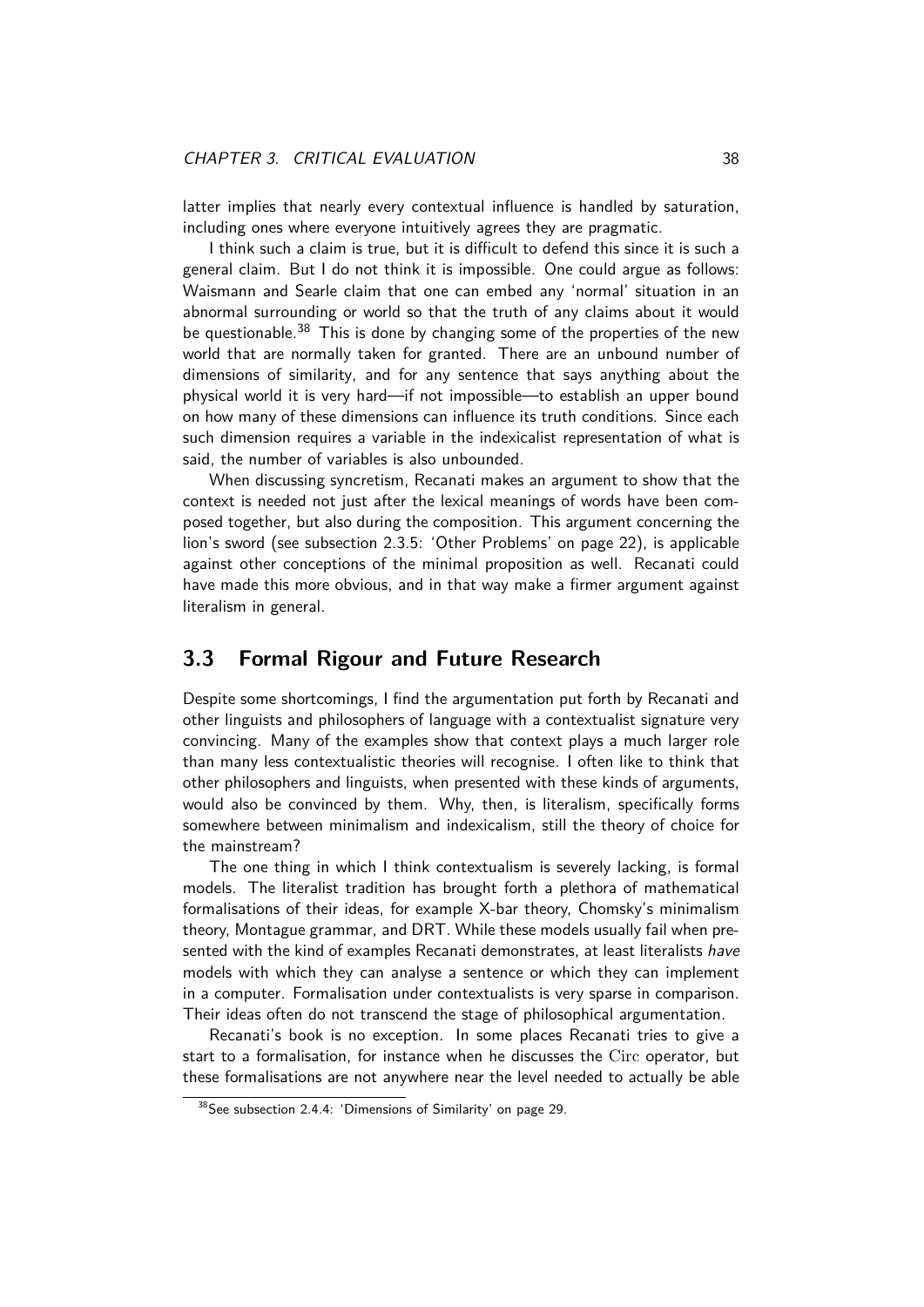<span id="page-39-0"></span>to apply and check them. This is recognised by Recanati, saying that he first of all wants to show that such analyses are at least conceivable

The position of meaning eliminativism, as described by Recanati, distances itself even further from the possibility of formalisation. By denying the existence of some kind of linguistic meaning, they force a language philosopher to deal with the highly complicated history of uses of an expression, instead of a more simple abstraction from those.

There are reasons for this lack of formal models, of course. The main one being that a formalisation of a contextualist theory will usually require a formalisation of the general context in which language is used. Since this wider context is not limited in what is part of it, this amounts to formalising the entire world in as far as humans understand it, including human thought. At the current level of scientific capability this is far too much to ask for. Doing so probably equates to building a general artificial intelligence.

Since that is not possible, linguists and language philosophers do what scientists usually do when confronted with problems that are too complex to handle: they simplify. One popular definition of a 'model' is 'a simplified representation of a part of reality'. If literalist models are seen in this light, instead of as fully accurate representations of what happens in reality, they make a lot more sense. From this point of view literalism is a necessary simplification of how language works, that is needed to keep it manageable.

So, does this mean that contextualists should resign their positions? Not necessarily. By their lack of putting forth viable formal models, contextualists often take up a negative position (or at least a not-very-positive position). This in itself has value since it is important to be aware of the limitations of literalistic models. But if our understanding of human language is to move forward, positive positions are necessary as well. Formalising general wide context is not possible, but that does not have to stop contextualism. Contextualists could try to come up with limited models, that only try to formalise some very small amount of context. Such a model will not be able to give a good analysis of arbitrary sentences, only of sentences that are about that piece of context. But, as long as these small formalised contexts are not seen as islands but as things that are meant to be connected and grow, our understanding of language in context can grow as well. Even if enlarging the amount of formalised contextual information is difficult, these models can help in understanding how the process of language understanding works, such as what computation and information flow occurs, where feedback is necessary, and so on. I think this is something that deserves attention from future research.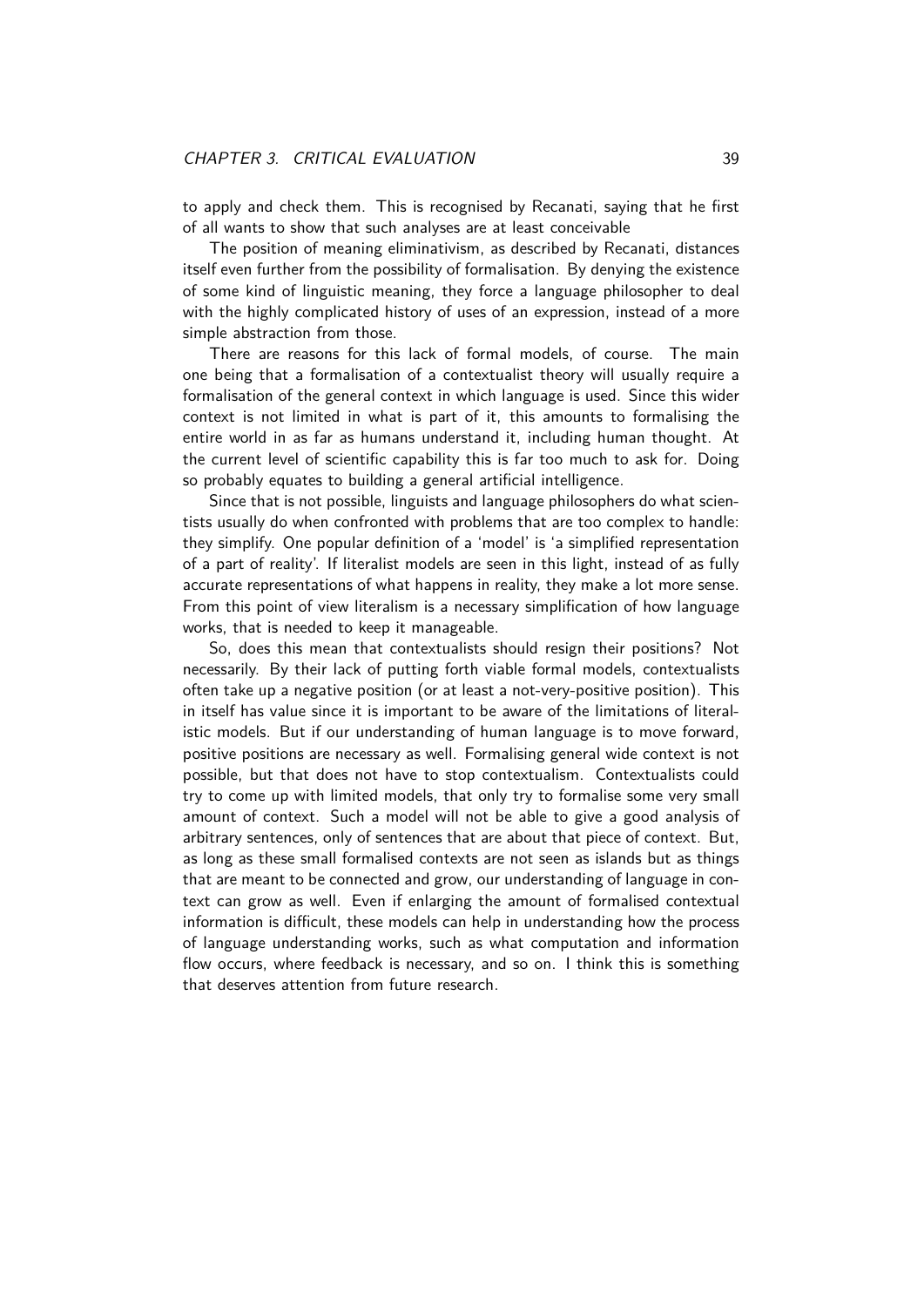## **Index**

binding criterion, 17, 18 Binding Fallacy, 18 binding fallacy, 19 bottom-up pragm[atic](#page-17-1) [pr](#page-18-0)ocesses, 9 Cohen, 24 contextualised [mea](#page-19-1)ning, 6 contextualised sense, 6, 26 Contextualism, 4–7, 19, 23, 25, 26, 32, [35](#page-24-1), 38, 39 contextualism, 23 contrast set, 29 definite [des](#page-35-1)c[rip](#page-38-1)ti[on,](#page-39-0) 8, 13, 36, 37 demonstrative, [5,](#page-23-3) 8, 29 dimensions o[f si](#page-29-2)milarity, 28, 29, 38 Discourse Represent[at](#page-8-2)i[on](#page-13-5) [The](#page-36-1)[ory,](#page-37-1) 36– 38 DRT, see Disco[ur](#page-5-2)[se](#page-8-2) [Rep](#page-29-2)r[ese](#page-28-0)[ntat](#page-29-2)i[on](#page-38-1) The-Ordinary Language Philosophy, 4, 7, 8 ory eternal sentence, 8, 10, 11, 15 explicit inference, 33 first order logic, 7, 8, 10 formal language, [7,](#page-8-2) [8](#page-10-2) free enrichment, 1[1,](#page-33-0) 12 horizon of descri[pt](#page-7-2)i[on](#page-8-2), [27](#page-10-2) Ideal Language [Phil](#page-11-2)[osop](#page-12-1)hy, 4, 7, 8 implicature, 6, 9, 12, 13, 32–34 indexical, 5, 8, 9, 16, [17,](#page-27-1) 20, 21, 26, 37, 38 Indexicalism, 7, 10, 14–19, [30](#page-4-4), [3](#page-7-2)[7,](#page-8-2) 38 linguistic [m](#page-5-2)e[an](#page-8-2)i[ng](#page-9-0), [5,](#page-16-2) [6,](#page-17-1) 9[–11](#page-20-0), [15](#page-21-0)[–17](#page-26-2), [20,](#page-37-1) [23](#page-38-1), 25–27, 29, 30, 39

Literalism, 4–7, 19, 20, 23–25, 32, 34– 39 loosening, 11, 12, 20 mandatory prag[ma](#page-19-1)t[ic p](#page-20-0)rocesse[s,](#page-32-4) 9, 10, 22, 37 ME, see [Mea](#page-11-2)n[ing](#page-12-1) [Eli](#page-20-0)minativism Meaning Eliminativism, 25–30, 39 minimal proposition, 10–15, 19, [20](#page-9-0), [23](#page-10-2), [30,](#page-22-1) [35](#page-37-1), 36, 38 Minimalism, 7–16, 19–21, 30–32, 36, 38 modulation, 23–26, 30 Montag[ue G](#page-30-2)[ram](#page-35-1)[ma](#page-36-1)r, [1](#page-38-1)0, 36, 38 optional [pra](#page-38-1)gmatic processes, 9, 13, 15, 16, 22 optionality criterion, [15–](#page-10-2)[17](#page-36-1) PC, see [Pra](#page-16-2)[gm](#page-22-1)atic Composition personal implicit inference, 34 Pragmatic Composition, 25 pragmatic process, 8–12, 21 pragmatics, 4, 19 pre-propositional, 9, 10 presupposition, 8, 18 primary pragmatic proces[ses,](#page-21-0) 9, 10, 19, 24, [3](#page-4-4)[3](#page-19-1) Principle of Avail[ab](#page-9-0)il[ity,](#page-10-2) 31 proposition, 5, [9](#page-8-2), [10](#page-18-0), 13–15, 17, 21, [23,](#page-24-1) [32](#page-33-0) quantification, 8, 14 Quasi-Conte[xt](#page-5-2)u[al](#page-9-0)is[m,](#page-10-2) 7, 23 Ross, 24